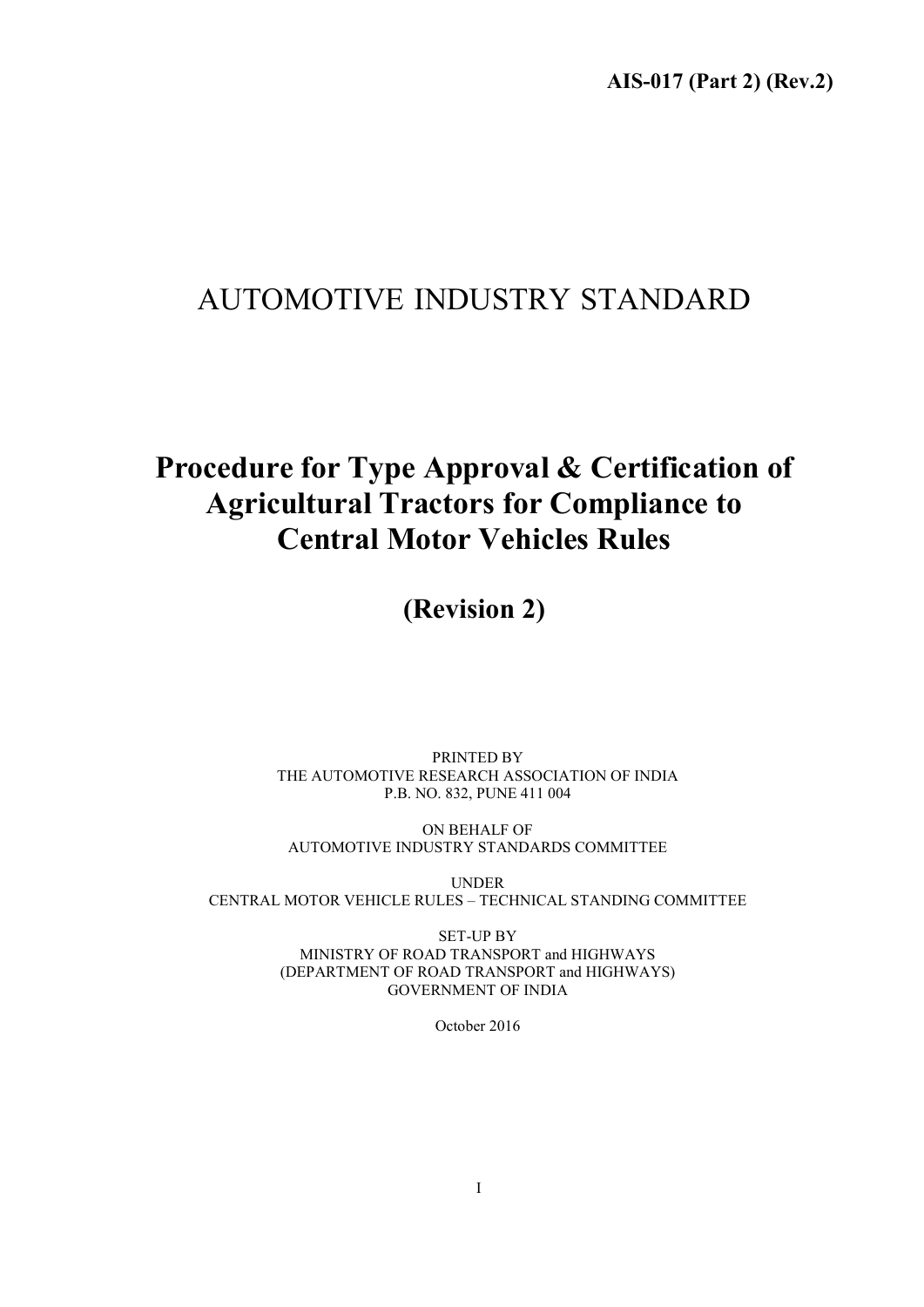# Introduction

The Government of India felt the need for a permanent agency to expedite the publication of standards and development of test facilities in parallel when the work on the preparation of the standards is going on, as the development of improved safety critical parts can be undertaken only after the publication of the standard and commissioning of test facilities. To this end, the erstwhile Ministry of Surface Transport (MOST) has constituted a permanent Automotive Industry Standard Committee (AISC) vide order No.RT-11028/11/97-MVL dated September 15, 1997. The standards prepared by AISC will be approved by the permanent CMVR Technical Standing Committee (CTSC). After approval, the Automotive Research Association of India, (ARAI), Pune, being the secretariat of the AIS Committee, has published this standard. For better dissemination of this information ARAI may publish this standard on their Web site.

In the joint meeting of the Agricultural Tractor Manufacturers and Test Agencies held at CFMTTI Budni and ARAI, it was agreed that there is a necessity of a detailed procedure for Type approval & certification of an agricultural tractor compliance to CMVR to be prepared, which will cover the following:

- Definition of Vehicle Category / Variant / Version
- Methods of Establishing Compliance
- Changes to agricultural tractor model (Criterion for Extension of Approval)
- Guidelines for Selection of Test Sample as per CEA
- Provision for imported Completely Built Unit (CBU) Vehicles
- Withdrawal of TA
- Standard formats for certificates

This standard also serves the purpose of all the information related to CMVR certification and will serve as a guide for the Agricultural Tractor Manufacturer to get the details of references to all applicable regulations and standards at one place in respect of the procedure applicable for Type Approval and Certification of Agricultural Tractors for compliance to Central Motor Vehicles Rules, 1989.

A draft prepared by the a panel, was submitted to the AISC. Panel had discussed the issues in several meetings.

AISC has already finalized the technical specification formats indicating the technical details of the agricultural tractor to be type approved in the form of AIS-007 and has already been implemented.

In case of models, which have been product approved before this procedure comes into effect, where the consolidated certificates of compliance may not have been issued or the Technical Specifications may not have been in the format prescribed in this procedure, the certificates already issued would continue to be valid till a fresh consolidated certificate is issued due to requirement of any fresh CMVR compliance; provided there is no change in the technical specifications. This standard addresses the requirements as applicable for Agricultural Tractors only.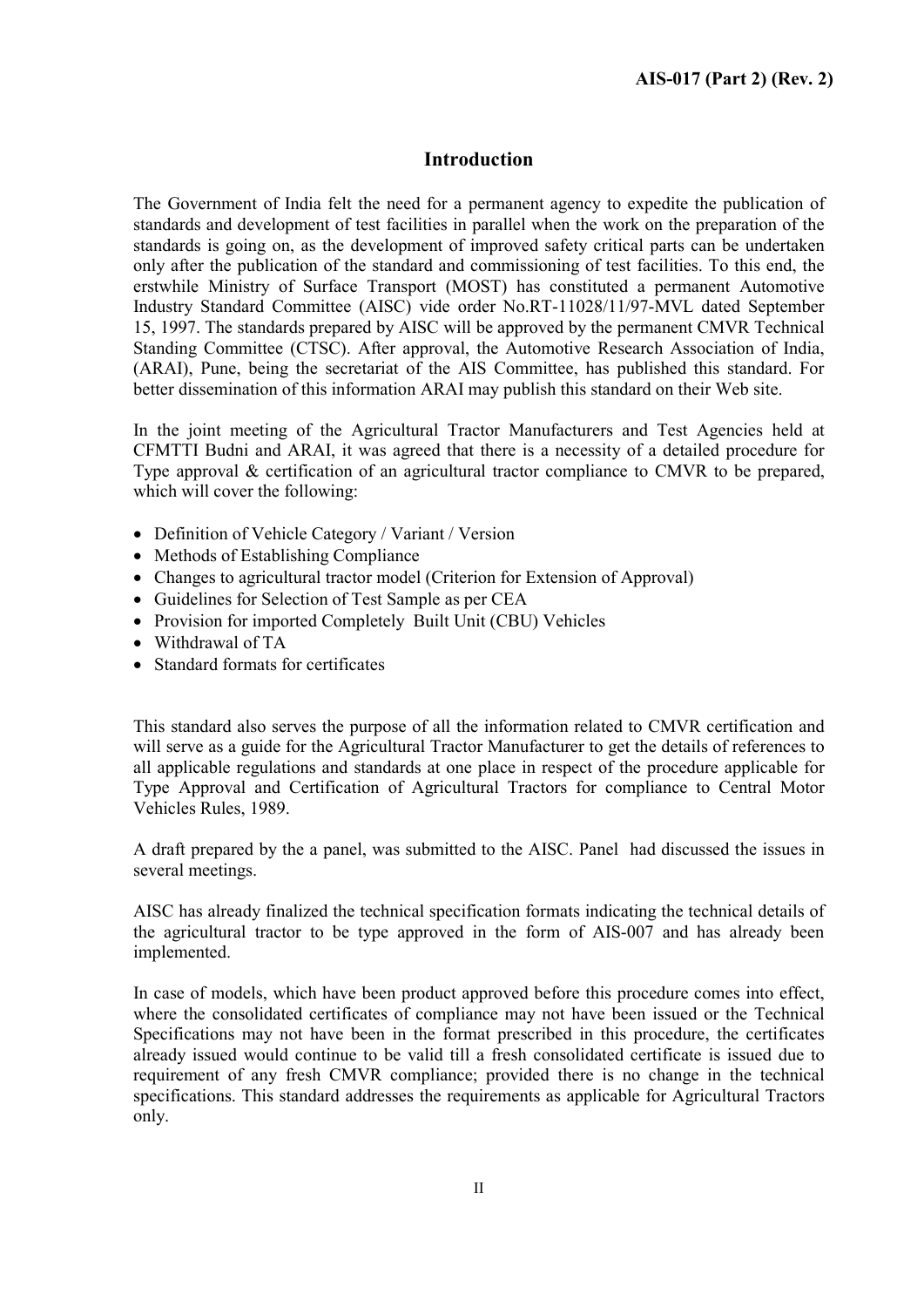This standard consolidates the procedures to be followed for the Product Approval of an Agricultural Tractor for compliance to Central Motor Vehicles Rules (CMVR).

Any subsequent amendments to the CMVR may need consequential amendments to this standard. Till such amendments are issued, the Test Agencies shall follow appropriate applicable methods for establishing compliance and certification.

The Automotive Industry Standards Committee (AISC) responsible for approval of this standard is given in Annex G.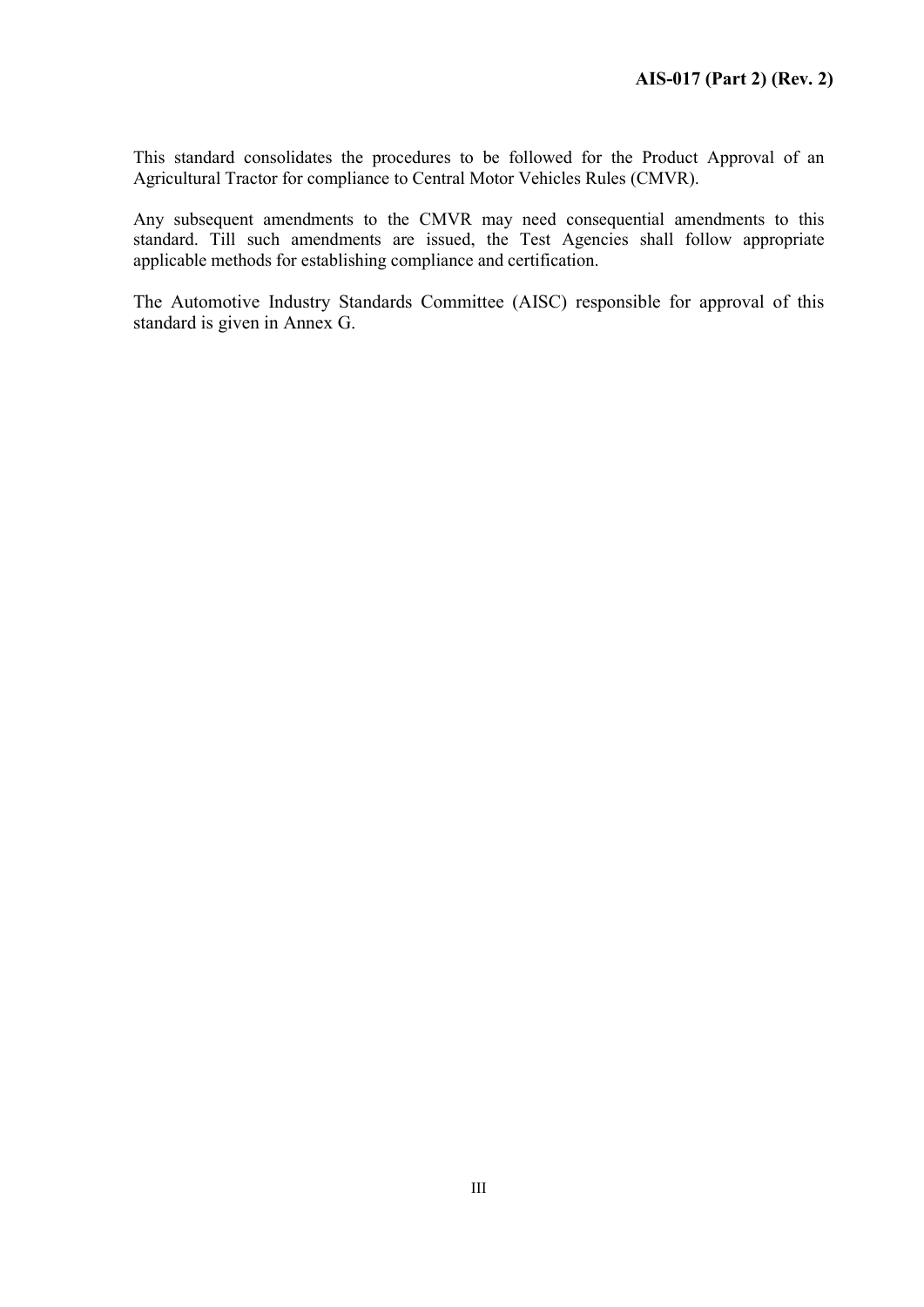# Procedure for Type Approval & Certification of Agricultural Tractors for Compliance to Central Motor Vehicles Rules

# INDEX

| Cl. No.          | <b>Subject</b>                                                              | Page  |  |  |  |  |  |
|------------------|-----------------------------------------------------------------------------|-------|--|--|--|--|--|
| $\overline{0}$   | List of abbreviations                                                       | 1/45  |  |  |  |  |  |
| 1.0              | Scope                                                                       |       |  |  |  |  |  |
| 2.0              | Definitions                                                                 |       |  |  |  |  |  |
| 3.0              | Applicability of Provisions                                                 | 5/45  |  |  |  |  |  |
| 4.0              | Application for Type Approval                                               | 6/45  |  |  |  |  |  |
| 5.0              | <b>Type Approval Process</b>                                                | 7/45  |  |  |  |  |  |
| 6.0              | Methods of Establishing Compliance                                          | 12/45 |  |  |  |  |  |
| 7.0              | Provision for imported Completely Built Unit (CBU)                          | 16/45 |  |  |  |  |  |
| 8.0              | Non-compliances observed during the verification process                    | 16/45 |  |  |  |  |  |
| 9.0              | Use of Other Standards                                                      | 16/45 |  |  |  |  |  |
| 10.0             | Amendments / Revisions of Notified Standards                                | 17/45 |  |  |  |  |  |
| 11.0             | Exemptions for New Technologies or New Concepts                             | 17/45 |  |  |  |  |  |
| 12.0             | Certificate of Compliance                                                   | 17/45 |  |  |  |  |  |
| 13.0             | Extensions of Type Approval                                                 | 21/45 |  |  |  |  |  |
| 14.0             | Withdrawal of TA                                                            | 23/45 |  |  |  |  |  |
| 15.0             | Transitional provision                                                      | 23/45 |  |  |  |  |  |
| 16.0             | Resolving of operational difficulties                                       | 23/45 |  |  |  |  |  |
| 17.0             | <b>Test Facilities</b>                                                      | 24/45 |  |  |  |  |  |
| <b>Table No</b>  | <b>Subject</b>                                                              |       |  |  |  |  |  |
| Table 1          | Provision for which Vehicle Manufacturers Declaration are to<br>be accepted | 24/45 |  |  |  |  |  |
| Table 2          | <b>Examples of Destructive Tests</b>                                        | 24/44 |  |  |  |  |  |
| <b>Annexures</b> | <b>Subjects</b>                                                             |       |  |  |  |  |  |
| $Annex - A$      | Definition of Vehicle Category / Variant / Version                          | 25/45 |  |  |  |  |  |
| $Annex - B$      | List of CMVR requirements & Method of Compliance                            | 28/45 |  |  |  |  |  |
| $Annex - C$      | <b>Equivalent International Test Standards</b>                              | 31/45 |  |  |  |  |  |
| $Annex - D$      | Interrelation Between CEA & CMVR                                            | 32/45 |  |  |  |  |  |
| $Annex - E$      | Guidelines for Selection of Test Sample as per CEA                          | 38/45 |  |  |  |  |  |
| $Annex - F$      | Formats of Certificates of Compliances                                      | 38/45 |  |  |  |  |  |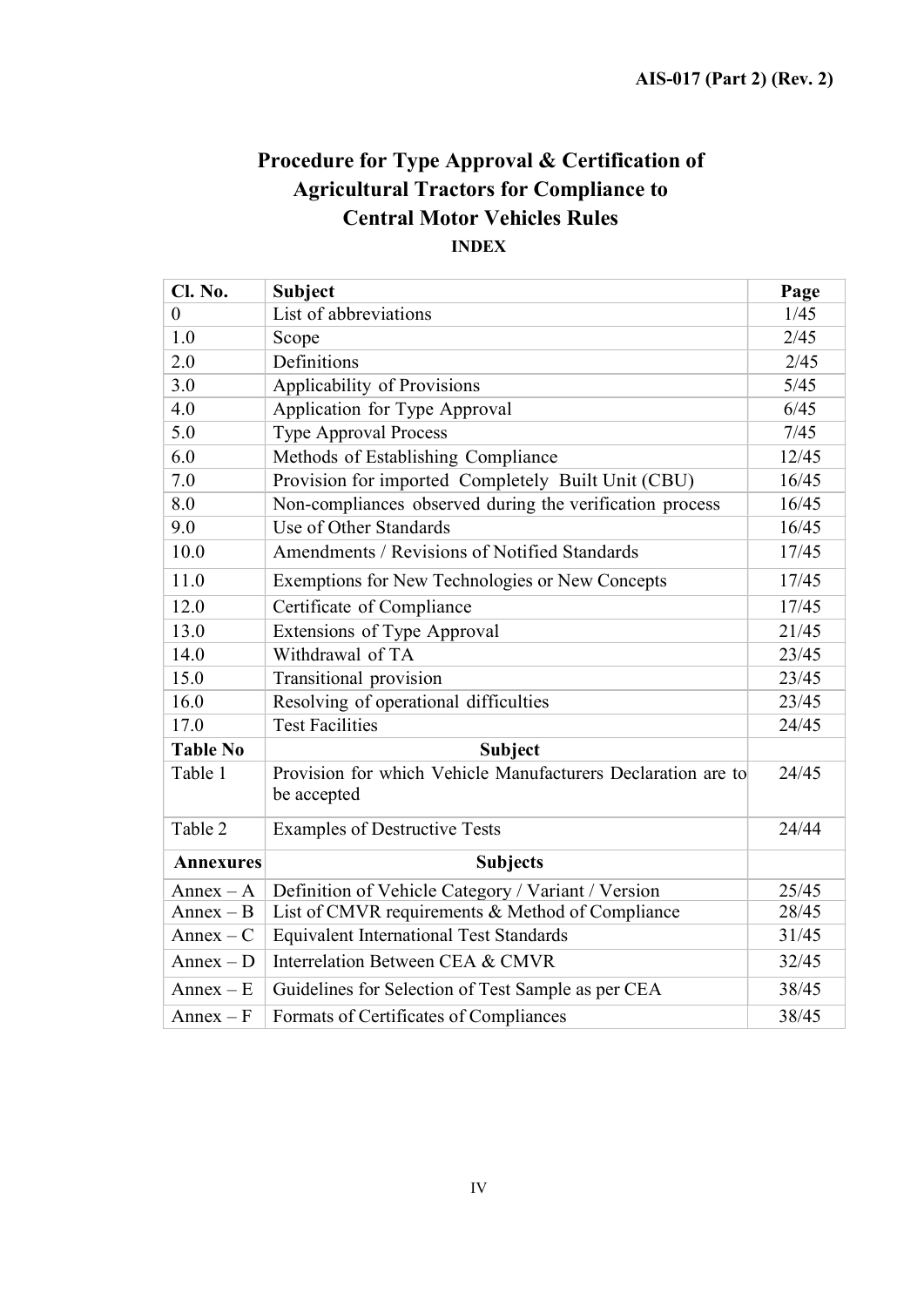| <b>Procedure for Type Approval &amp; Certification of</b> |
|-----------------------------------------------------------|
| <b>Agricultural Tractors for Compliance to</b>            |
| <b>Central Motor Vehicles Rules</b>                       |

| $\theta$      | <b>ABBREVIATIONS</b> Following are the abbreviations used in this standard: |
|---------------|-----------------------------------------------------------------------------|
| <b>AIS</b>    | Automotive Industry Standard                                                |
| <b>AISC</b>   | Automotive Industry Standards Committee                                     |
| ARAI          | Automotive Research Association of India                                    |
| <b>BIS</b>    | Bureau of Indian Standards                                                  |
| <b>BSI</b>    | <b>British Standards Institute</b>                                          |
| <b>CFMTTI</b> | Central farm Machinery Training and Testing Institute                       |
| <b>CEA</b>    | Criterion for Extension of Approval                                         |
| COP           | Conformity of Production                                                    |
| <b>CMVR</b>   | <b>Central Motor Vehicles Rules</b>                                         |
| <b>CTSC</b>   | <b>CMVR Technical Standing Committee</b>                                    |
| <b>DOAC</b>   | Department of Agriculture and Cooperation                                   |
| <b>DIN</b>    | Deutsche Institute fur Normung                                              |
| <b>ECE</b>    | Economic Commission for Europe                                              |
| <b>EEC</b>    | European Economic Community                                                 |
| <b>ISO</b>    | International Organization for Standardization                              |
| <b>MOA</b>    | Ministry of Agriculture                                                     |
| <b>MORTH</b>  | Ministry of Road Transport and Highways                                     |
| <b>OECD</b>   | Organization for Economic Co-operation and Development                      |
| PA            | Product Approval                                                            |
| <b>SS</b>     | Safety Standard                                                             |
| <b>TA</b>     | Type Approval                                                               |
| <b>TMA</b>    | <b>Tractor Manufacturers Association</b>                                    |
|               |                                                                             |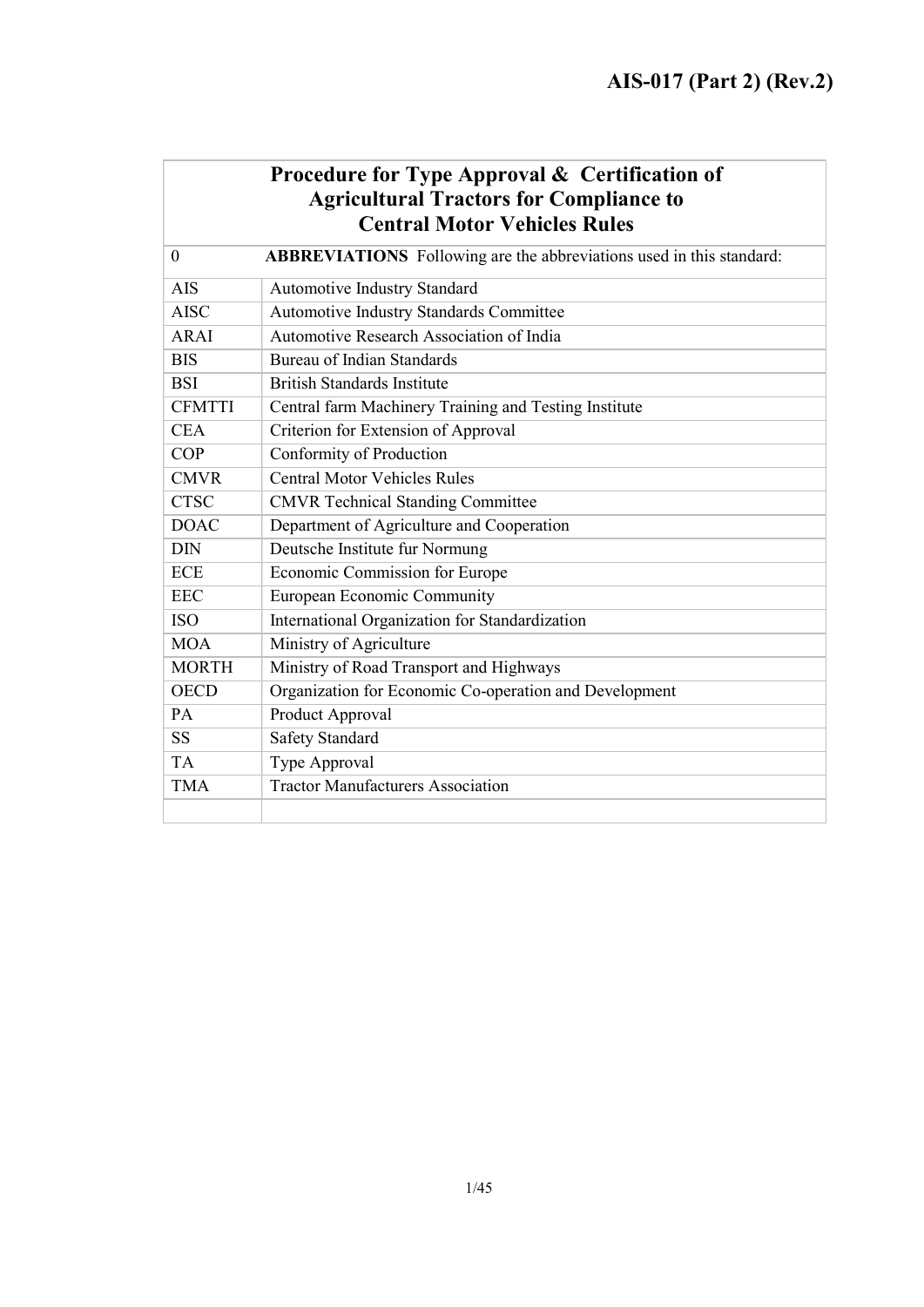# 1.0 SCOPE

- 1.1 This standard specifies the procedure to be followed for evaluating the Agricultural Tractor model, its variant(s), Type & Version (s) for issue of a Certificate of Compliance as notified by Rule No. 126 of the CMVR from time to time and the Criteria for extension of approval for selection of test vehicle during fresh / Extension of Type approval certification.
- 1.2 This standard applies to the type-approval of vehicles defined in clause 2.3 having a maximum design speed of not less than 6 km/h. This standard also applies to the type-approval of the systems, components and separate technical units intended for use on such vehicles whose performance can only be check in vehicle installed conditions.

# 2.0 DEFINITION

For the purpose of this standard, in addition to the definitions given in AIS-000 and AIS-053, the following definitions shall apply

- 2.1 Agricultural Tractor As per AIS-053.
- 2.2 'Vehicle' means any tractor whether complete, incomplete or completed which is intended to be used in agriculture or forestry applications.
- 2.3 'Vehicle Category' means any set of vehicles which have identical design characteristics as categorized in Annex - A.
- 2.4 'Type of vehicle' means vehicles of a particular category which do not differ in the essential respects referred to in Annex - A. A type of vehicle may contain variants and versions as defined in Annex - A.
- 2.5 'Model' is the Commercial identification name as defined by manufacturer for a particular vehicle submitted for type approval. Identification of the type , variant (s) /version (s) either in the ATIN (as per AIS-117) section or by commercial name is left to the choice of the manufacturer.
- 2.6 'Base model' is the vehicle whose performance results can be used to represent a range of model/variant(s)/version (s) considering the CEA for any of the provisions.

To represent an entire range of model, variant(s)/version(s)/option(s), declared by the manufacturer, for all the provisions of CMVR, tests on more than one base model may be necessary, considering the CEA guidelines. Also, there could be different base models for each CMVR test (s).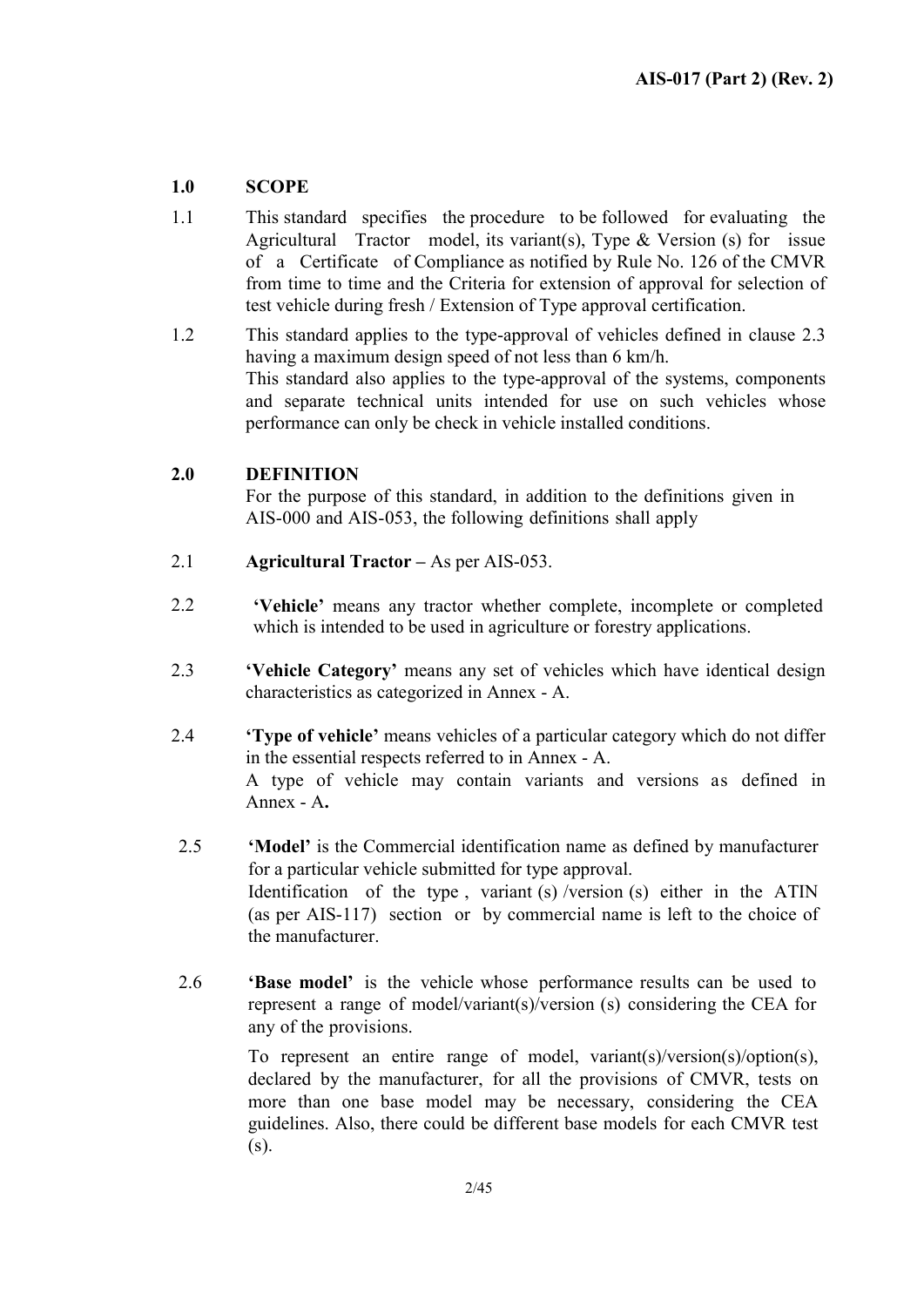- 2.7 'Component' means a device subjected to a provision intended to be part of a vehicle, which may be type-approved independently of a vehicle. Type approval of such components are being covered in AIS-037 separately.
- 2.8 'System' means an assembly of devices combined to perform one or more specific functions in a vehicle and which is subject to the requirements of CMVR Rules or any of the standard as adopted under CMVR & corresponding notified standards;
- 2.9 'Separate technical unit' (STU) means a device subject to the requirements of a provision and intended to be part of a vehicle, which may be type-approved separately, but only in relation to one-or more specified types of vehicle where the provision makes express permission for doing so.
- 2.10 'Manufacturer' means the person or body who is responsible to the approval authority for all-aspects of the type-approval and for ensuring conformity of production. It is not essential that the person or body be directly involved in all stages of the construction of the-vehicle, system, component or separate technical unit which is the subject of the approval- process.
- 2.11 Type Approval means the procedure whereby a testing agency certifies that a type of vehicle or its systems satisfies the relevant provisions of CMVR
- 2.12 **CMVR certificate'** means the document whereby the approval authority officially certifies-that a type of vehicle model, variant (s) / version (s) with its', system (s), component (s) is approved.
- 2.13 'Testing Agency' is an organization specified in Rule 126 of CMVR for certification of compliance to the provisions or any other testing agency approved by the CMVR Technical Standing Committee for the purpose of testing of parts / components /systems / vehicles.
- 2.14 'Competent authority' means either the Testing / Approval agency or a designated authority; or an accreditation body acting on their behalf.
- 2.15 'Technical Service' means an organization or body designated by the Testing / Approval agency as a testing laboratory to carry out tests, or as a conformity assessment body to carry out the Initial assessment and other tests or inspections, on behalf of Testing / Approval agency, it being possible for the Testing / Approval agency itself to carry out those functions; Procedure for the assessment of Technical service shall be referred as in Annexure - B of AIS-017 (Part 4).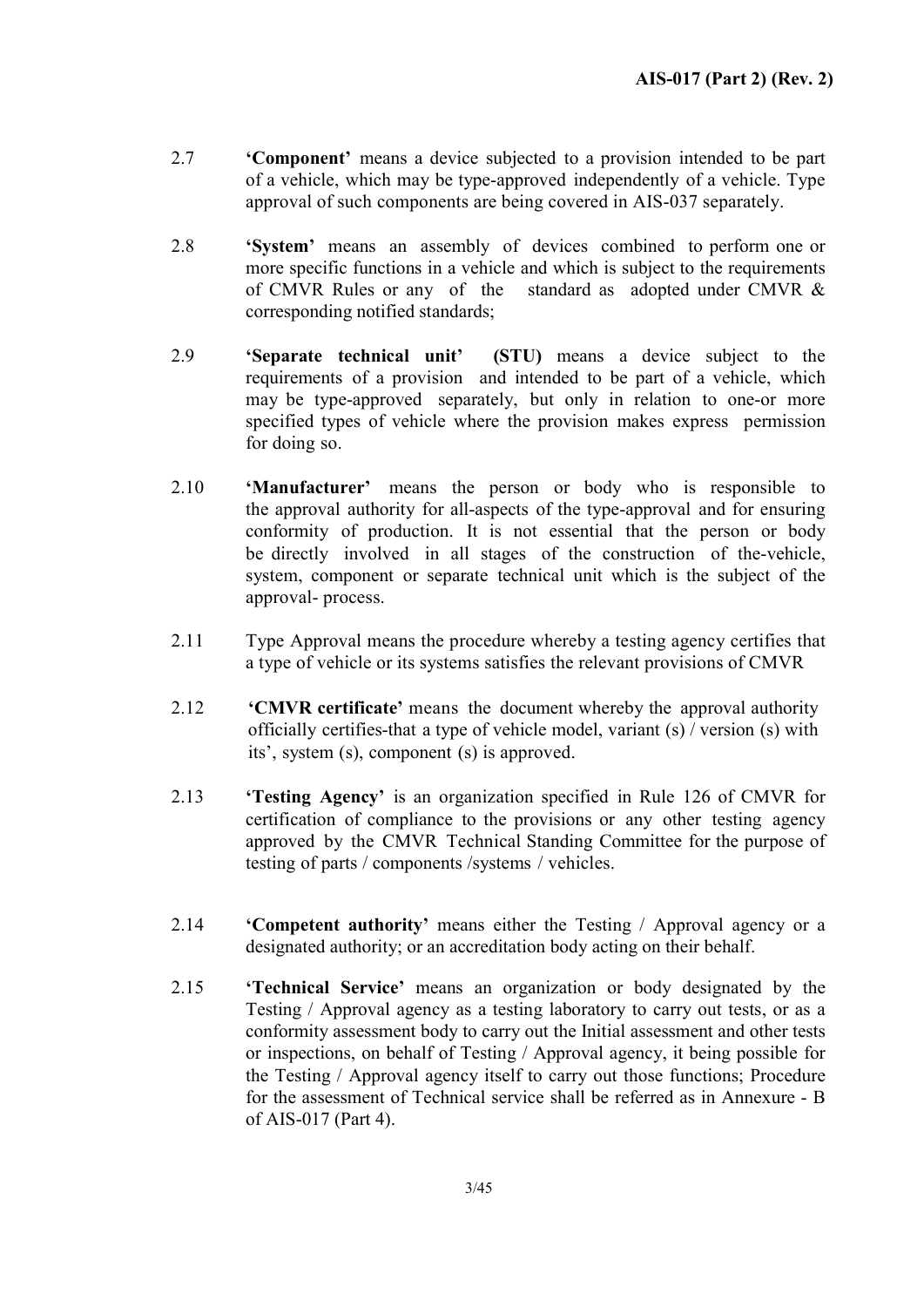- 2.16 'Notified standards' means A standard referred to in CMVR or notified separately under the provisions of CMVR, which specifies details of requirements to be complied with. This may be in the form of
	- An Indian Standard issued by BIS
	- A standard prepared by the AISC
	- Any other Standard notified by MORT&H
- 2.17 'Equivalent International standard' means those international standards as covered in Annex - C from which test reports available for vehicle/systems/components are acceptable during CMVR type approval procedures.
- 2.18 'Information documents' means one or more forms applicable as per AIS-007 or the corresponding annexures to a separate directive or provided in this standard , setting out what information is to be supplied by the applicant.
- 2.19 'Information folder' means the complete folder or file containing, in particular, the data, drawings and details as per AIS-007 and supplied by the applicant to the technical service or test agency as required by the information document provided for in a separate directive or in AIS-007.
- 2.20 'Information package' means the information folder plus any test reports or other documents that the technical services or test agency has added to the information folder while carrying out its tasks;
- 2.21 'Index to the information package' means the document setting out the contents of the information package which has been suitably numbered or otherwise marked in order clearly to identify all pages
- 2.22 'Criterion for Extension of Approval (CEA)' is the guidelines to be followed:
- (a) For considering whether a change in the Technical Specifications affects the compliance adversely or not, and
- (b) If the change affects the compliance adversely, to decide the tests to be carried out for establishing compliance.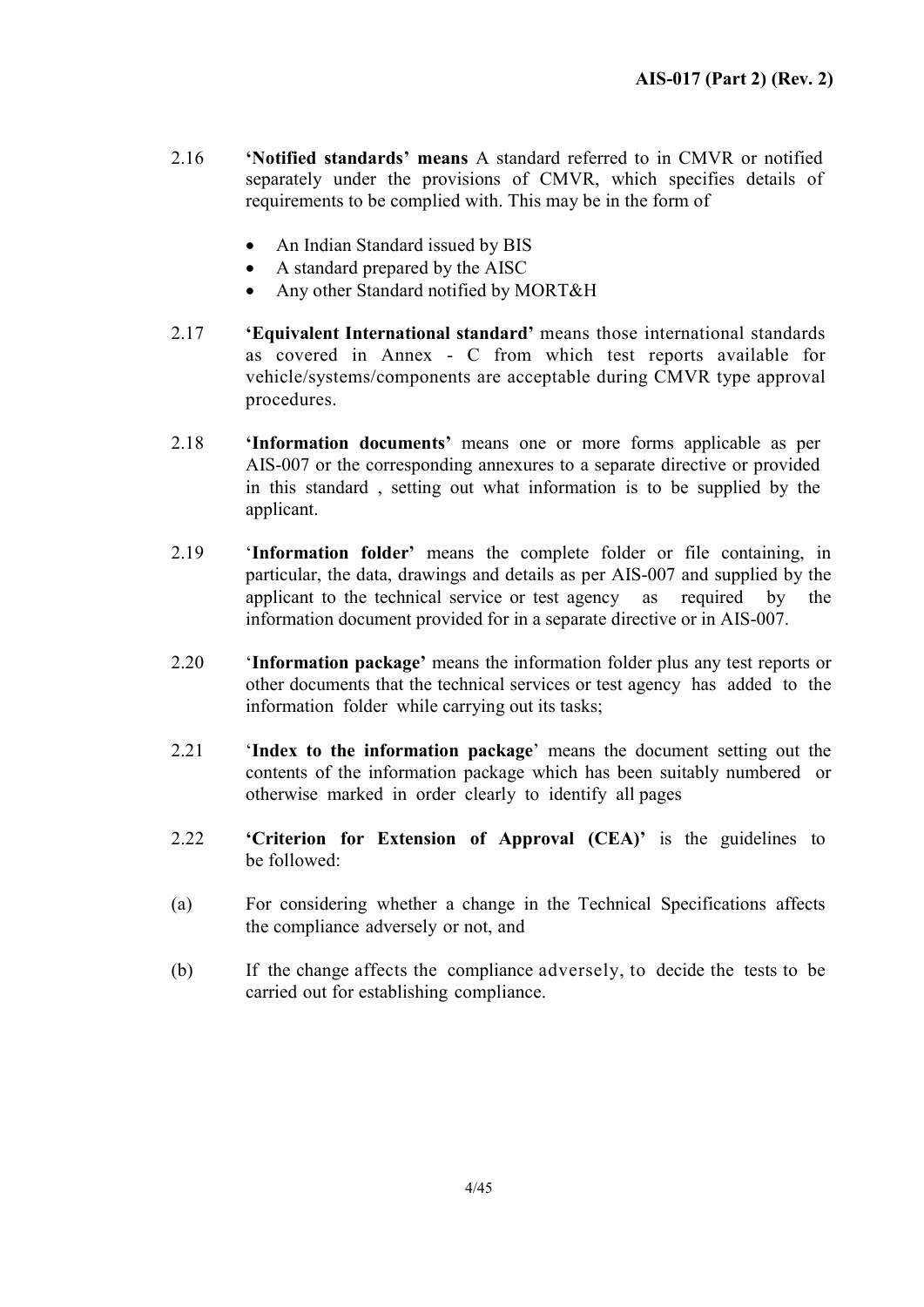# 2.22.1 Criterion for Extension of Approval is also to be used for:

- (a) Selection of the base model(s) for establishing compliance from a number of models/variants at the time of Type Approval
- (b) Deciding on the extension of Type Approval when changes are made in the Technical Specification.
- (c) Deciding on approval for new variant (s) / version (s)
- 2.23 'New Vehicle' means a vehicle which has never been previously registered or entered into service or Type approved.
- 2.24 'Registration' means the administrative authorization for the entry into service including for road traffic of a vehicle, involving the identification of the latter and the issuing to it of a serial number to be known as the registration number, be it permanently, temporarily or for a short period of time;
- 2.25 'Importer' means any natural or legal person established in the country, who places on the market a vehicle, system, component, separate technical unit, part or equipment from a third country;
- 2.26 'Distributor' means any natural or legal person in the supply chain, other than the manufacturer or the importer, who makes available a vehicle, system, component, separate technical unit, part or equipment on the market;
- 2.27 'Provisions' mean the requirements related to the construction of a vehicles notified in the CMVR, either directly or through a reference to Notified Standards / separate standards.
- 2.28 'Small volume production models' mean models of same type, (including variants and versions) whose annual production is less than 2500 vehicles per financial year
- 2.29 'Un-laden mass' is the mass of vehicle including roll-over protection structures (only if provided) & excluding optional accessories (like top link / drawbar / tow hook etc. if provided) , but with coolant, lubricants, fuel.

# 3.0 APPLICABILITY OF PROVISIONS

3.1 Applicable to the category of vehicle, effective as on the date of issue of the CMVR certificate shall be applicable.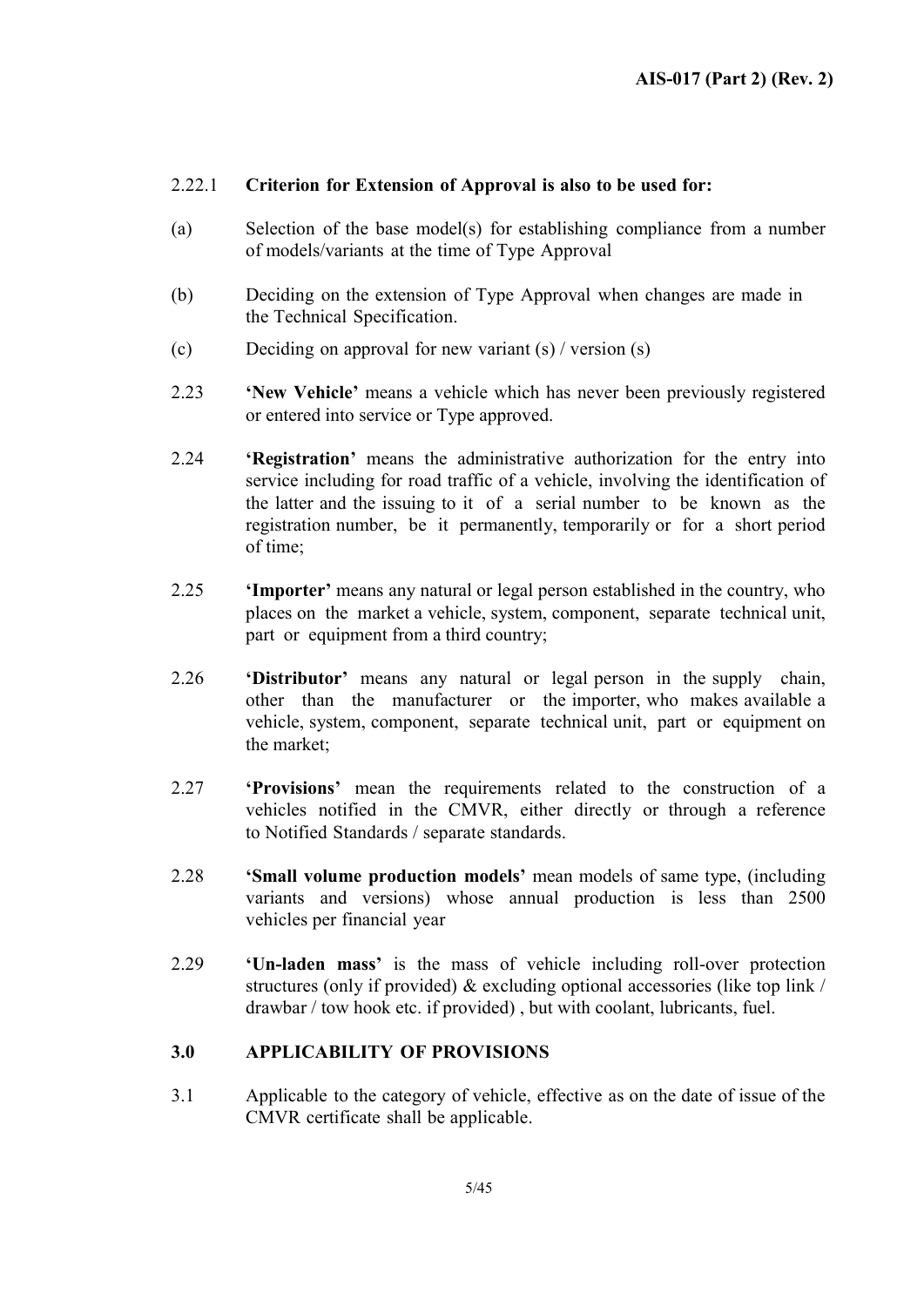- 3.2 However, at manufacturer's option, the provisions whose notified implementation date is after the date of the issue of the certificate may also be verified for compliance and be certified so.
- Note In such cases, COP, where applicable will start as per the new provision from the date of completion of Initial Quality Assessment & Verification of Product Conformity Arrangements after the start of production as per the so type approved specification.
- 3.3 In the case of modifications of notified standard, or conversion of an AIS to BIS, provisions of AIS-000 shall be applicable
- 3.3.1 In cases, where the applicant opts to implement the changed standard between the effective date and implementation date (as defined in AIS-000), the CMVR certificate will indicate compliance to the notified standard. After revised standard is notified, the CMVR certificate shall be extended to the revised standard, at any convenient time, prior to the notified date of implementation of the revised standard.

In such cases no additional verification or testing is needed, unless there is a change in the specification of the affected model (s) / version (s) / variant (s) / Component.

# 3.4 Dates of implementation

- 3.4.1 Unless otherwise specified in the provision, the date of implementation of the provision shall be date of manufacture of the vehicle.
- 3.4.2 If the date of implementation is the first day of the calendar month, the date of manufacture shall be ascertained from the month of production inscribed on the Chassis number (ATIN as per AIS-117).
- 3.4.3 Where different dates of implementation are prescribed in the provision for "new models" or "existing models":
- 3.4.3.1 The date of implementation for "new models" shall be applicable to vehicles of same type, as defined in 2.4, which has not been certified earlier than the date specified in the provision for new models.
- 3.4.3.2 The date of implementation for "all models" shall be applicable to vehicles of same type, as defined in 2.4, for which the date of CMVR Certificate is earlier than the date specified in the provision for new models.

### 4.0 APPLICATION FOR TYPE APPROVAL

4.1 While applying for the Type Approval, the application shall be accompanied by the following documents, as applicable to the provisions for which such compliance is sought: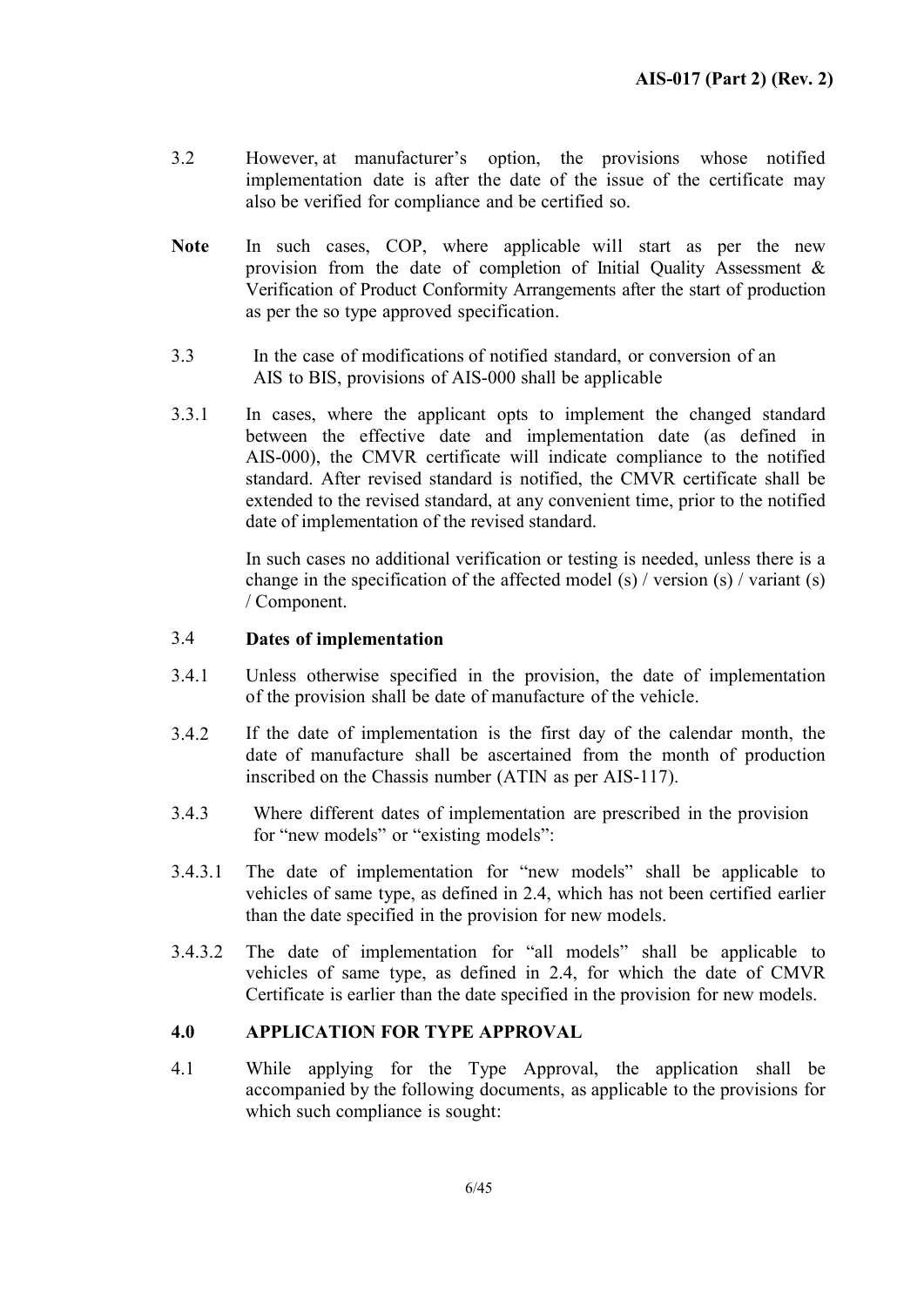- 4.2 All the relevant information specified in the Table 16&17 of AIS-007 to be submitted by Manufacturer".
- 4.2.1 The manufacturer shall provide a list of features for all the Variants and Versions of the Type and the respective identification number / model name, along with the application for Type Approval.
- 4.2.2 Identification of the Type, Variants and Versions either in the ATIN section or by commercial name is left to the choice of the manufacturer.
- 4.3 Copies of certificates, copies of licenses in case of ISI marked parts or test reports of compliance to various provisions, which may have already been obtained from other recognized Testing Agencies.
- 4.4 Copies of test reports for other models/variants, if any, which can be used for establishing compliance of the model to be type approved, with a note explaining the details.
- 4.5 Copy of certificate of incorporation of the manufacturer, if not already submitted.

# 5.0 TYPE APPROVAL PROCESS:

- 5.1 Each test agency shall grant
	- (a) The type-approval to the vehicle types which conform to the particulars in the information folder and which, according to their category, meet the technical requirements of all the provisions notified in CMVR / Annex - B.
	- (b) System, type-approval to all types of systems, which conform to the particulars in the information folder and which meet technical requirements of all the provisions notified in CMVR / Annex - B.

Where the system, to be approved fulfils its function or offers a specific feature only in conjunction with other parts of the vehicle, and where, for this reason, compliance with one or more requirements can be verified only when the system, component or separate technical unit to be approved operates in conjunction with other vehicle parts, whether real or simulated, the scope of the type-approval of the system, must be restricted accordingly.

 In this case, the type-approval certificate for such a system, shall indicate any restrictions on its use and any conditions for fitting it. Observance of these restrictions and conditions shall be verified at the time of type-approval of the vehicle.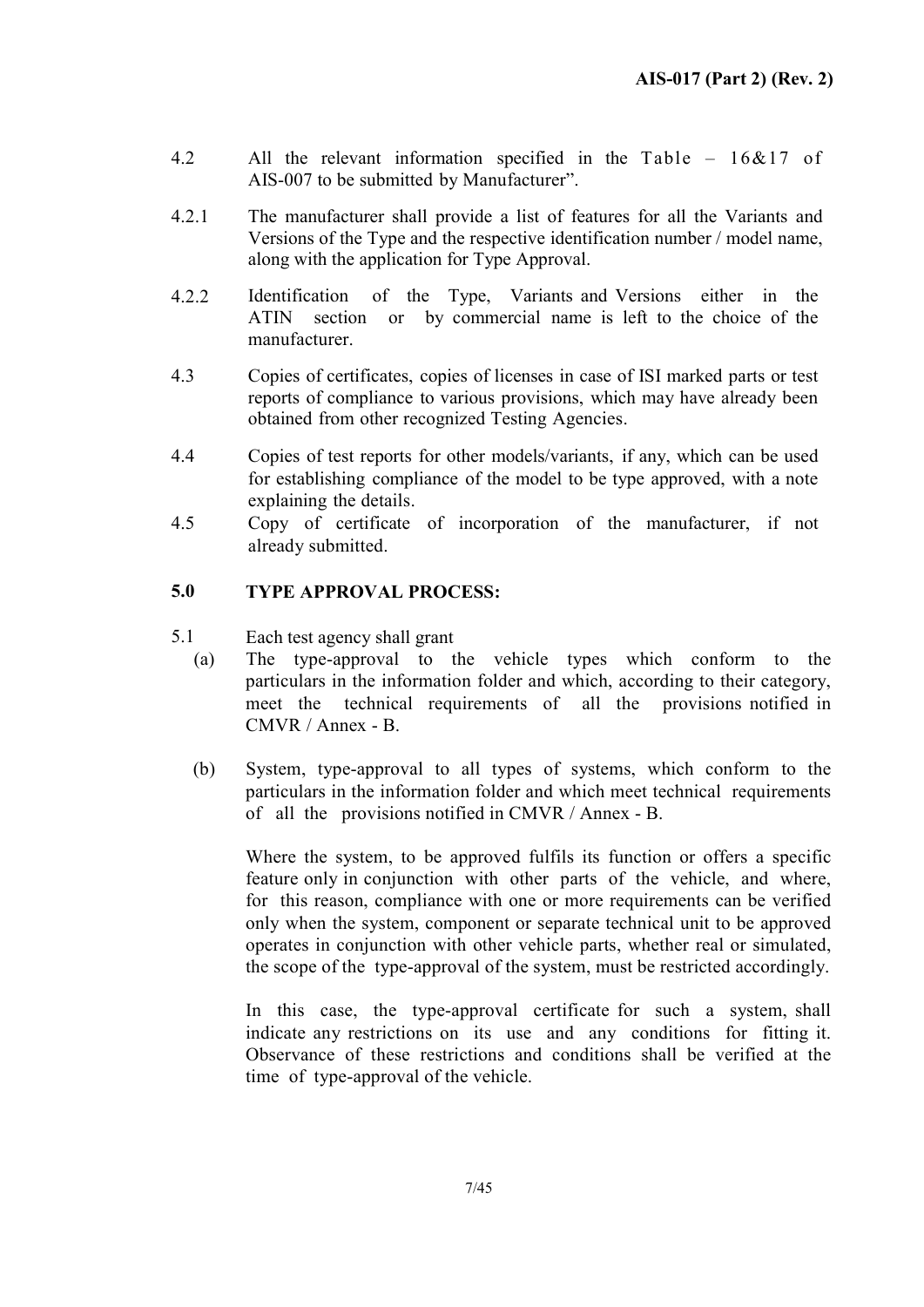# 5.2 SELECTION REQUIREMENTS

- 5.2.1 The specific standards / Provisions as notified in CMVR cover the main vehicle characteristics considered to have an effect on compliance with the concerned vehicle performance/ Road safety parameters. Where variations of a relevant vehicle characteristic not covered in this standard/CMVR are encountered, manufacturers wishing to select a smaller number of vehicles for testing than otherwise required should seek approval of the basis for the reduction and provide evidence to support their proposal by way of engineering analysis, laboratory or road testing. Approval may be sought prior to submission of evidence or with the evidence. In the latter case, issue of CMVR certificate indicates acceptance of the manufacturer's selection.
- 5.2.2 The general basis of selection criteria is to select the CEA for vehicles for demonstration of compliance with the respective CMVR rule. In some cases where the variation of a parameter within a specified range does not have a significant effect on CMVR compliance, the test agency may accept the selection of one from that range as being representative of the others in the range in consent with the manufacturer.
- 5.2.3 Where the selection for CEA or a sufficiently representative test vehicle cannot be justified in relation to a particular parameter affecting CMVR compliance, the selection of test vehicles with different values of this parameter including its extreme values experienced may be accepted as sufficient to demonstrate compliance of untested vehicles.
- 5.2.4 Where one vehicle does not meet all the selection parameters for a range of vehicles, the vehicles may be separated into groups and the selection of test vehicles made from each group to enable the entire range to be covered.
- 5.2.5 For easy assessment of worst case criteria for a range of variants / versions all tests/activities has been divided in following 3 categories :-
- 5.2.5.1 Type 1:- This category involves those activities / test which involves performance testing & physical verification/functional checks on test sample & are critical in terms of vehicle, road & operator's safety like brake, steering, noise level etc.
- 5.2.5.2 Type 2:- This category involves those activities / test which involve only fitment check & functionality checks on vehicle along with document verification etc. Most of these activities can also be done on samples selected for type-1 test only.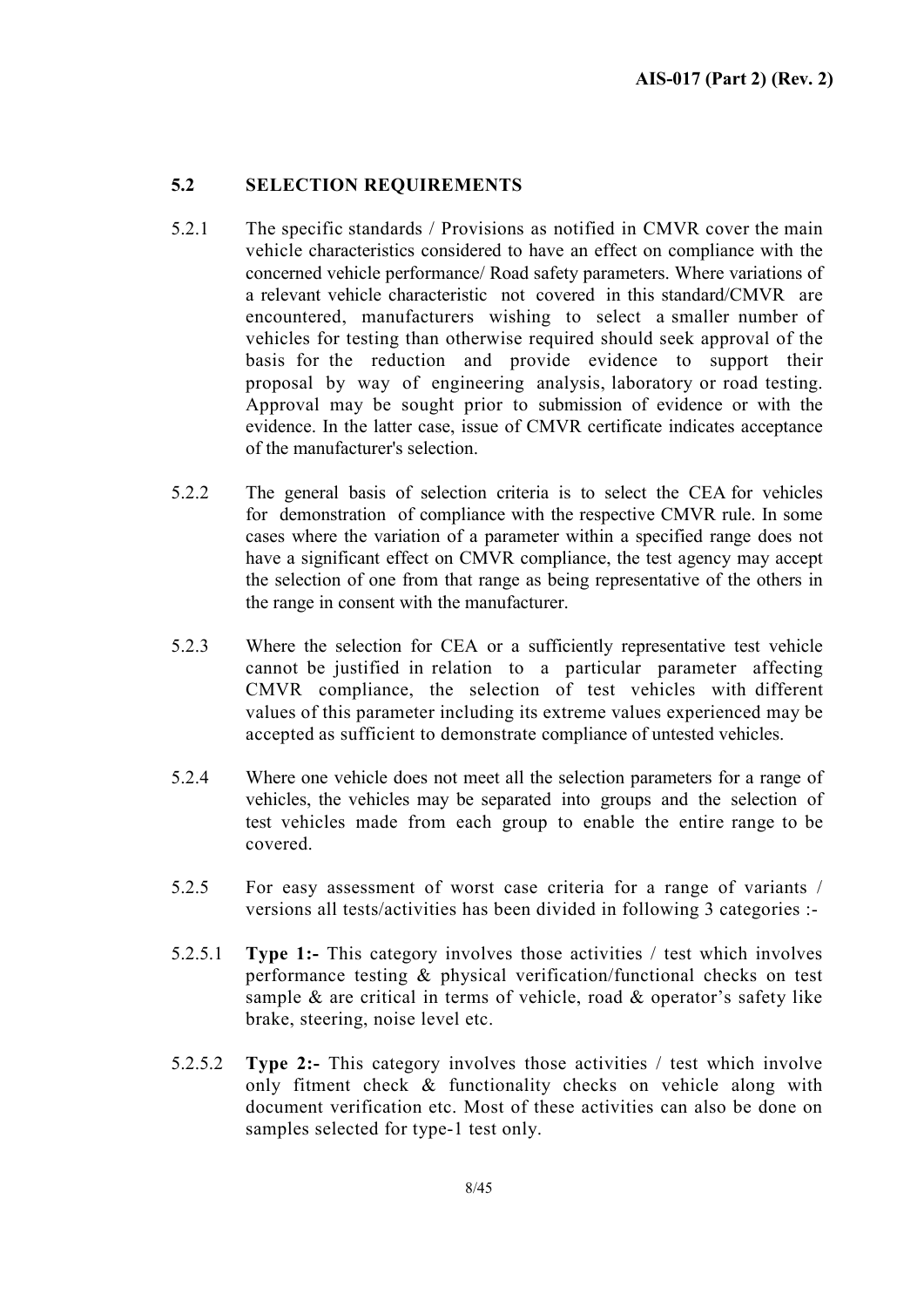5.2.5.3 Type 3:- This category involves only those activities which needs to be declared by the application, verification of specifications against the declarations, test report verification & other documentation formalities which do not require any physical activity on tractor. For verification test agency can also verify these things on sample already selected for type 1 & type 2 tests.

> Note: Refer Annex D & E for Guidelines for CEA for Agricultural tractors to verify CMVR requirements.

# 5.3 Criteria for Extension of Approval

# 5.3.1 General Guidelines:

- 5.3.1.1 In general, when changes in Technical Specifications of a model / variant do not affect the performance adversely, and are still within the stipulated limits /tolerances, the Type Approval (CMVR compliance) can be extended without further verification. If the changes affect some of the performance parameters, tests shall be carried out only for those parameters.
- 5.3.1.2 The changes in parameters, with respect to an agricultural tractor tested, as declared in the Technical Specifications (AIS-007) that are deemed to affect the performance in respect of various provisions/notified standards and the tests to be performed, if any, for extending the Type Approval are given below.
- 5.3.1.3 Changes other than those given against each provision / notified standard considered to be having no adverse effect on the compliance to the provision/notified standard to the satisfaction of the Testing Agency.
- 5.3.1.4 Decision on any such parameter shall be informed by that Testing Agency to other Testing Agencies, TMA, and other AISC members giving the logic for such a consideration.

# 5.3.2 Guidelines for applying CEA:

- 5.3.2.1 If the manufacturer has indicated a range of models/variant(s) to be certified, at the time of initial type approval, necessary model shall be selected from this range to represent the entire range, considering the CEA of each of the provisions.
- 5.3.2.2 It may be necessary to have more than one representative test sample to represent the entire range and all the provisions.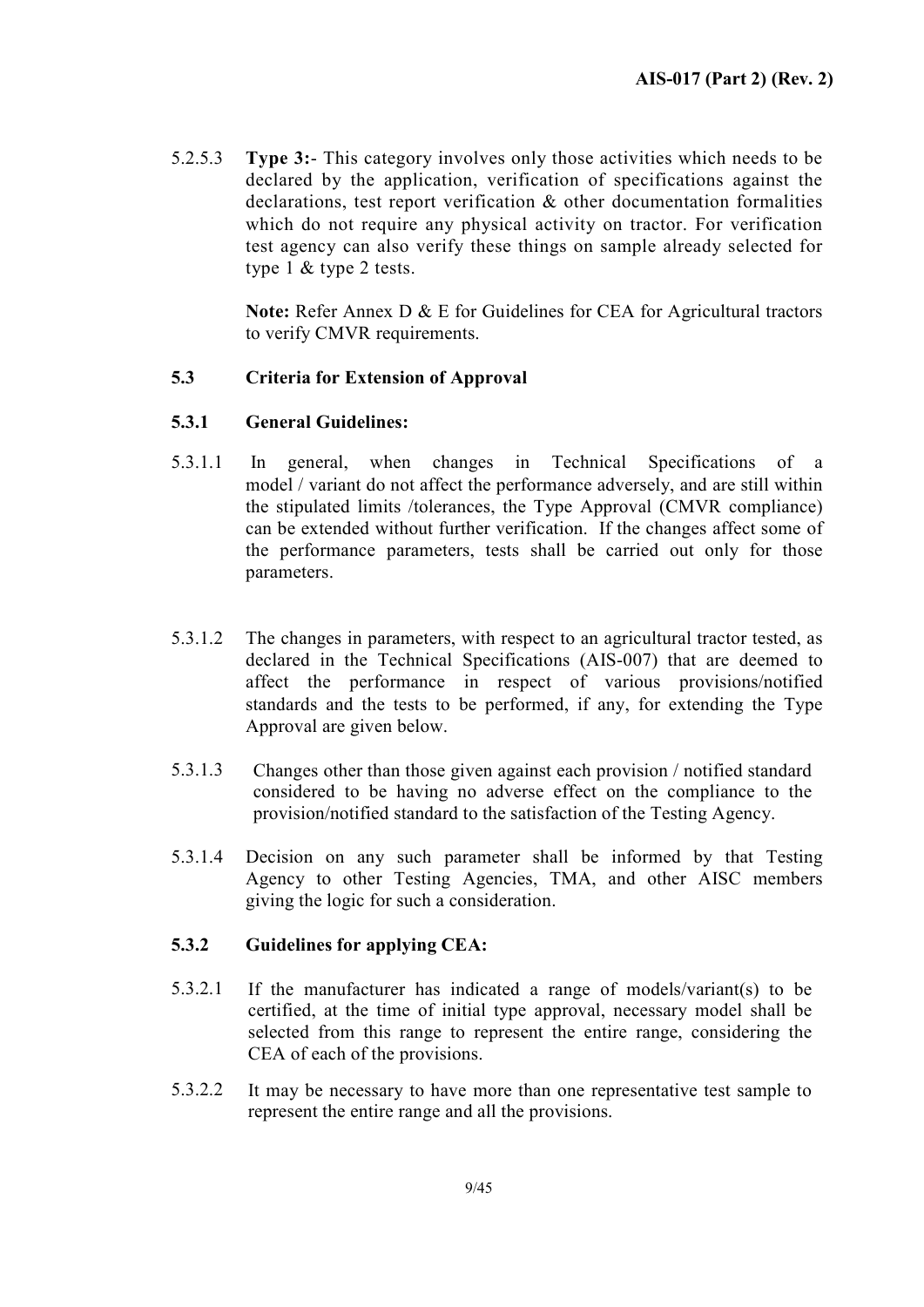- 5.3.2.3 The details of tests to be carried out on each of these models and the provisions for which each of features / variant(s) /model can be certified, shall also be worked out.
- 5.3.2.4 The format for submitting the information necessary for working out the above is provided in AIS-007 (Table 16 / 17)
- 5.3.2.5 If there is not a range of models / variant(s) to be certified, at the time of initial type approval, the model tested initially shall be treated as the base model.
- 5.3.2.6 The interrelation ship between CEA and CMVR are tabulated and enclosed as Annex – D to act as a ready reckoner.
- 5.3.2.7 When the validity of the certificate is to be extended for changes in the Technical Specifications, the manufacturer shall declare the changes and the base models to be considered and the details to given in the appropriate tables of AIS-007. The Testing Agency shall evaluate changes in the system and tractor related parameters with respect to the test results of the applicable base model based on CEA, and where applicable, decide the new base model(s), and tests to be carried out on them which are required to establish compliance.
- 5.3.2.8 If tests are carried out, they shall be also treated as those of a Base model, for future evaluations.
- 5.3.2.9 Any changes related to statutory/regulatory requirements shall be acceptable in the base model and variants. Extension approval for these requirements shall be done on the basis of submission of required compliance certificates of components / Assemblies & completion of required inspection/tests on base model and variants, if applicable.

# 5.4 Guidelines for Grouping of vehicles

It is considered that an untested vehicle variant, with the same unique braking system as a tested vehicle variant, will not require testing of the braking system if when compared to the tested vehicle it:

- 5.4.1 Has the same calibration of any ECU controlling the braking system;
- 5.4.2 Has the same linkage routing / linkage ratio/ arrangement of pedals. In case of difference linkage ratios / arrangement of pedals with other similar component only the vehicle with minimum linkage ratio shall be selected for testing purpose.
- 5.4.3 Has same active lining surface area inside brake pressure plate assemblies. In case only lining area is reduced by  $> 10\%$ , vehicle selection shall be done for the only the vehicle with minimum surface area of lining.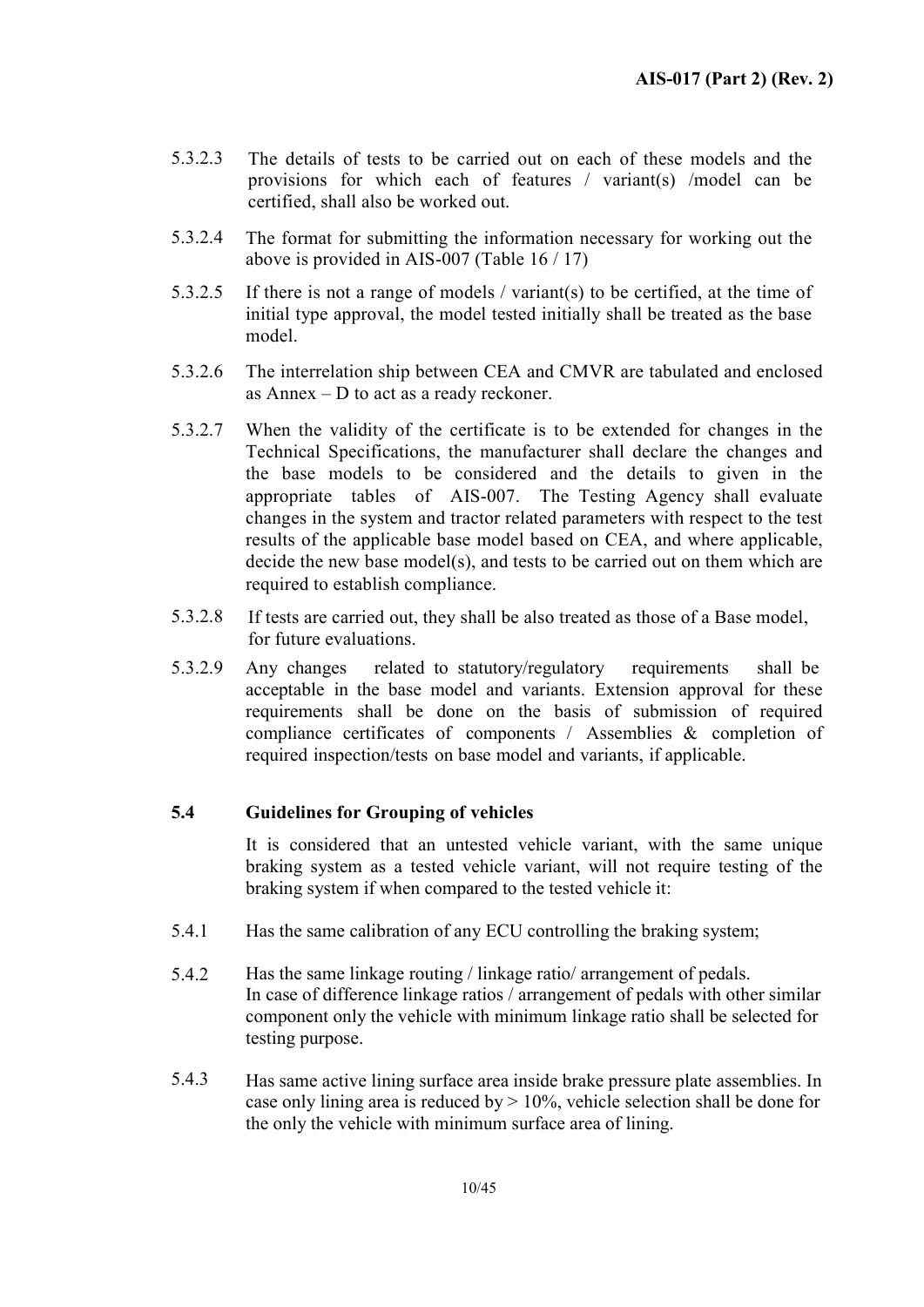- 5.4.4 Has the same configuration of axles;
- 5.4.5 Has tires that vary  $by < 5\%$  in diameter;
- 5.4.6 Has tires of the same or greater section width;
- 5.4.7 Has no higher Max speed as per AIS 116 at fly up for the gear ratio required for the Service Brake performance Test unless the tested vehicle was fitted with an automatic transmission such that negligible engine braking is provided (e.g. a system with a fluid coupling torque converter).
- 5.4.8 For a range of vehicle keeping other things same except maximum speed the vehicle will maximum speed shall be selected for brake performance test. Out of 2WD / 4WD version with only rear wheel braking (single axle braking) 4WD version with 2WD mode can be preferred from a number of combination for conducting brake performance test. For 4WD models with all wheels braking arrangement if there is no provisions for disconnecting one of the braked axle, the test shall be preferred on 2WD model of the tractor if available.
- 5.4.9 For vehicles without ABS or a load sensing variable proportioning system fitted;
- 5.4.9.1 Has no less of the proportion of the un laden mass on the rear wheels (lightest tractor to be preferred for test out of all configurations);
- 5.4.9.2 Has a wheelbase no shorter than  $+/- 5\%$  in length;
- 5.4.9.3 Has no greater Maximum Loaded Test Mass;
- 5.4.9.4 Has an equal or lower un-braked trailer mass.

## 5.5 Guidelines for Selection of Variant/s for Testing

- 5.5.1 The least dynamically competent variant of any group of variants shall be tested. In determining the least dynamically competent (see note below) vehicle variant, manufacturers should consider the following criteria:
- Note: "Dynamically Competent" describes the handling behavior of a vehicle as an attribute when tested for various dynamic test like brake, steering etc. A vehicle's dynamic competence is relative to the level of assistance a driver required to control the vehicle. Maximum speed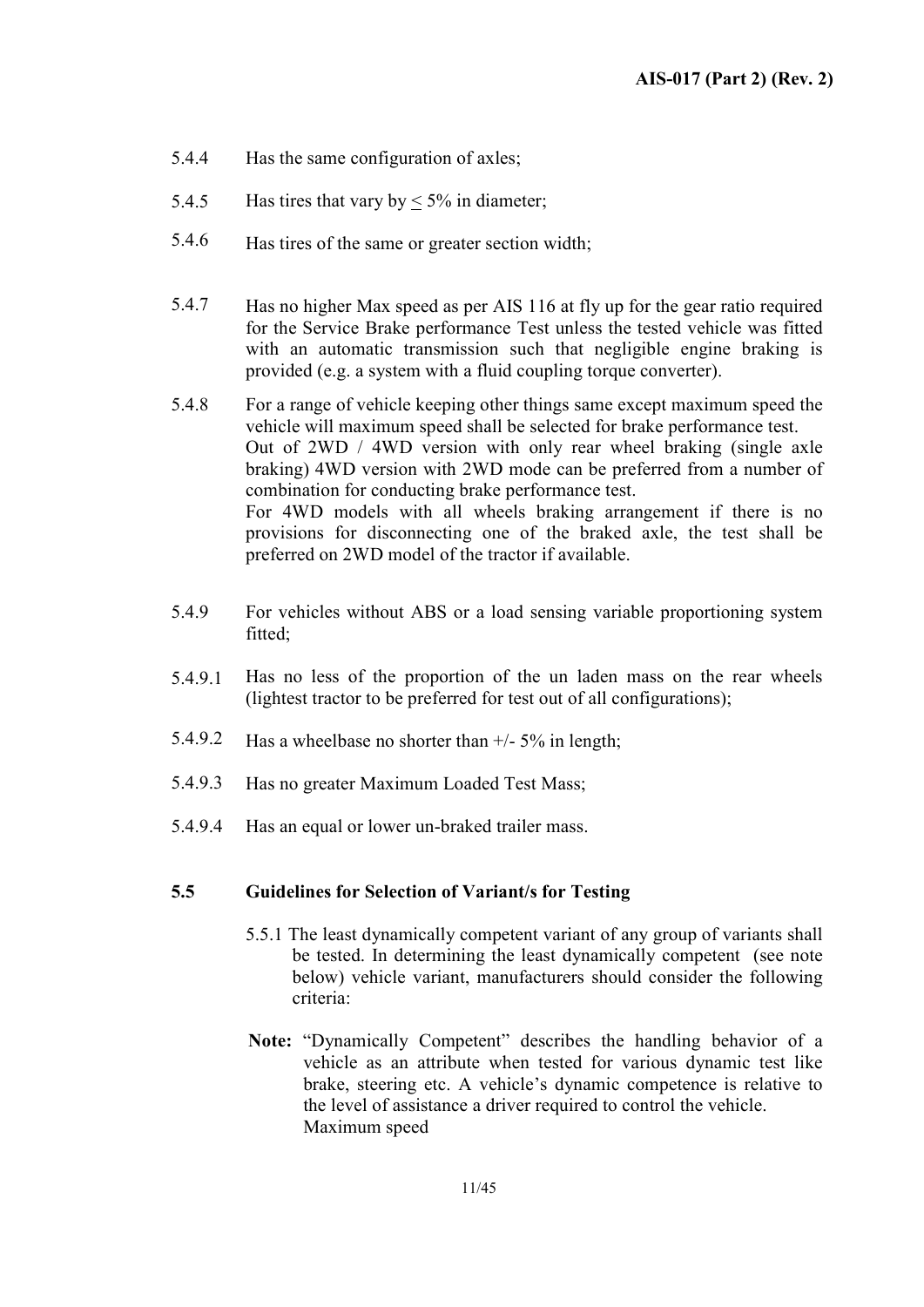- 5.5.1.1 Suspension settings if available (e.g. Spring, sway bar, shock absorber rates);
- 5.5.1.2 Tire specifications (i.e. Rim diameter, tire width, profile and diameter);
- 5.5.1.3 Overall mass and mass distribution;
- 5.5.1.4 Type of steering system (diameter of steering wheel , power/mechanical/electric steering system)
- Note: Where a manufacturer is unable to determine a single variant that is the least dynamically competent variant from a group of vehicle variants, multiple variants may be required to be tested.
- 5.5.2 A manufacturer may elect to perform (and document) an assessment of an additional variant or group of variants and determine additional testing is not required. The manufacturer shall hold documentary evidence of this assessment.
- 5.5.3 Vehicles should be selected for testing purposes in accordance with the following criteria:
- 5.5.4 Where the maximum vehicle speeds of all the vehicles in the range are less than 40 km/h, at least one test vehicle shall have the power train giving the highest maximum vehicle speed of all vehicles within the range.
- 5.5.5 Where the maximum vehicle speed of any vehicle in the range is 40 km/h or greater, at least one test vehicle shall have a power train giving a maximum vehicle speed of 40 km/h or greater.
- 5.5.6 A previously tested vehicle variant fitted with a variation of a unique braking system may be tested only to the tests that are relevant to the variation in the braking system.

# 6.0 METHODS OF ESTABLISHING COMPLIANCE:

Depending upon the provision, the compliance can be established by the following methods:

- Documents verification
- Check fitment
- Testing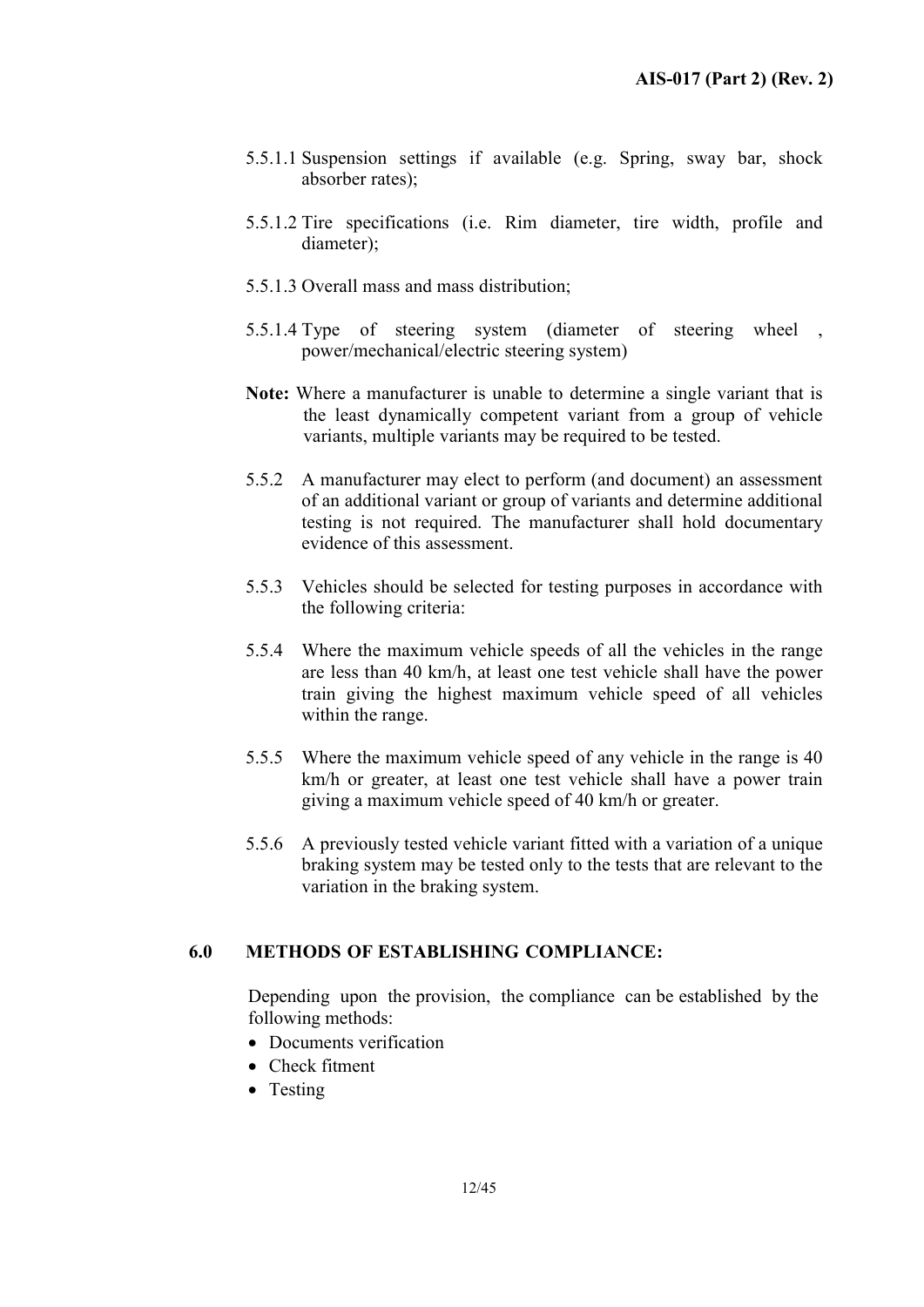For new or existing rules/ standards /provisions where no specific guidelines are mentioned in this standard, testing agency in discussion with manufacturer can decide for method of establishing compliance, necessary supporting documents, undertakings etc. to ensure that requirements of notified standards / provisions under CMVR fulfilled.

# 6.1 Document Verification

It involves verification of declarations / specifications / installations /drav submitted by manufacturer with suitable undertaking, if applicable on Comparison of details given in the documents submitted with those specified in the provisions. Physical sample inspection/ submission is not required in the provisions. Document verification c is used as method of establishing compliance:

Typical examples where this method is applicable are:

- $\triangleright$  Provision for display of vehicle registration mark on Front & Rear.
- $\triangleright$  Overall Dimensions for Agricultural Tractors.
- $\triangleright$  Size & Ply rating of tires.
- All components, systems which involves type approval / COP conformity of verification like fuel tanks , head lamps installation, emission , horn fitment, other safety components mentioned under rule 124 A.
- $\triangleright$  Those which are so specified in the notified standard.

 For detailed guidelines refer Annexure B for identification of provisions / rules against which document verification can be used for establishing compliance for type approval.

## 6.2 Check fitment:

- 6.2.1 This is applicable where the provision requires fitment of certain devices (Component or STU).
- 6.2.2 It involves verification of fitment / installation on test sample, comparison with specifications as submitted by manufacturer , general Operational checks / Functioning verification etc.
- 6.2.3 While checking fitment of STU's, where applicable, verification that details on vehicle are within the range of such parameters for which the component has been verified.
- 6.2.4 Guidelines mentioned in Annexure B be referred for identification of provisions / rules against which "fitment checking" can be used for establishing compliance for Type approval.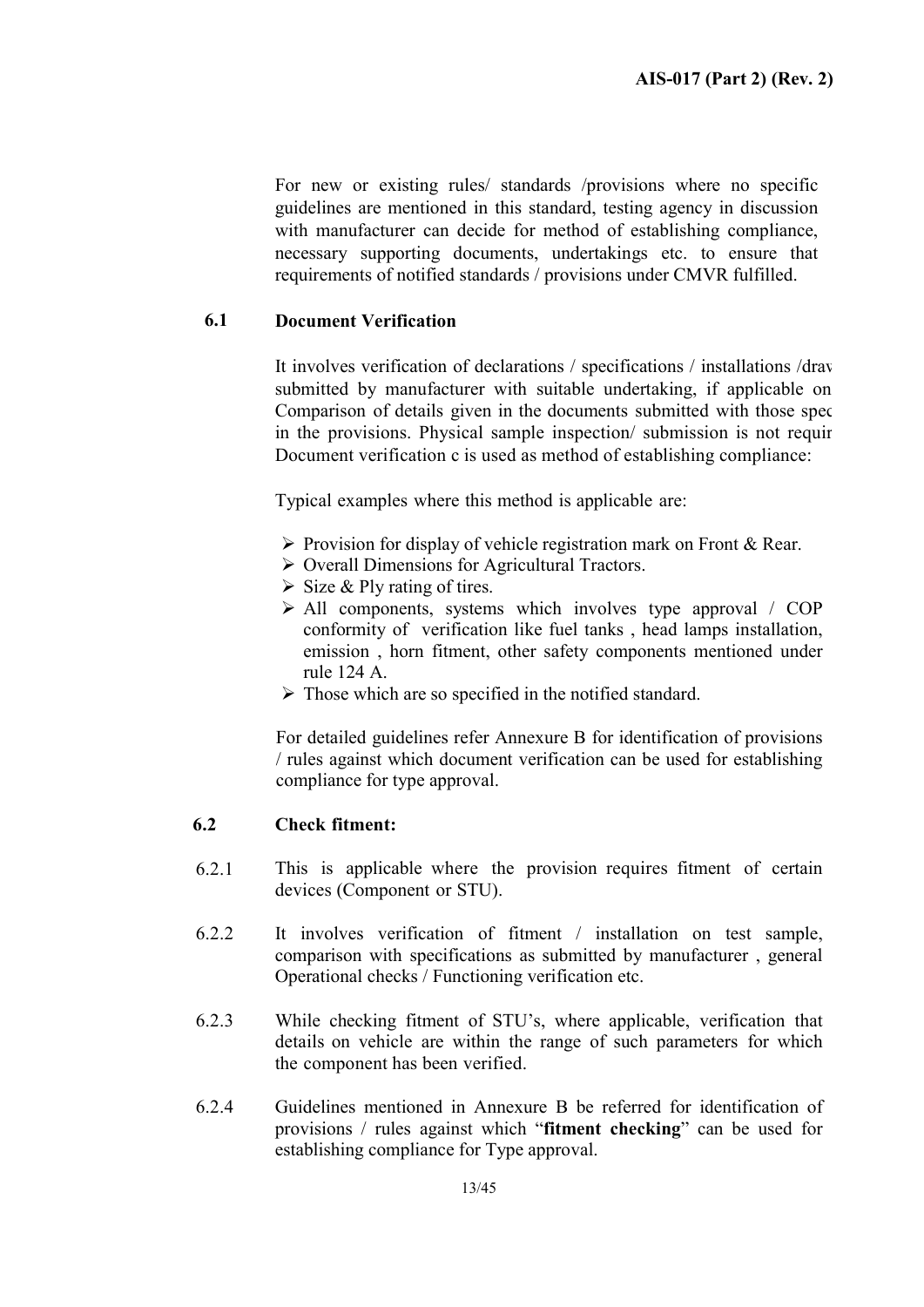# 6.3 Test:

Provisions, where performance parameters are specified in CMVR provisions /standards notified there in, shall be established by testing.

6.3.1 The tests may be carried out either at the premises of the Testing Agencies or at the manufacturer's premises. When the tests are carried out at the manufacturers' premises, the manufacturer shall demonstrate the adequacy of the test facilities for carrying out the tests as per the provisions.

> The Testing Agency may also, at the request of the manufacturer, certify, in advance, the adequacy of the test facilities at his premises, in such cases manufacturer shall demonstrate routine calibration of the equipment etc. at the time of testing.

6.3.2 The compliance to individual provisions can also be established by verifying the documents submitted by the manufacturer such as :

# 6.3.2.1 In the case of system/(s):

- (a) Certificates or test reports issued by any test agency for another type, model, variant/version. The Technical Specifications of which are comparable to those of the model sought to be type approved, and the changes are within the limits prescribed in the Criteria for Extension of Approval.
- (b) If such certificate or test report is issued for specific purpose of Step by Step approval, the name of model /version /variant /option under consideration shall be indicated in the test report.

For the purpose of subsequent usage of these certificates or test reports as per 4.4, the names of the model/version/variant/option need not be incorporated in to it.

# 6.3.2.2 In the case of provisions/notified standard for a component or STU:

- (a) Test reports/certificates issued by test agencies ( As per Rule 126) or any other test agency notified in CMVR or approved by CMVR TSC for a specific component or STU
- (b) In case notified standard is an Indian Standard, certificates or test reports issued by any testing agency or laboratory duly authorized by BIS for carrying out certification work for the standards issued by BIS when the notified standard is published by BIS.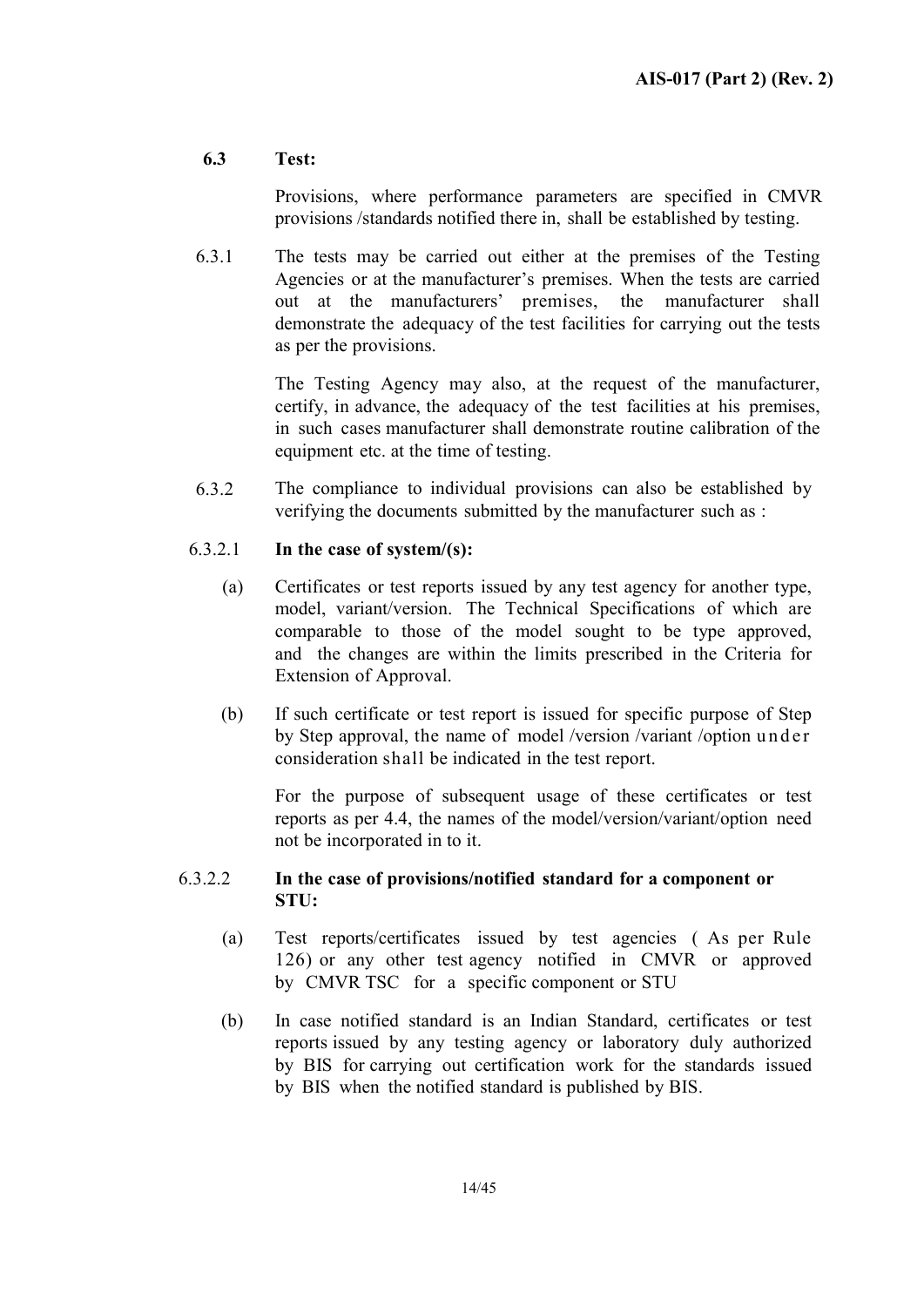- Note: The CMVR Technical Standing Committee may issue instructions regarding disqualifying the test reports from any such agency. However, such disqualification shall affect only those the test reports issued after the date of instruction from CMVR TSC
	- (c) BIS License issued by BIS for affixing "ISI" mark and the device is so marked, In case notified standard is an Indian Standard.

In these cases no additional verification is required for components or STU.

- (d) In case of alternate standard notified under Rule 92 (3), the agencies prescribed in the same sub-rule.
- 6.3.2.3 In the cases described in 6.3.2.1 and 6.3.2.2:
	- (a) Subject to provisions of AIS-037, where applicable, in the case of applications for compliance to individual provision(s), the test report(s) issued by the Testing Agency  $(4.3)$ . Shall be considered as proof of compliance for issuing the Consolidated Certificate.

In such cases, the test report shall indicate:

- (i) whether compliance has been established or not
- (ii) the provision(s) for which compliance is established
- (iii) the list of variant(s), if any, for which compliance is established. (Not applicable in the case of test reports for components and STUs.

For the purpose of subsequent usage of these certificates or test reports as per 4.4, it the names of the model/version/variant need not be incorporated.

- (b) In cases of components and STU's coming under the purview of AIS 037, the approval certificates.
- 6.3.2.4 In the case of test reports referred in 6.3.2 and its sub-clauses, the use of such reports is not restricted by the type (model/variant/version) but only on the technical parameters of the type (model/variant/version) tested and the one to which it is to be extended.
- 6.3.3 In the case of provisions listed in Table 1, undertaking of compliance by the manufacturer, along with the reports of test carried out by the vehicle manufacturer, or where applicable, carried out by manufacturer of component/STU shall be considered to establish the compliance.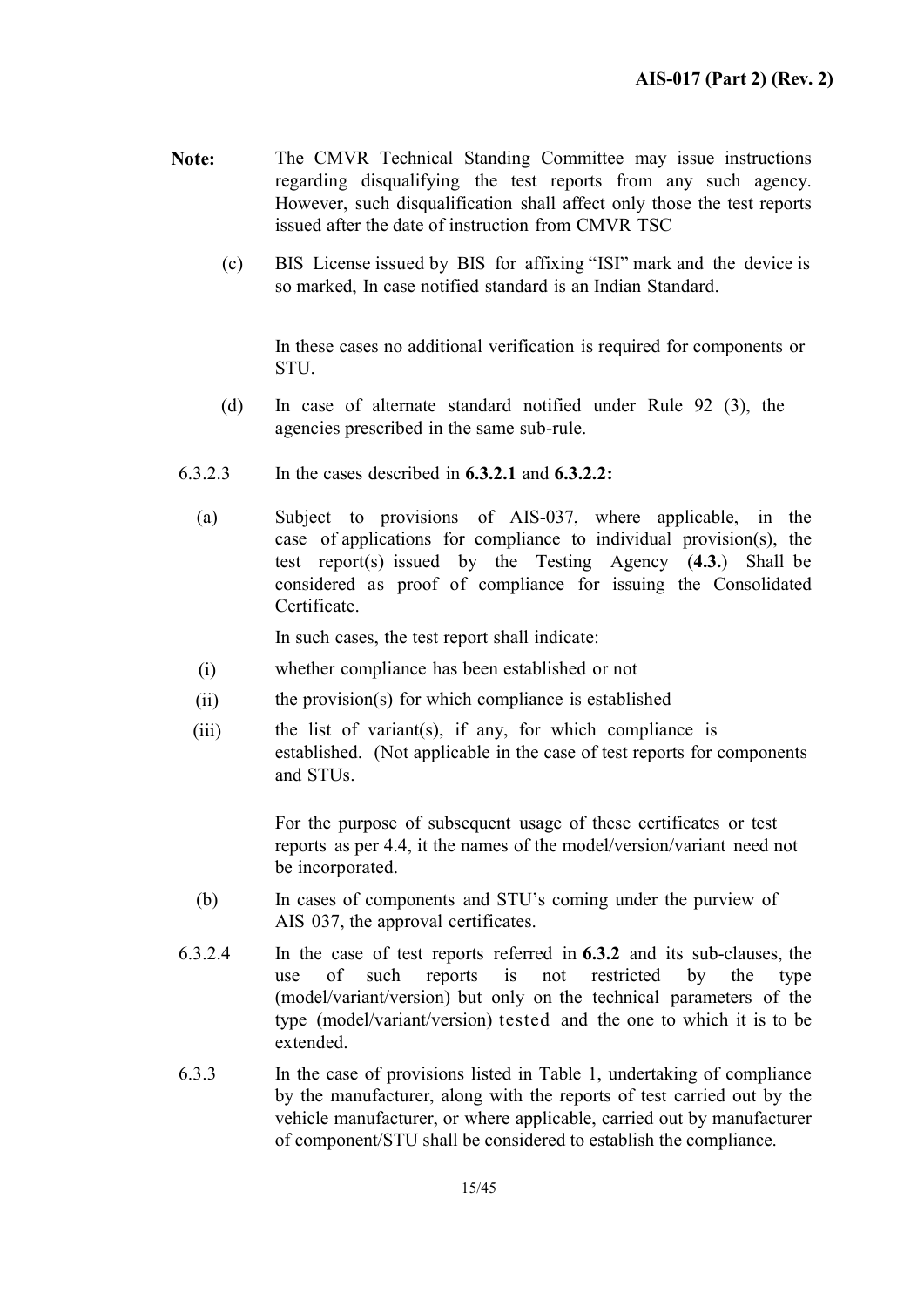- 7.0 PROVISION FOR IMPORTED COMPLETELY BUILT UNIT (CBU) VEHICLES (Other than those exempted from the need for CMVR certificate):
- 7.1 Compliance to requirements of provisions involving destructive tests of such CBU Vehicle Models need not be carried out, if the test reports/ certificates as per the corresponding ECE Regulation or EEC directive/ OECD code submitted by the applicant are vetted and found satisfactory by the test agency.

Examples of provisions involving destructive tests are given in Table 2

7.2 Verification of other provisions and their exemptions shall be as prescribed in this standard.

> However, test agency may exempt verification of any of these provisions if:

- 7.2.1 The test reports/certificates as per the corresponding ECE Regulation or EEC directive submitted by the applicant are vetted and found satisfactory by the test agency.
- 7.2.2 The test agency is satisfied with the reasoning and justification submitted by the applicant.
- 7.2.3 For Imported vehicle, Systems, test reports which conforms to equivalent international standards (EEC/ OECD) are acceptable as mentioned in  $Annex - C$

# 8.0 NON-COMPLIANCES OBSERVED DURING THE VERIFICATION PROCESS:

# 8.1 During testing

- 8.1.1 During the verification /testing, if any of the requirements are not met, the manufacturer may request for a re-verification/ retest after carrying out necessary rectifications.
- 8.1.2 If the rectification involves changes in the Technical Specifications, as declared by the manufacturer tests shall be repeated for all those characteristics where the changes are not within the limits of Criteria for Extension of Approval.
- 8.1.3 If the rectification does not involve a change in the Technical Specifications, those tests already completed satisfactorily, need not be repeated.

# 9.0 USE OF OTHER STANDARDS

9.1 Test reports or certificates of compliance to standards, issued by agencies listed in para 9.2, other than the notified standards, shall be considered as proof of compliance to the notified standards, in the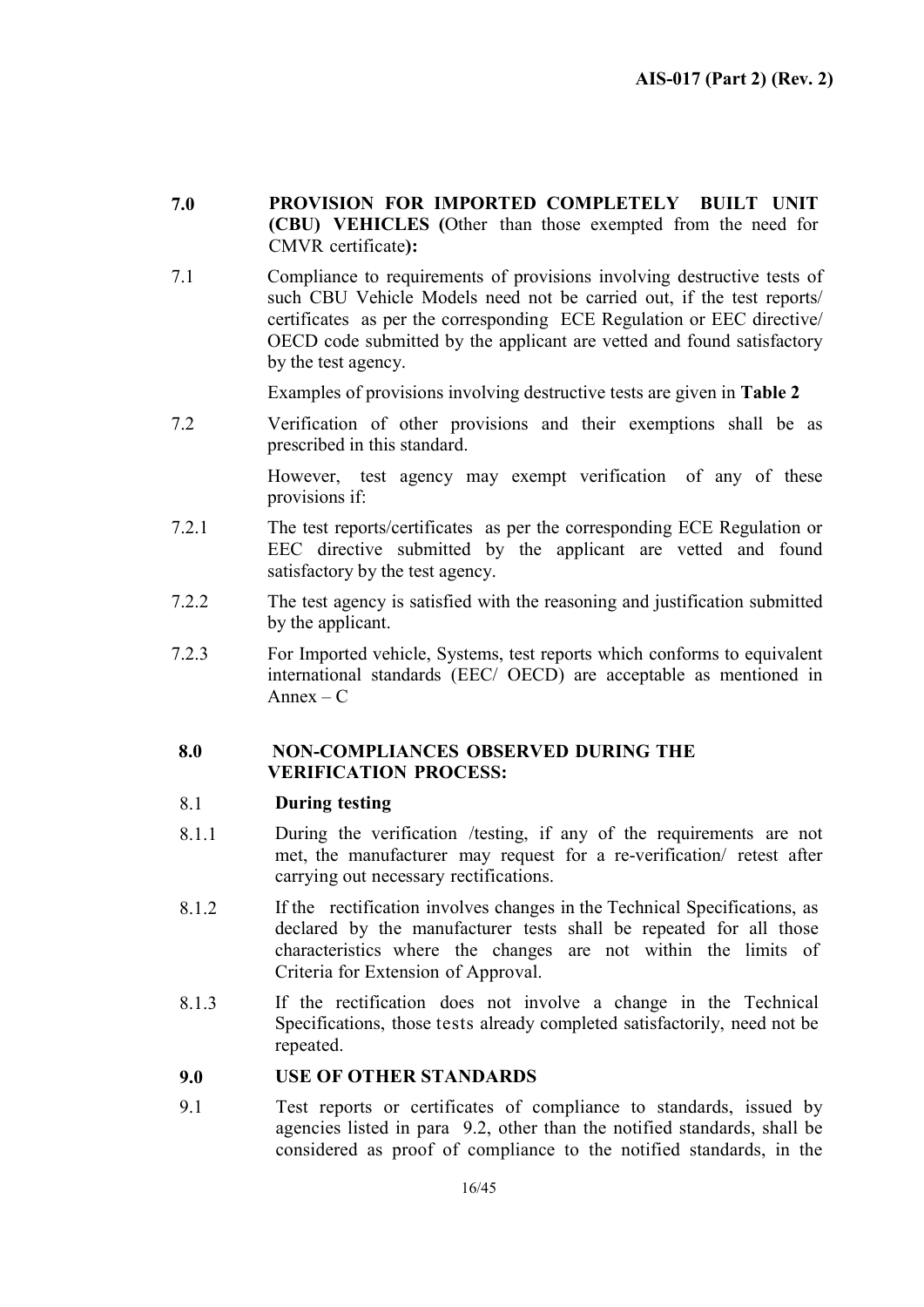following cases:

- a) The alternate standard has been approved by the Government of India.
- b) The standard is a conversion of a notified standard to an Indian Standard, but is pending for notification, approved by AISC/CTSC.
- c) The alternate standard is a revision of the notified standard, but is pending for notification, approved by AISC/CTSC.
- 9.2 Explanatory Note:

Such standards may comprise an international standard (e.g. those issued by EEC, ECE, ISO, IEC etc.), a foreign national standard (such as those issued by DIN, JIS, BSI etc.) or an Indian standard prepared as a conversion of AIS or a revision of an already notified Indian Standard.

### 10.0 AMENDMENTS/ REVISIONS OF NOTIFIED STANDARDS

10.1 Procedure as prescribed in AIS 000 shall be followed as applicable for amendments /revisions of notified standards.

# 11.0 EXEMPTIONS FOR NEW TECHNOLOGIES OR NEW **CONCEPTS**

The manufacturer may apply for CMVR type-approval in respect of a type of vehicle , system, that are incompatible with one or more of the requirements of one or more of the notified standards/provisions of CMVR:

- 11.1 A test agency may grant a provisional type-approval , where all of the following conditions are met :-
- (a) The application states the reasons why the technologies or concepts in question make the system, component or separate technical unit incompatible with one or more acts listed in Annex – B
- (b) The application describes the safety and environmental implications of the new technology and the measures taken in order to ensure at least an equivalent level of safety and environmental protection as that provided by the requirements from which exemption is sought;
- (c) Test descriptions and results are presented which prove that the condition in point (b) is met.
- 11.2 In this case, it must, within one month, send a copy of the provisional type- approval certificate and its attachments to the Nodal agency. At the same time, it shall send the nodal agency a request for authorization to grant type-approval for such cases.
- (a) That request must be accompanied by a file containing the following information:
	- (i) the reasons for which the technologies/concept or principles at issue make the vehicle, system with the requirements of one or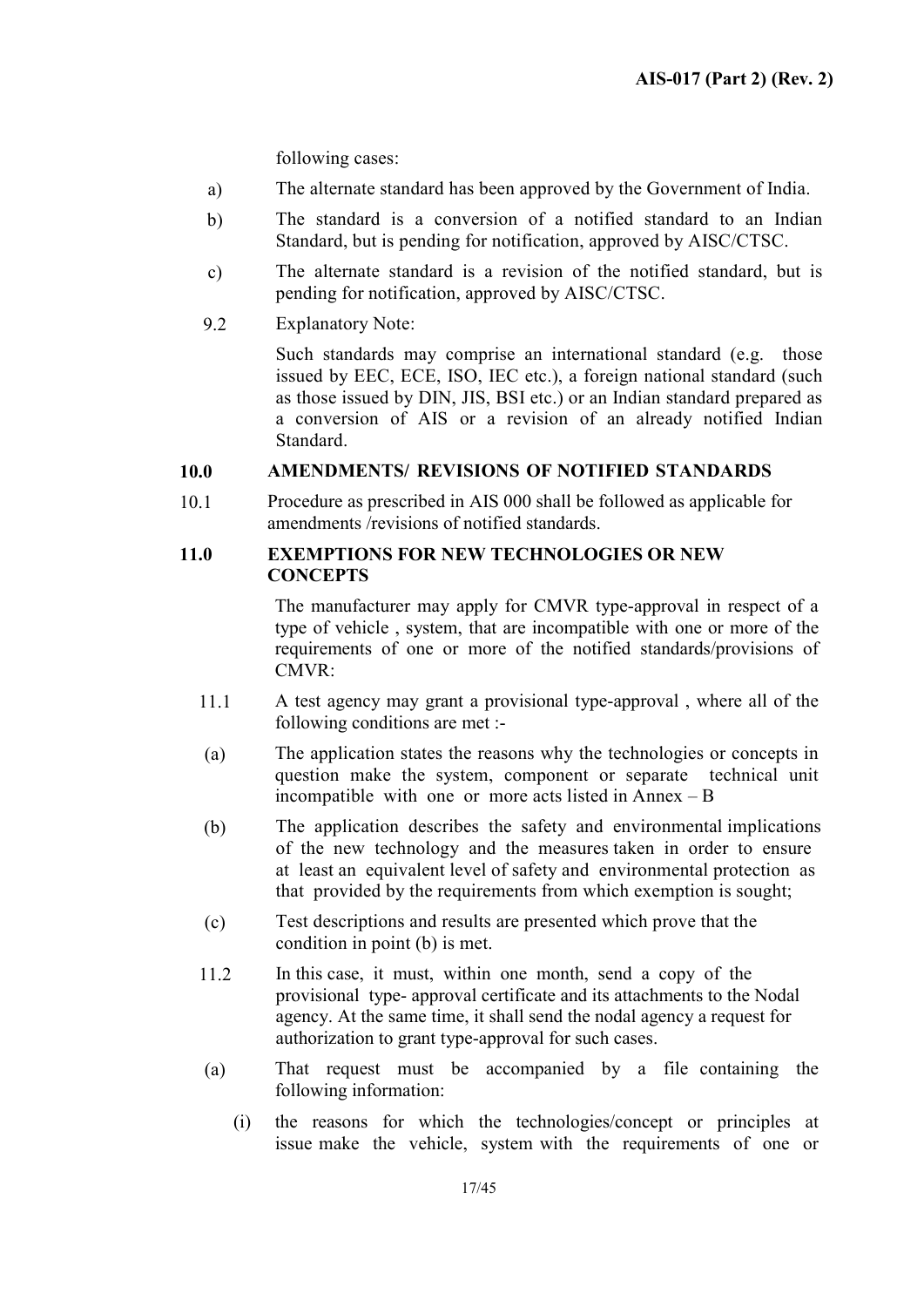more of the relevant requirements notified under CMVR.

- (ii) A description of current compliance status with respect to notified CMVR rules / standards.
- (iii) a description of the tests, together with their results, which show that the level of road safety is at least equivalent to that guaranteed by the requirements of one or more of the relevant separate standards;
- (b) Within three months of receipt of the complete file, the nodal agency shall submit a draft decision to the CMVR TSC. The CMVR TSC shall decide whether or not to authorize the test agency to grant a typeapproval for cases under considerations. Only the request for an authorization and the draft decision shall be sent to the test agency.
- (c) If the request is approved, the test agency may grant a full typeapproval. In this case, the decision must also state whether restrictions are to be imposed on the validity of such type-approvals. In no case shall the period of validity of the type-approval be less than 36 months;
- (d) where the notified standards have been adapted to technical progress in such a way that the types of vehicles, systems approved under this clause comply with the amended standard, on request of manufacturer the test agency shall convert those type- approvals into full typeapprovals which comply with this standard, allowing the time needed for the necessary changes to components or separate technical units, in particular, the removal of any references to restrictions or exemptions;
- (e) if the action needed to adapt the specific notified standard has not been taken, the validity of the type-approvals granted under this Article may be extended, at the request of the test agency having granted the typeapproval, by means of another CMVR TSC decision;
- (f) An exemption granted for the first time under this clause, can serve as a reference for the CMVR TSC/ Nodal agency/test agency for further, identical requests.

# 12.0 CERTIFICATE OF COMPLIANCE:

# 12.1 For Systems level approval

- 12.1.1 Test report (as per format prescribed in individual provisions, if any)
- 12.1.2 If the approval of system is part of Step-by-step type-approval
- 12.1.2.1 The test report shall indicate the details of the model/version /variant that are covered by this test report, at the time of first issue.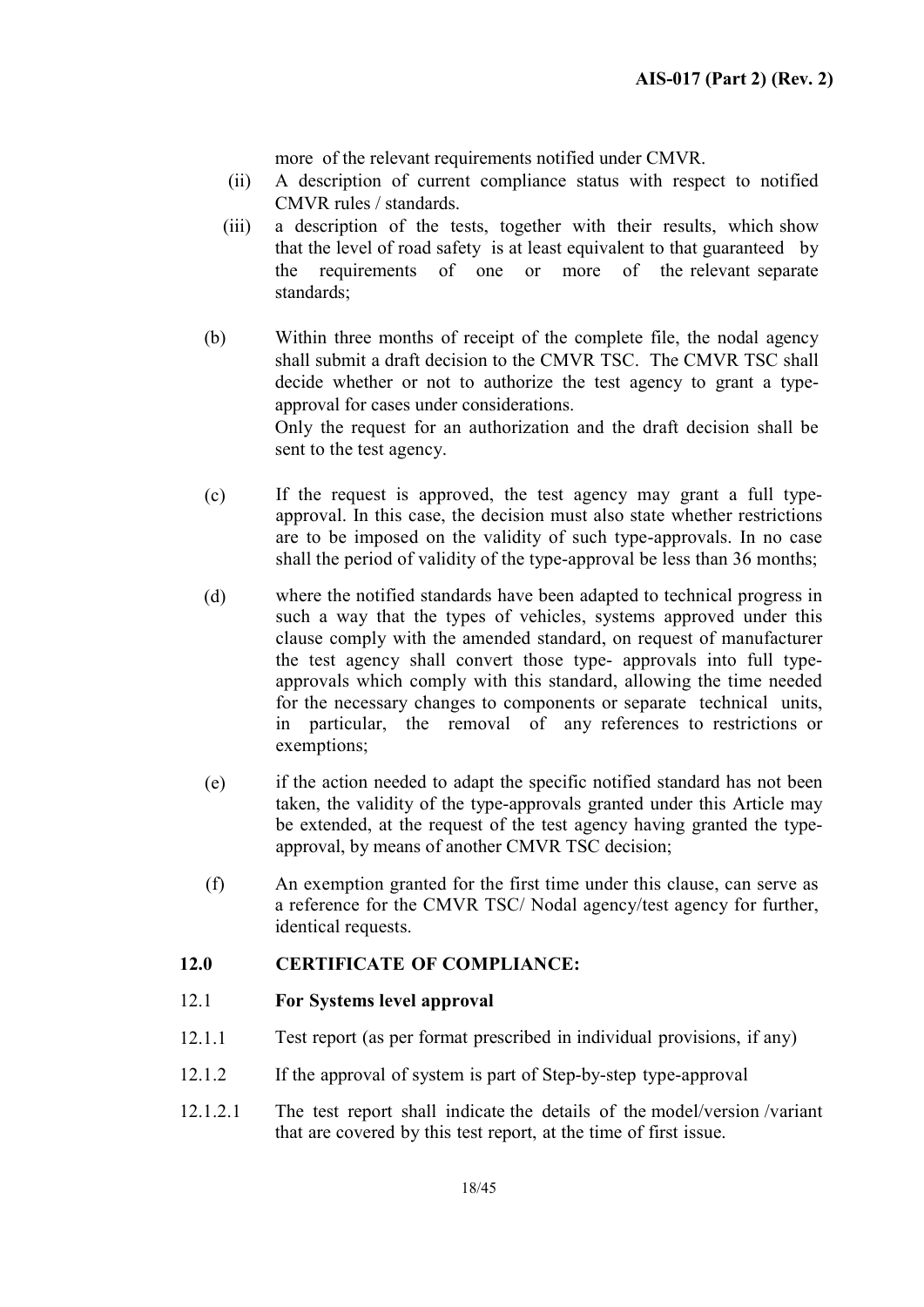- 12.1.2.2 For use of such reports, for granting approval for another type/version/variant, the applicability shall be based on the CEA parameters and not on the names of type/version/variant/options listed in such report.
- 12.1.2.3 For the purpose of records, the detailed specification submitted by the manufacturer, as per details prescribed in the individual provision attested by test agency.

# 12.2 Final approval (CMVR certificate):

- 12.2.1 After compliance is established for all the provisions, applicable to that type/model/ variant(s)/version, a Certificate of Compliance consolidating all applicable provisions, (See 3.0) shall be issued by the Testing Agency.
- Note In order to ensure that all the related verification activities are completed, the Testing Agency may use an appropriate check list.
- 12.2.2 Annex F provides the details of:
	- (a) Formats to be used for different cases of issuing the approvals
	- (b) Enclosures to the certificates/extension of approvals
	- (c) Other necessary details
- 12.2.3 The Testing Agency shall issue two sets of the Certificate of Compliance, in original, to the Agricultural Tractor Manufacturer.
- 12.2.4 The Testing Agency shall also issue reports of all tests conducted by that agency to the manufacturer on request. For the purpose of records, the brief specification submitted by the manufacturer (As per Tables of AIS-007, as applicable) shall also be counter signed by the Testing Agency and given to the manufacturer. The test report shall indicate the identification number, of the relevant technical specifications submitted by the manufacturer as per AIS-007.

# 12.3 Approval number:

- 12.3.1 The approval number on the certificate shall be in accordance with that prescribed in AIS 117.
- 12.3.2 The extensions of approvals (see 13.0) shall be identified by affixing suitable alpha numeral (of test agencies choice) to the number of above base approval.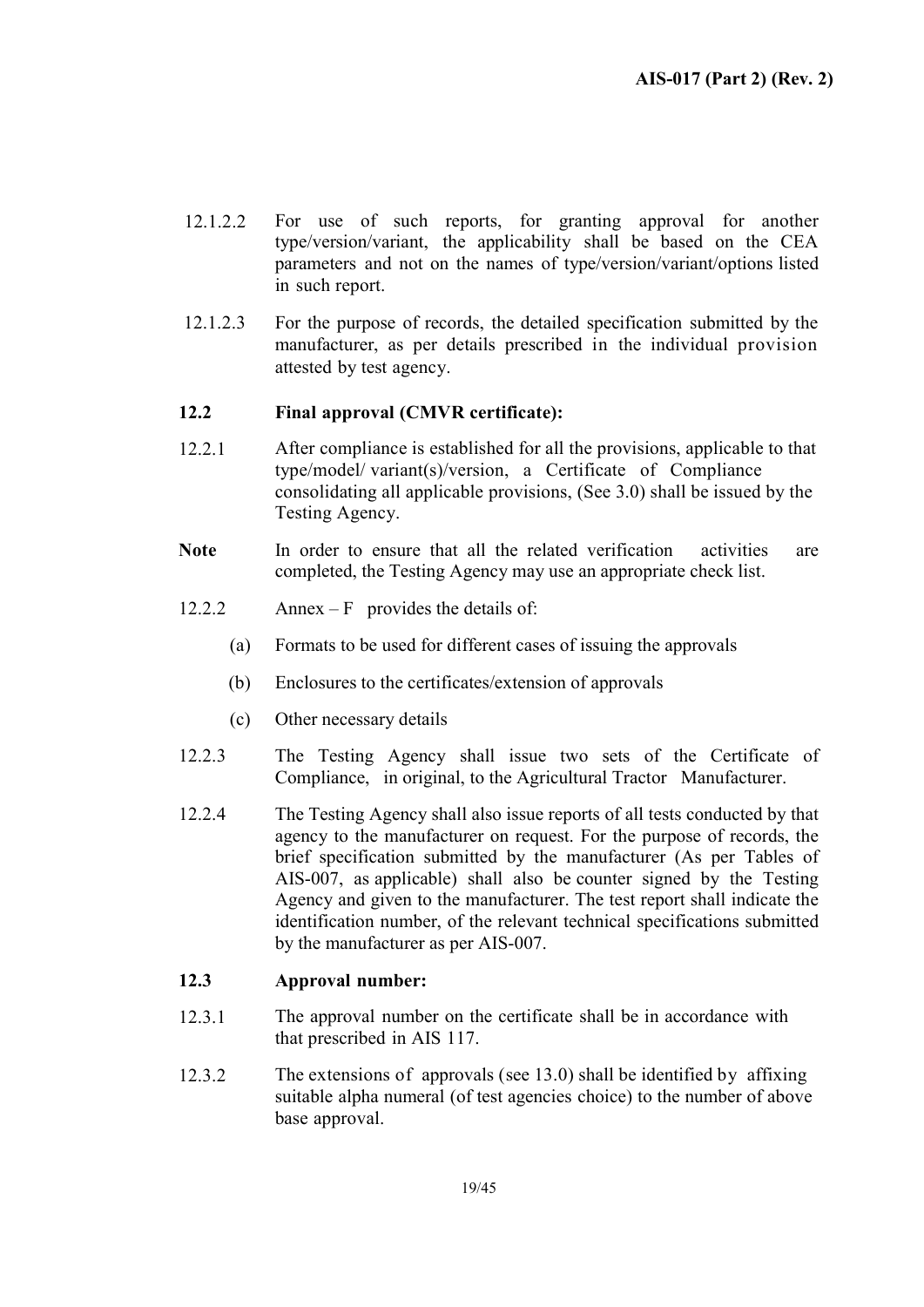12.3.2.1 The numeral part of the above shall be serial. Two different series shall be used,

One for approvals involving

- $\Box$  Addition of variants
- $\Box$  Changes in the Brief technical specifications
- $\Box$  Changes in provisions.

Another series for approvals involving other changes in the technical specification.

# 12.4 Conditions of issuance of CMVR Certificate

- 12.4.1 Certificate is issued as per CMVR 126 to establish compliance with the provisions of Central Motor Vehicle Rules 1989 and shall not be construed as compliance to any other rules other than those listed in the certificate or its annexures.
- 12.4.2 Compliance to these rules have been verified based on use of specific components /parts/assemblies etc., details of which are submitted by the vehicle manufacturer. It is the vehicle manufacturer's responsibility to ensure that these details are adhered to on the vehicles submitted for registration.
- 12.4.3 The test agency is in no way responsible for any breach of statutory provision or laws of India or other countries, by the applicant, in relation to issue of the certificate.
- 12.4.4 The test agency is not liable for any claims or damages made by any party, arising out of the issuing of the certificate.
- 12.4.5 Appropriate local court where the testing agency is situated shall have jurisdiction in respect of any dispute, claim or liability arising out of the certificate.
- 12.4.6 The test agency has the right to initiate action for cancellation/withdrawal of the certificate in case any fraud or misrepresentation, when it surfaces and comes to the knowledge of the test agency.
- 12.5 The Testing Agency shall maintain confidentiality of the information submitted by the vehicle manufacturer, certificates, test reports and test data. However, if required, the test results may be given to the Ministry of Surface Transport and Ministry of Industry. The compiled test data without indicating the name of the manufacturer or model may be given to SCOE/CMVR TSC with a copy to TMA as and when needed.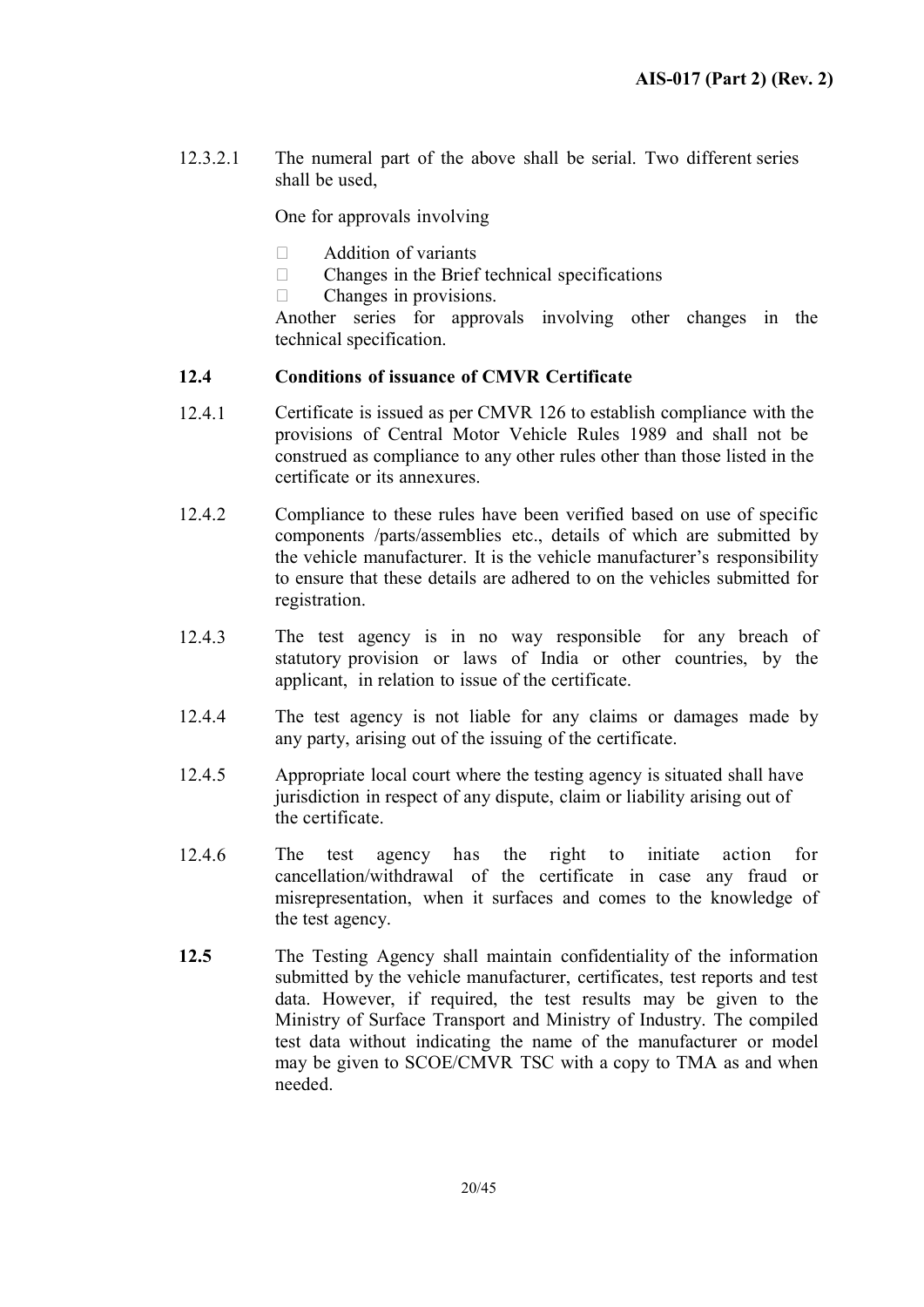# 12.6 Refusal of Type Approval:

In case, a Testing Agency has refused approval of a vehicle this should be informed to the vehicle manufacturer.

If a test agency finds that vehicle, system, which complies with the provisions of paragraph 5.1 is nevertheless a serious risk to road safety, the environment or occupational safety, it may refuse to grant type-approval. It shall forthwith notify the other test agency/nodal test agency and the CMVR TSC (If any further restrictions to be imposed or formulated), stating the reasons on which its decision is based.

 For each vehicle type in respect of which they have granted, refused to grant or withdrawn type-approval, the test agency shall send a copy of the type- approval certificate accompanied by the attachments specified there in to the Nodal agency quarterly or frequency as per convenience but not later than 6 month.

Manufacturer may make a fresh application after making necessary changes.

# 13.0 EXTENSIONS OF TYPE APPROVAL:

Type Approval already granted shall need amendment, by an extension of the Type Approval whenever:

- Technical Specifications, already attested by Testing Agency are amended by the manufacturer
- Addition of a variant/version
- There are changes in the provisions of CMVR.
- Note: Extension certificates may be issued by test agencies other than those who issued the CMVR certificate.

# 13.1 Changes in the Technical Specifications of the model/variant(s) already Type Approved:

- 13.1.1 Every modification pertaining to the information, even if the changes are not technical in nature (such as change of model name, addition of versions etc.), declared in accordance with Para 4 shall be intimated by the manufacturer to the certifying agency.
- 13.1.1.1 If the changes are in parameters not related to the provisions, no further verification need be taken.
- 13.1.1.2 If the changes are in parameters related to the provisions the test agency may then consider: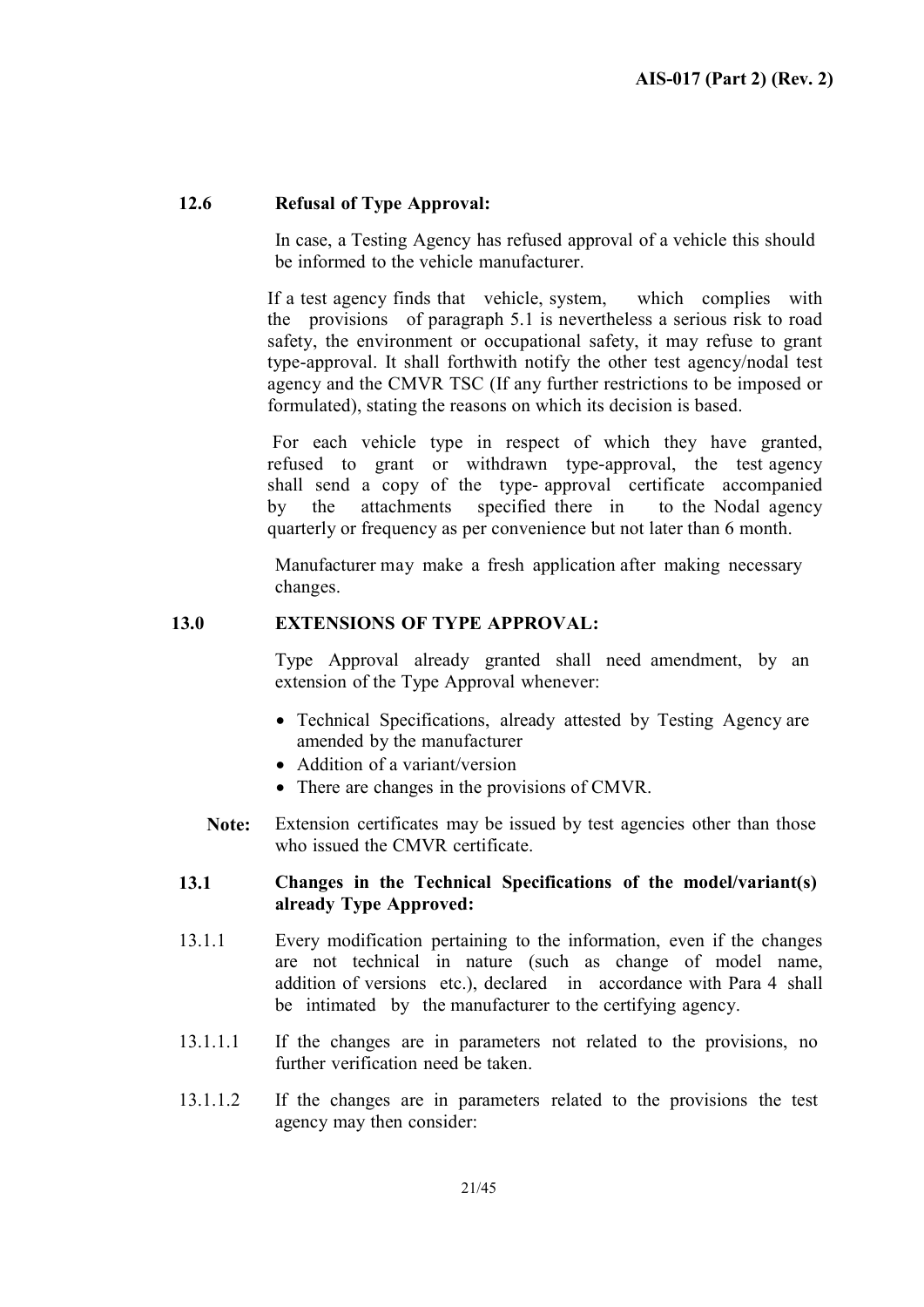- (a) Vehicle with modifications complies with specified performance requirements, or,
- (b) Any verification is required.
- 13.1.2 For considering whether, verification/testing for performance assessment is required or not, guidelines given in the notified standards or in Criteria for Extension of Approval guidelines in this standard shall be followed
- 13.1.3 In case of 13.1.1.2, tests for only those parameters which are affected by the modifications need be carried out.
- 13.1.4 In case of fulfillment of criterion of para 13.1.1.1 and 13.1.1.2(a) or after results of further verification as per para of 13.1.1.2 (b) are successful, the approval of compliance shall be extended for the changes carried out.
- 13.1.5 With reference to the performance parameters related to the notified provisions, in order to facilitate the processing of extension certificate, the manufacturer shall submit declaration based on the requests by the Test Agency.
- 13.1.6 In case of 13.1.1 where the specifications changed does not affect CMVR compliance, test agency the extension certificate can be issued without any further testing.

# 13.2 Addition of a variant/version:

Procedure prescribed in 13.1 shall be followed in this case also.

For new variant/versions added, the test agency can consider test reports /results of other existing models with comparable specifications as per worst case criteria to establish compliance as per CEA criteria mentioned in this standard.

# 13.3 Changes in the CMVR Provisions:

For every subsequent change/addition in the provisions, the vehicle manufacturer shall get the Certificate of Compliance extended from any of the Testing Agencies. The procedure of establishing compliance shall be as per Para 6.0

- 13.3.1 In case testing is required for establishing compliance,
	- a) Tests need to be carried out only for those parameters, which are required to establish compliance to the additional/amended provision. If, for the purpose of complying with the additional/amended provisions, changes are made in the Technical Specifications of the model/variant, the additional verifications shall be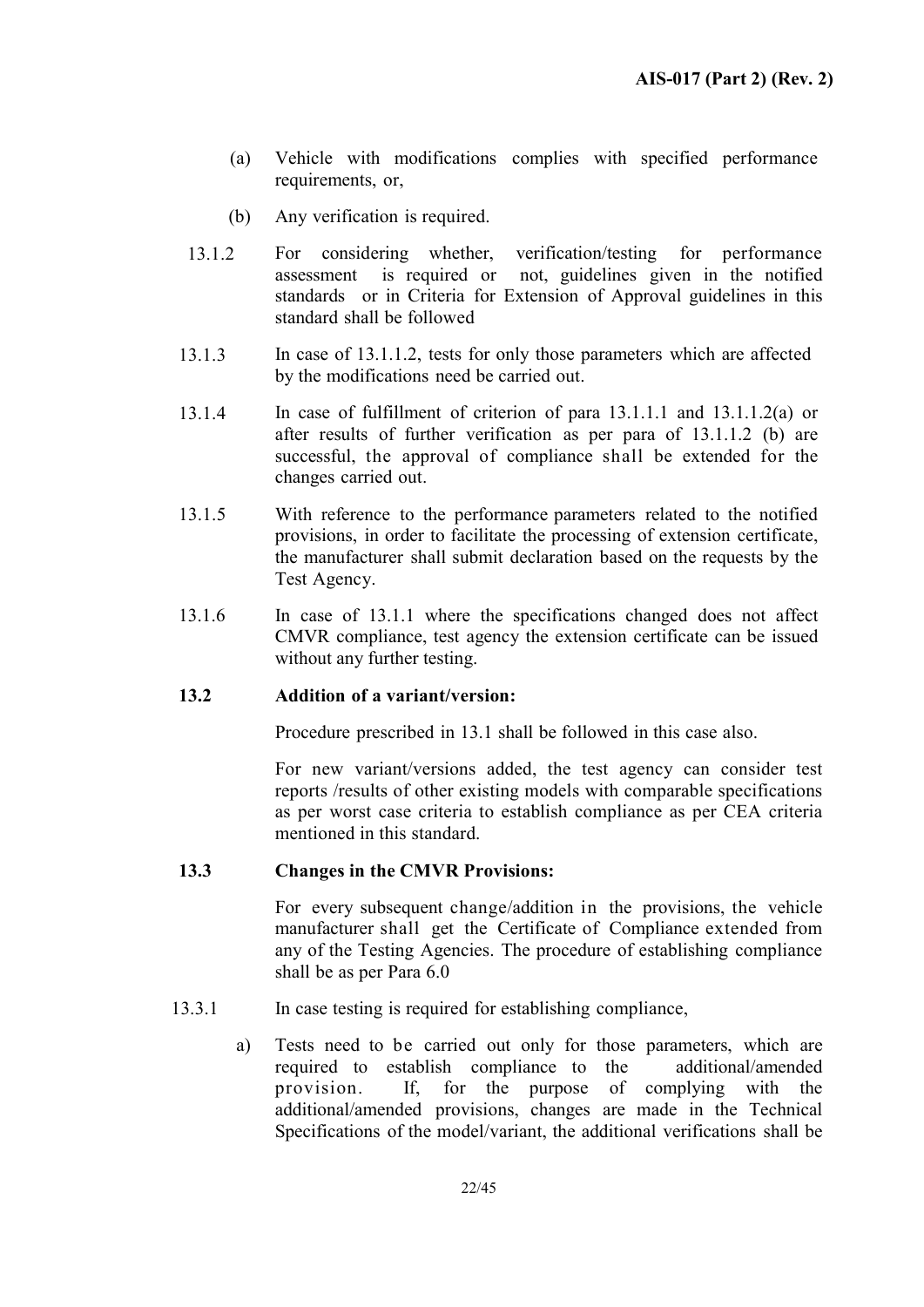as per Para 13.1.

- b) If requirements of additional /amended provisions were already satisfied in the previous Type Approval it is not necessary to carry out.
- c) Guidelines mentioned in CEA to be referred for selection of test samples.
- 13.3.2 In cases where the provision relates to fitment of a component and the compliance is to be established by merely checking fitment on the vehicle, (as per para 6.2), it is not necessary for the Testing Agency to verify the fitment if the following conditions are satisfied:
	- a) The manufacturer gives an undertaking that the necessary fitments will be carried out by him from the date of applicability of provision
	- b) Submits the details of the provisions made in the vehicle for fitment of the item.
	- c) Submits test reports for the individual requirements, if any, specified for the components.
- 13.3.3 In case of notified provisions, which are to come into effect at a later date, the manufacturer may get the Type Approval in advance, which could be along with an original Type Approval or an extension. (See 3.2/3.3)
	- Note: In such cases, once the manufacturer implements the modified specification in production, the COP would be as per the new provision to the extent of implementation. Till then COP would be conducted based on the procedure for COP applicable at the time of manufacture of the vehicle.

#### 14.0 Withdrawal of TA:

- 14.1 In the case of emission related issues, the withdrawal of TA shall be as prescribed in TAP document.
- 14.2 In all other cases, the decision will be taken by MoRT&H, as per advice of CMVR TSC

#### 15.0 Transitional provisions:

Until each of the Type / Model / Variant of the vehicle is approved vide the new procedure, old approvals for that model will continue.

### 16 Resolving of operational difficulties:

In case of difficulties arising out of an interpretation of the provisions and other operational difficulties, the Testing Agency and the manufacturer shall endeavor to resolve these by mutual discussions,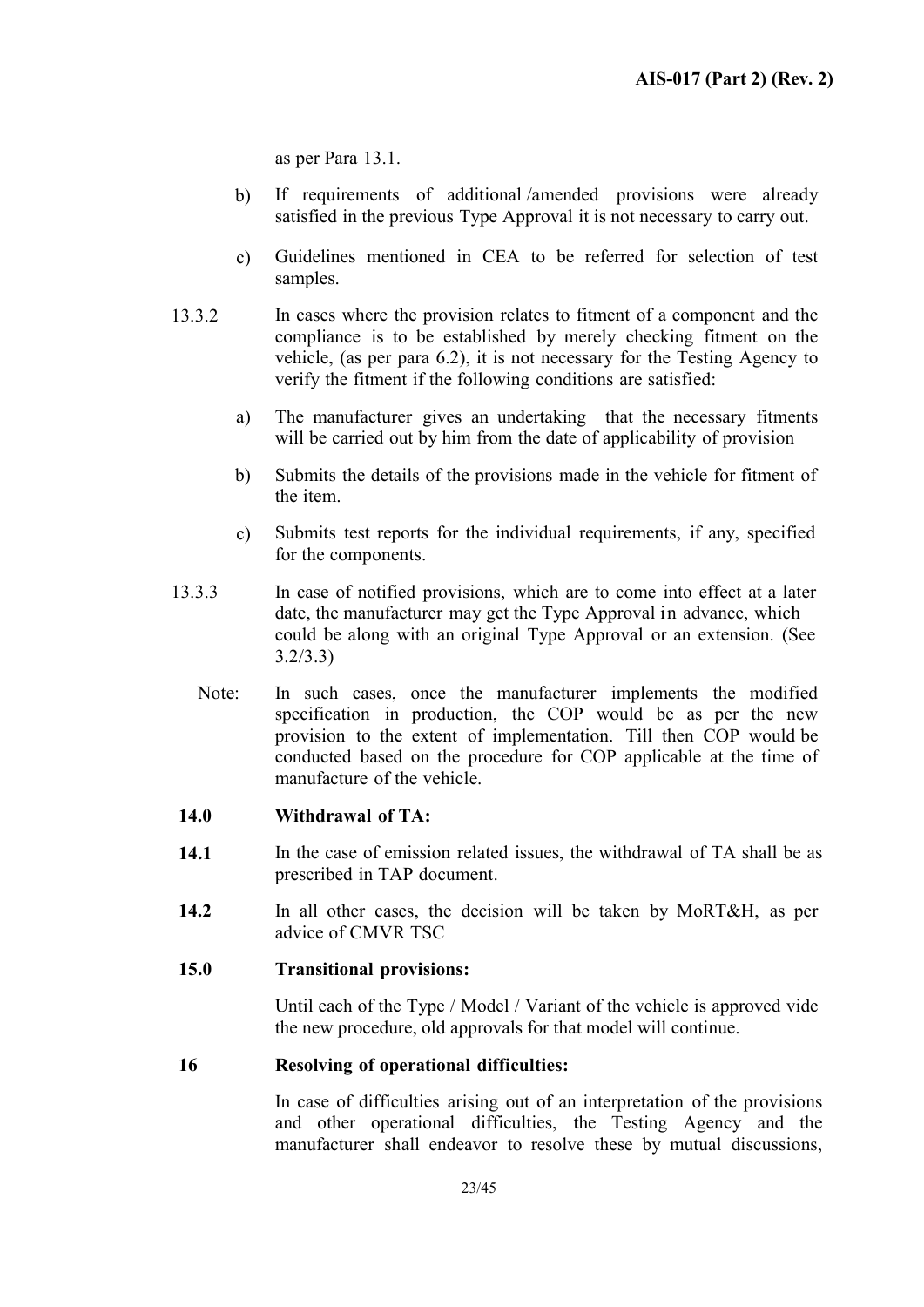within the frame work of CMVR and related procedures. However, if these cannot be resolved mutually, the matter shall be referred by the vehicle manufacturer under intimation to the Testing Agency, to the CMVR TSC/SCOE for a final decision and implementation.

### 17.0 TEST FACILITIES

17.1 If the test facilities for any of the provisions/notified standards are not available at any of the Testing Agencies, (as defined in para 2.13), TMA will bring it to the notice of AISC and request for a postponement of the implementation of such provisions/notified standards, taking into account the time for development, testing and certification after the facilities are fully commissioned. In case the postponement is not agreed to, the Testing Agencies may be authorized to implement alternative arrangements for establishing compliance.

#### Table-1

Provisions for which vehicles Manufacturers declarations are to be accepted

- 1. Identification of Controls
- 2. Masses & Dimensions
- 3. External Projections of Cabs
- 4. Installation of lighting & light signaling device including horn etc.
- 5. Vehicle Identification plate location
- 6. Reverse gear fitment
- 7. Wheel nut, wheel discs etc. if applicable
- 8. Towing devices provisions
- 9. Ballast weight requirements

# Table-2 Examples of Destructive Tests

- 1. Rear mechanical coupling (Tow Hook) Wherever applicable
- 2. ROPS / Cab Protective Structure Wherever applicable
- 3. Safety Glass
- 4. Plastic Fuel Tank
- 5. Operator seat
- 6. Rear View Mirror
- 7. Seat Belt etc.,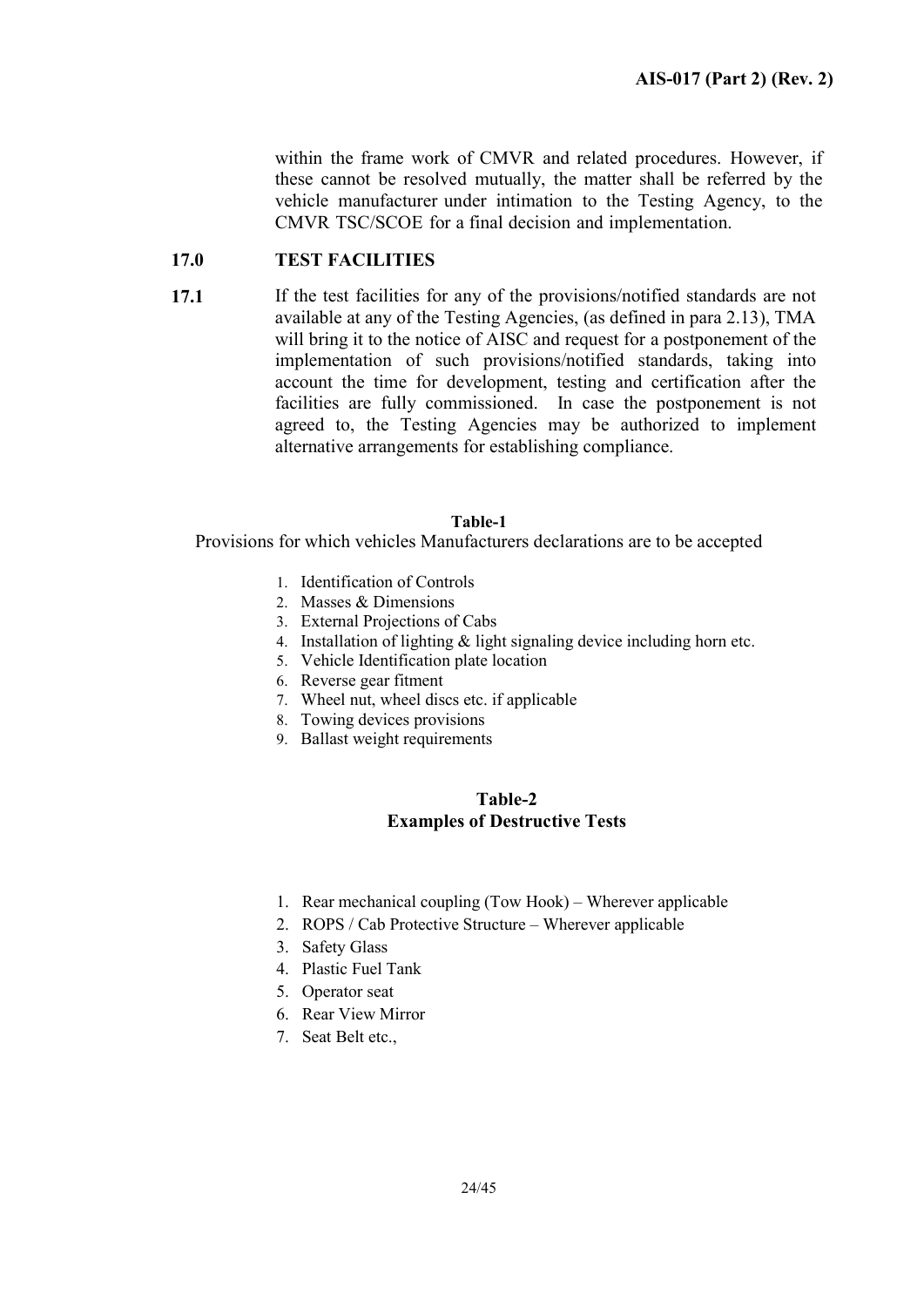# ANNEX – A

# Definition of Vehicle Categories / Type / Variant / Version

# A The Vehicle Categories are defined as follows:

- A.1 **'Category-A'** comprises all wheeled & forestry tractors as defined in AIS-053; each wheeled tractor category described in points A.2 to A.6 :-
- A.2 **Category A1'** wheeled tractors with a maximum design speed of not more than 40 km/h, with the closest axle to the driver having a minimum track width of not less than 1150 mm, with an unladen mass, in running order, of more than 600 kg, and with a ground clearance of not more than 1000 mm.

For reversible driver's position tractors (reversible seat and steering wheel), the closest axle to the driver to be considered must be the one fitted with the biggest diameter tyres.

- A.3 'Category A2' wheeled tractors with a maximum design speed of not more than 40 km/h, with a minimum track width of less than 1150 mm, with an unladen mass, in running order, of more than 600 kg and with a ground clearance of not more than 600 mm. However, where the height of the center of gravity of the tractor (measured in relation to the ground  $\&$  in accordance with IS-10743) divided by the average minimum track for each axle exceeds 0.90, the maximum design speed is restricted to 30 km/h.
- A.4 **Category A3'** wheeled tractors with a maximum design speed of not more than 40 km/h, and with an unladen mass, in running order, of not more than 600 kg.
- A.5 'Category A4' special purpose wheeled tractors with a maximum design speed of not more than 40 km/h.
	- (a) 'Category A4.1' (high-clearance tractors) comprises tractors designed for working with high-growing crops, such as grape yard. They feature a raised chassis or section of chassis, enabling them to advance in parallel with the crop with left and right wheels on either side of one or more rows of the crop. They are intended for carrying or operating tools which may be fitted at the front, between the axles, at the rear or on a platform. When the tractor is in working position the ground clearance perpendicular to the crop rows exceeds 1 000 mm. Where the height of the centre of gravity of the tractor, measured in relation to the ground, using the tyres normally fitted, divided by the average minimum track of all of the axles exceeds 0,90, the maximum design speed shall not exceed 30 km/h;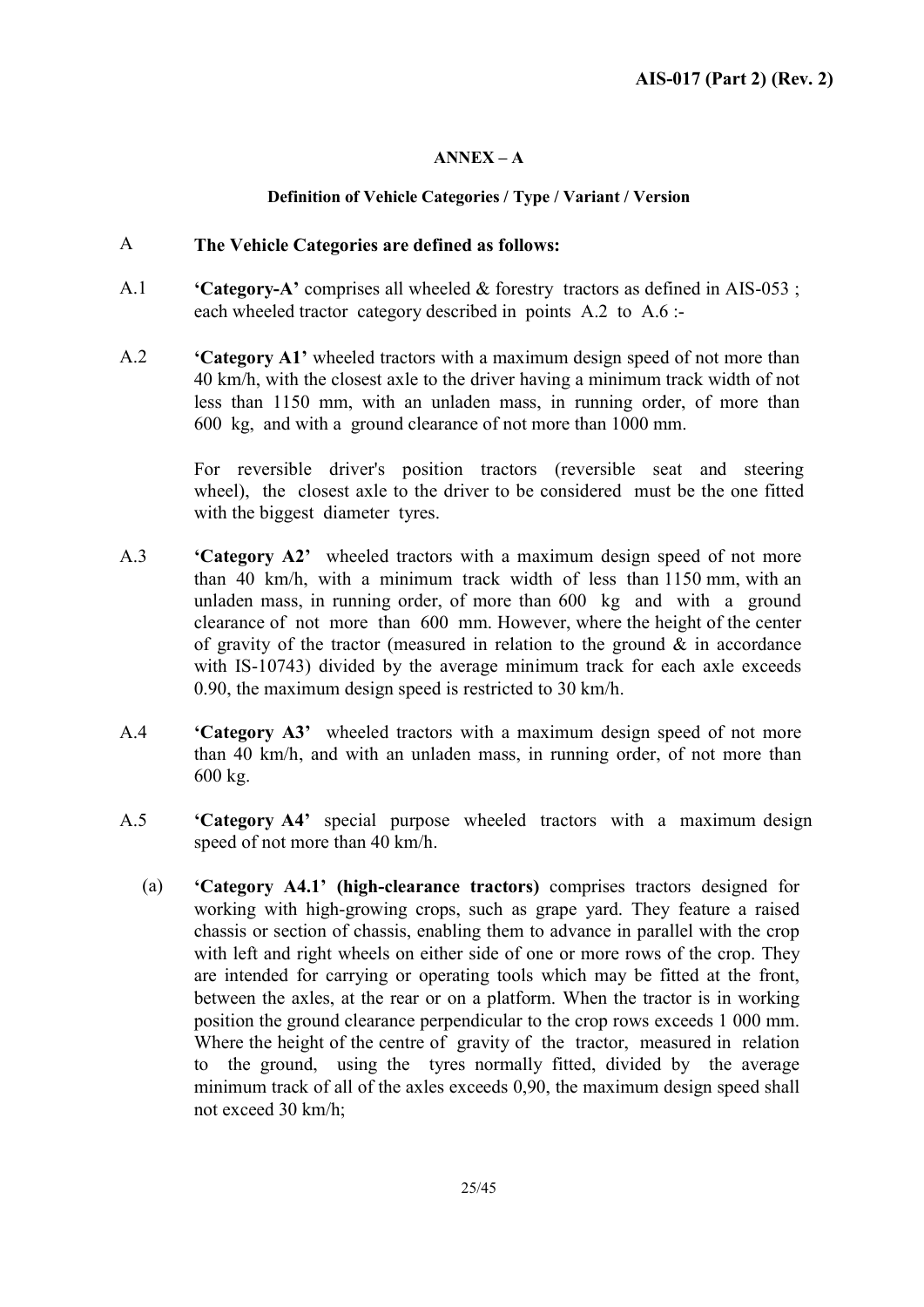- (b) 'category A4.2' (extra-wide tractors) comprises tractors characterized by their large dimensions, primarily intended for working large areas of farmland;
- (c) 'Category A 4.3' (low-clearance tractors) comprises four- wheel drive tractors whose interchangeable equipment is intended for agricultural or forestry use and which are characterised by a supporting frame, equipped with one or more power take-offs, having a technically permissible mass no greater than 10 tonnes, for which the ratio of this mass to the maximum unladen mass in running order is less than 2,5 and having the centre of gravity, measured in relation to the ground using the tyres normally fitted, of less than 850 mm;
- A.6 "Category A5" wheeled tractors with a maximum design speed of more than 40 km/h.
	- B-1 'Type' Tractors of the same category that do not differ in respect of following essential aspects :-
	- (a) Category
	- (b) Manufacturer
	- (c) Type designation given by the manufacturer
	- (d) Essential construction and design characteristics
	- (e) Backbone chassis/chassis with side members/articulated chassis (obvious and fundamental differences),
	- (f) For category A: axles (number )

Note: Manufacturer can designate a new type for a particular vehicle family even if it comes under the criteria as described under B-2 based on Commercial / Branding requirements.

- B-2 'Variant' means vehicles of the same type which do not differ in at least the following respects:
- (a) Engine (internal combustion/hybrid/electric/hybrid- electric),
- (b) Operating principle
- (c) Number and arrangement of cylinders
- (d) Engine Power difference of no more than 30 % (the highest power being no more than 1.3 times the lowest power),
- (e) Cylinder capacity difference of no more than 20 % (the highest figure being no more than 1.2 times the lowest figure),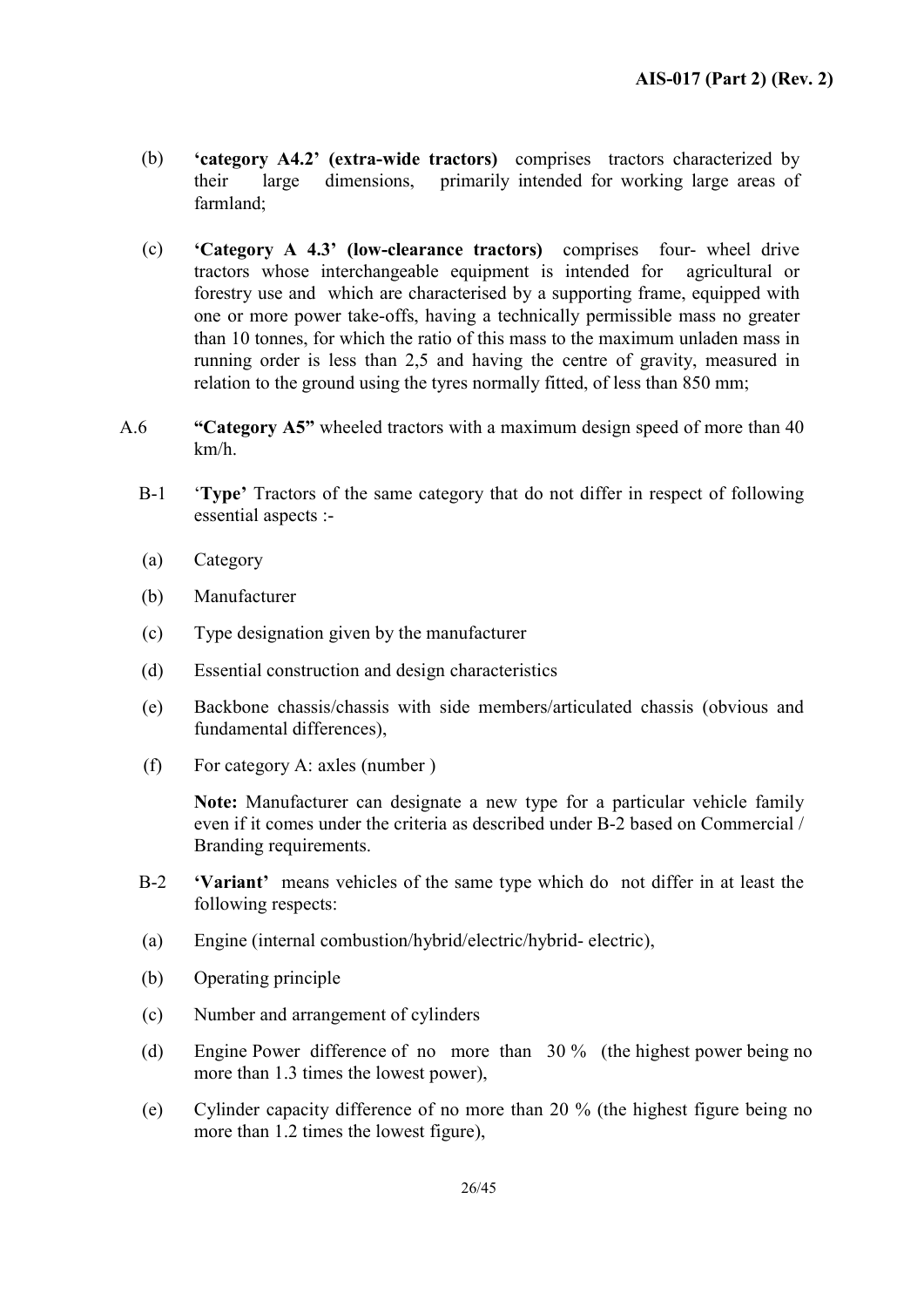- (f) Powered axles (number, position, interconnection)
- (g) Steered axles (number and position
- (h) Maximum laden mass differing by no more than 15%
- (i) Transmission (type),
- (j) Rollover protection structure
- (k) Braked axles (number);
- B-3 'Version' of a variant means vehicles of each commercial model which consists of a feature or combination of features that does not affect the performance requirements of the applicable provisions.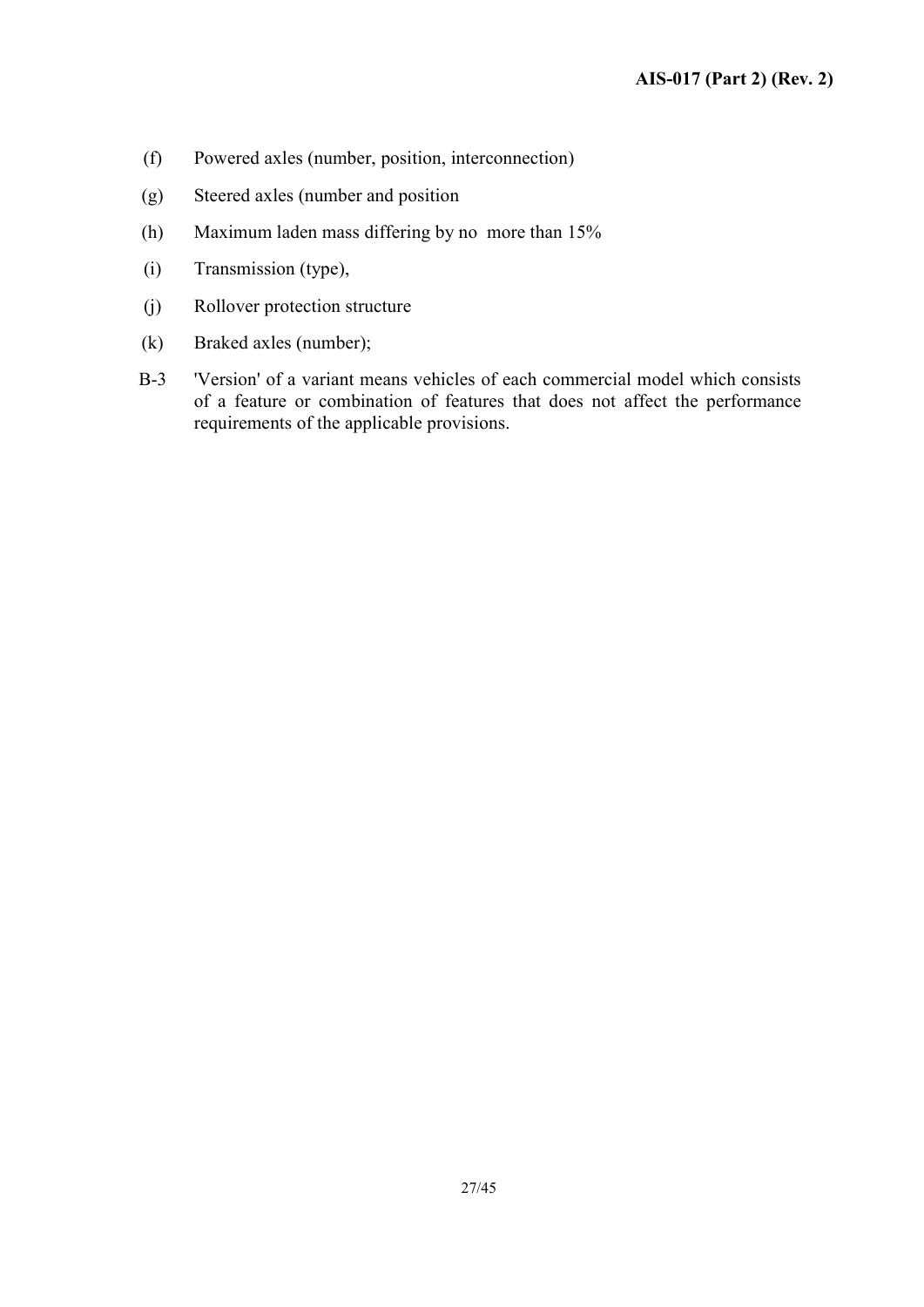# ANNEX – B

# Method of Establishing Compliance & List of Applicable Rules/Standards as per CMVR Provisions

| Sr.              | <b>CMVR</b>                    | Sub               |                                                                                    |                | <b>Method for Establishing</b><br>Compliance |                       |
|------------------|--------------------------------|-------------------|------------------------------------------------------------------------------------|----------------|----------------------------------------------|-----------------------|
| N <sub>0</sub>   | Subject<br><b>RULE</b><br>rule |                   | $DV^{10}$                                                                          | $CF^{(1)(11)}$ | <b>Test</b><br>(1)(12)                       |                       |
| $\mathbf{1}$     | 50                             | 1,4,5,6           | Provision for display of vehicle registration<br>mark on Front & Rear              | $\Box$         | $\Box$                                       |                       |
| $\overline{2}$   | 93 A                           | 1,2,3,4           | Overall Dimensions for Agricultural Tractors                                       | $\Box$         |                                              | $\Box$                |
| 3                | 94                             | 1,2,3             | Conditions of tyre                                                                 |                | $\Box$                                       |                       |
| 4                | 95(A)                          | 1,2               | Size & Ply rating of tyres $(2)$                                                   | $\Box$         | $\Box$                                       |                       |
| 5                | 96                             | 7(d), 8           | <b>Brakes for Agricultural Tractors</b>                                            | $\Box$         | П                                            |                       |
| 6                | 96 (C)                         | $\mathbf{1}$      | <b>Brakes for Agricultural Tractors</b>                                            |                | $\square$ <sup>(3)</sup>                     | П                     |
| $\tau$           | 98(B)                          | $\mathbf{1}$      | Steering gears, Joints, steering linkages for<br><b>Agricultural Tractors</b>      |                | $\Box$                                       |                       |
| 7.1              |                                | $\overline{2}$    | Turning circle & Clearance                                                         | □              |                                              | □                     |
| 7.2              |                                | $\overline{3}$    | Steering effort performance requirements                                           |                |                                              | П                     |
| 8                | 99                             |                   | Forward & Backward motion (Reverse Gear<br>Fitment)                                |                | $\Box$                                       |                       |
| $\boldsymbol{9}$ | 101                            | 2B                | Windscreen wiper (4)                                                               | $\Box$         | $\Box^{(5)}$                                 | $\Box$ <sup>(6)</sup> |
| 10               | 102                            | 1,2               | Signalling devices, Direction indicators and<br>stop lights                        | $\Box$         | $\Box$ <sup>(7)</sup>                        | $\Box^{(8)}$          |
| 11               | 103                            | 1,2               | Position of indicator & Hazard warning lamps                                       |                | $\Box$                                       |                       |
| 12               | 104 B                          | 1,2               | Fitment of reflectors for agricultural tractors                                    | $\Box$         | $\Box$                                       |                       |
| 13               | 105                            | 1a, 2, 3, 4,<br>7 | Lamps                                                                              |                | $\Box$                                       | $\Box$                |
| 14               | 106                            | $\mathbf{1}$      | Head lamp construction/installation/In-service<br>adjustment as per rule 124/124-A | $\Box$         | $\Box$                                       |                       |
| 15               | 108                            |                   | Use of red, white light                                                            |                | 0                                            |                       |
| 16               | 109                            |                   | Parking light                                                                      |                | $\Box$                                       |                       |
| 17               | 111                            |                   | Prohibition of spot light                                                          |                | $\Box$                                       |                       |
| 18               | 112                            |                   | Exhaust gases                                                                      |                | $\Box$                                       |                       |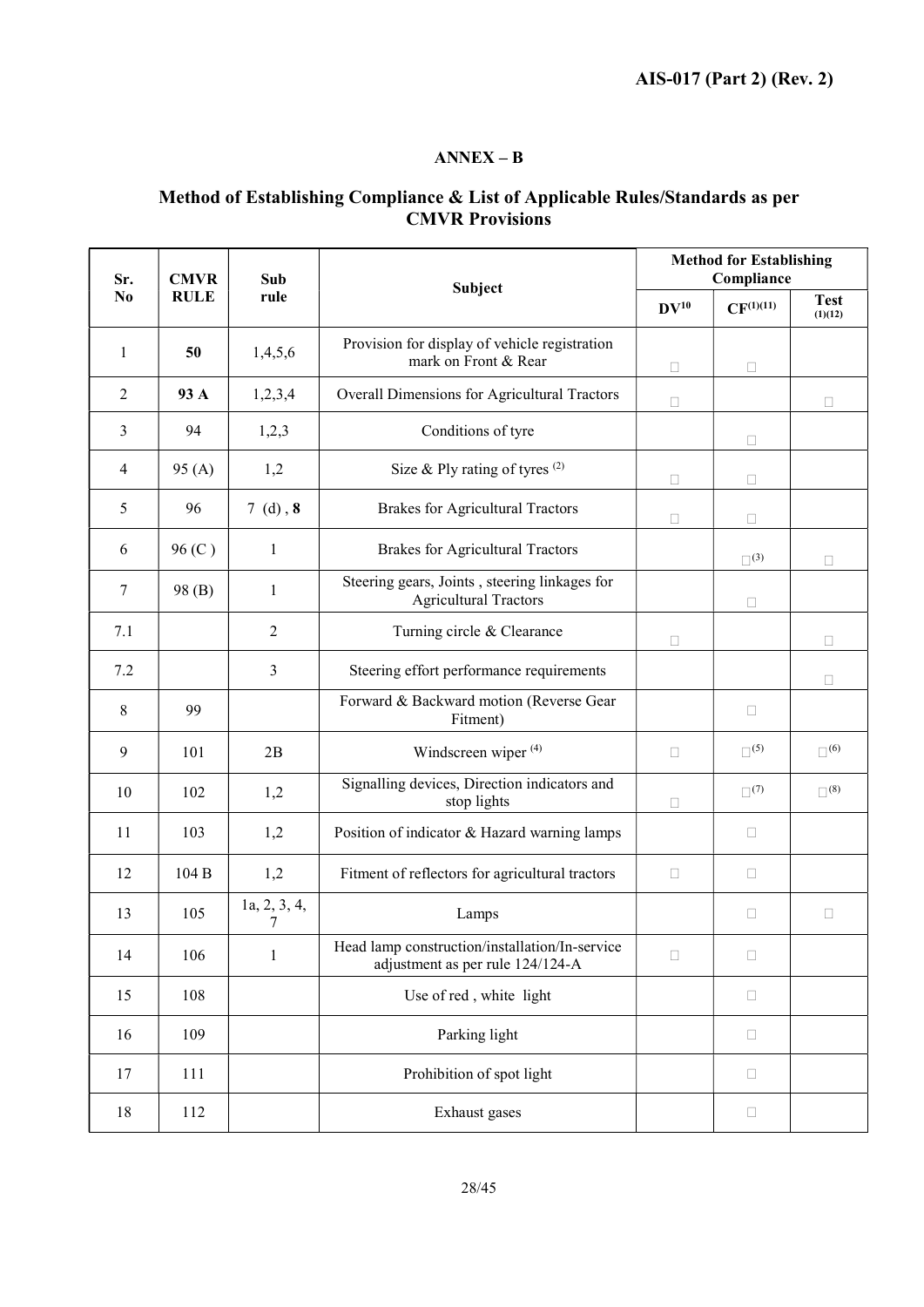| 19    | 113    |                | Location of exhaust gases pipes                                                                                                                                                                                                            |                       | □      |        |
|-------|--------|----------------|--------------------------------------------------------------------------------------------------------------------------------------------------------------------------------------------------------------------------------------------|-----------------------|--------|--------|
| 20    | 115 A  | $2,3 \& 7$     | Emission of smoke, vapour etc. from<br>agricultural tractor.                                                                                                                                                                               | □                     | $\Box$ |        |
| 21    | 117    | $\mathbf{1}$   | Engine RPM -cum-hour meter                                                                                                                                                                                                                 |                       | $\Box$ |        |
| 22    | 119    | 1,2            | Fitment of Horn                                                                                                                                                                                                                            | $\Box$ <sup>(9)</sup> | $\Box$ |        |
| 23    | 120    | 1,3            | Silencer & Noise Level requirement                                                                                                                                                                                                         |                       | Ω      | $\Box$ |
| 24    | 121    |                | Painting of Motor Vehicle                                                                                                                                                                                                                  |                       | ⊔      |        |
| 25    | 122    | 1(A), 2        | Embossment of chassis number on Vehicle &<br>Engine serial number on engine                                                                                                                                                                | $\Box$                | $\Box$ |        |
| 26    | 123    |                | Location of punching                                                                                                                                                                                                                       | □                     | $\Box$ |        |
| 27    | 124    | 1,4            | Type approval of component & their COP<br>compliance.                                                                                                                                                                                      | □                     | Ω      |        |
| 28    |        | $\mathbf{1}$   | Requirement for bulbs fitted on following<br>lamps :-<br>(a) Head light main & dip, (b) Parking Light,<br>(c) Direction indicator lamp, (d) Tail lamp, (<br>e) Reversing lamp, (f) Stop lamp, (g) rear<br>registration lamp, (h) Top light | □                     | □      |        |
| 28.1  |        | $\overline{2}$ | Lighting & light signalling devices installation<br>requirements (AIS-030) & Performance<br>requirements (AIS-062)                                                                                                                         | П                     | □      |        |
| 28.2  |        | $\overline{2}$ | performance requirements of Rear warning<br>triangle (AIS-088)                                                                                                                                                                             | □                     |        |        |
| 28.3  |        | 3              | Hydraulic brake hose wherever used.                                                                                                                                                                                                        | П                     | $\Box$ |        |
| 28.4  |        | $\overline{4}$ | Vegetable, non-mineral hydraulic fluid<br>wherever used                                                                                                                                                                                    | $\Box$                |        |        |
| 28.5  | 124(A) | 5              | Front/Rear Tow hook wherever used.                                                                                                                                                                                                         | □                     |        |        |
| 28.6  |        | 6              | Fuel tank (Metallic or Plastic)                                                                                                                                                                                                            | $\Box$                |        |        |
| 28.7  |        | $\tau$         | Wheel nuts & hub caps                                                                                                                                                                                                                      | $\Box$                | $\Box$ | $\Box$ |
| 28.8  |        | 8              | Front & rear ballast mass where ever used on<br>agricultural tractors                                                                                                                                                                      | □                     | Ω      |        |
| 28.9  |        | 9              | Protective structures (CAB/ROPS etc)<br>wherever fitted                                                                                                                                                                                    | □                     | $\Box$ |        |
| 28.10 |        | 10             | Load platform wherever used                                                                                                                                                                                                                | □                     | $\Box$ |        |
| 28.11 |        | 11             | Attendant's seat wherever used                                                                                                                                                                                                             | $\Box$                | $\Box$ | $\Box$ |
| 28.12 |        | 12             | Driver's Field of vision                                                                                                                                                                                                                   |                       |        | $\Box$ |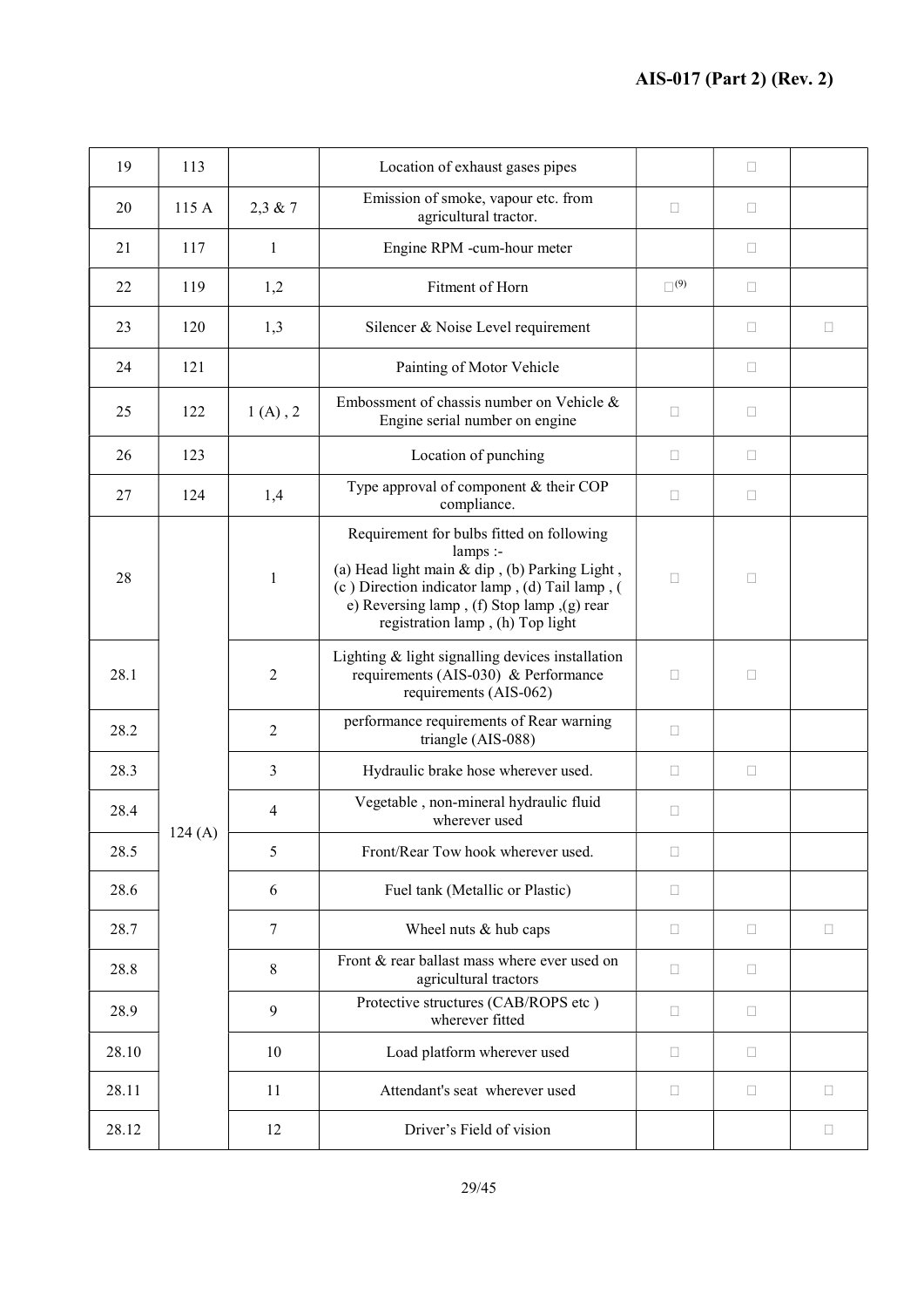| 28.13 |  | Maximum designed speed                                      |  |  |
|-------|--|-------------------------------------------------------------|--|--|
|       |  | Rear view mirror performance & Installation<br>requirements |  |  |

| <b>Method for Establishing Compliance</b> |  |  |  |  |
|-------------------------------------------|--|--|--|--|
| <b>DV</b> - Document verification         |  |  |  |  |
| <b>CF- Check Fitment</b>                  |  |  |  |  |
| <b>T</b> -Testing                         |  |  |  |  |

- (1) Test samples to be selected as per CEA / Worst case criteria only.
- (2) In case particular tyre is not listed in IS: 13154, any equivalent standard from ECE, JATMA, ETRTO, T&RA and ITAAC shall be accepted.
- (3) Parking brakes fitment, General constructional Checks as per IS 12061
- (4) Only for tractors provided with CAB / Front windscreen.
- (5) Only Fitment inspection for power operated windscreen wiping system.
- (6) Wiper frequency as per AIS-011 & Test field of vision as per AIS-107.
- (7) Check fitment of turn signal indicators, Stop light on actuation of controls actuating rear brakes/front brake as applicable.
- (8) Test flashing rate of indicator.
- (9) Horns should conforms to IS: 1884.
- (10) Verification of declarations/specifications submitted by manufacturer with suitable undertaking, if applicable. Verification of type approval certificates/ drawings/ installations only.
- (11) Verification of fitment / installation on test sample, comparison with specifications as submitted by manufacturer. Operational checks / Functioning test etc.
- (12) Conducting performance test with respect to notified standard under CMVR rules / AIS-017(Part-2).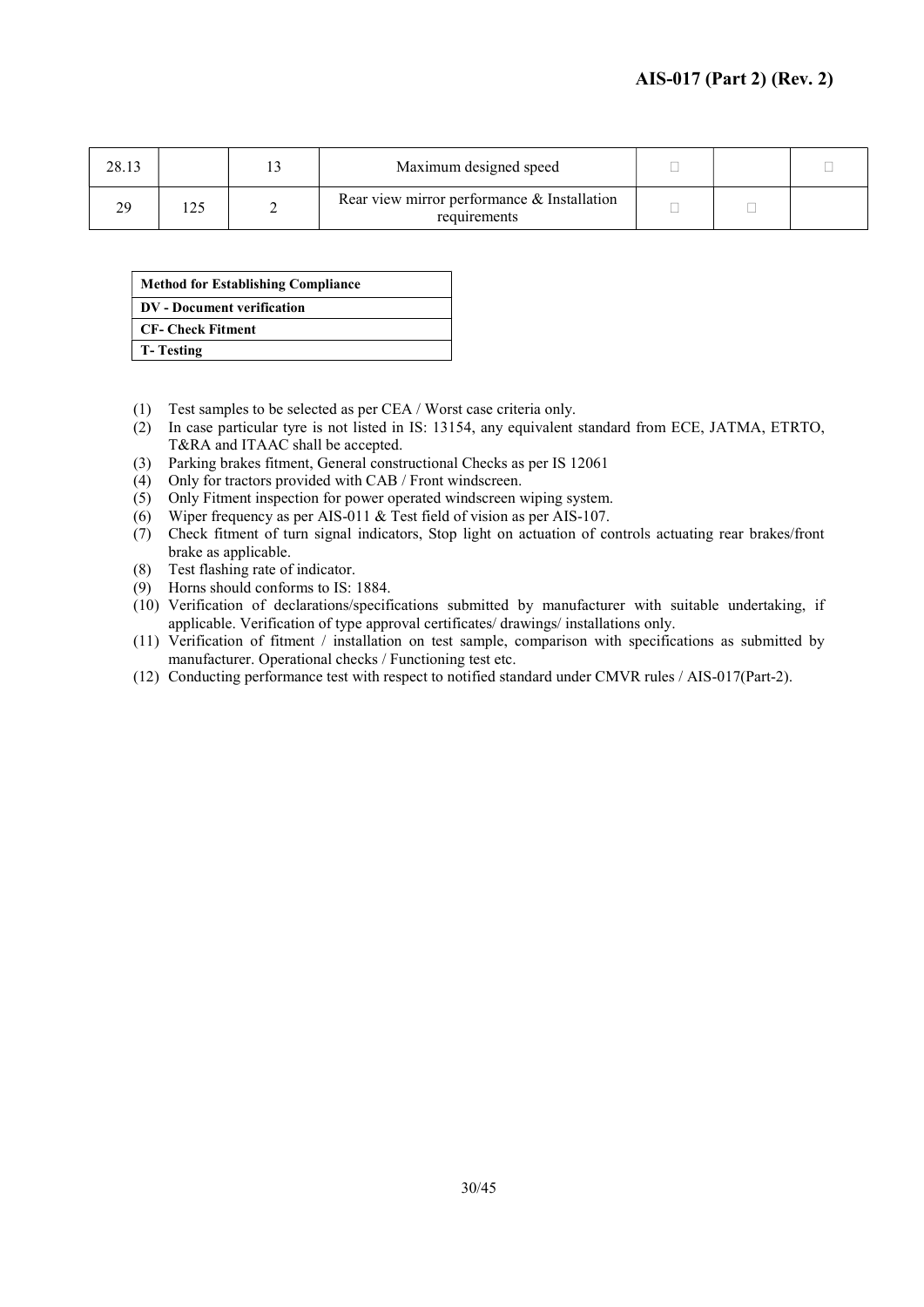### ANNEX - C

### For Imported vehicle, Systems, test reports which conforms to following equivalent international standards (EEC/ OECD) are acceptable (Exemptions for destructive test on imported vehicle / System/Component.)

The test reports (complete) which conform to the OECD codes/EEC Directives given below may be used in place of the test reports drawn up in compliance with the corresponding standards as mentioned below :-

|   | Number given in the table<br>in Part I<br>(separate standard) | Subject                                                                                                                      | OECD codes $(*)$ | <b>EEC Directives (**)</b> |
|---|---------------------------------------------------------------|------------------------------------------------------------------------------------------------------------------------------|------------------|----------------------------|
| 1 | IS 11821 Part-1                                               | Official tests on the protection<br>structures of agricultural or<br>forestry tractors (dynamic<br>testing)                  | Code 3           | EC/2009/57                 |
| 2 | IS 11821 Part-2                                               | Official tests on protective<br>structures for agricultural or<br>forestry tractors (static test)                            | Code 4           | EC/2009/75                 |
| 3 | <b>NA</b>                                                     | Official tests on the rear-<br>mounted protection structures<br>of narrow-track wheeled<br>agricultural or forestry tractors | Code 7           | 86/298/EEC - 76/115/EEC    |
| 4 | <b>NA</b>                                                     | Official tests on protection<br>structures mounted on the<br>front of narrow-track wheeled<br>agricultural or forestry       | Code 6           | 87/402/EEC - 76/115/EEC    |
| 5 | <b>NA</b>                                                     | Official tests on the protection<br>structures of agricultural or<br>forestry track-laying tractors                          | Code 8           | 76/115/EEC                 |
| 6 | <b>NA</b>                                                     | Official tests on the<br>windscreen wipers of<br>agricultural or forestry tractors                                           |                  | EC/2008/2                  |
| 7 | AIS-030 $&$<br>AIS-062                                        | Official tests on the light $&$<br>light signaling devices of<br>agricultural or forestry tractors                           |                  | EC/2009/68                 |

- (\*) Test reports must be in conformity with OECD Council Decision C (2008) 128 of October 2008. The equivalence of the test reports can only be recognized for seat belt anchorages if these have been tested. The test reports in conformity with the Codes following OECD Council Decision C(2000) 59 as last amended by OECD Council Decision C(2005) 1 will remain valid. As from the date of transposition of this Directive, new test reports shall be based on the new version of the Codes.
- (\*\*) Test reports issued as per latest amended EEC directives can also be used as an alternate standards for providing clearance.
- (\*\*\*) Any equivalent international standard
	- To be added in main clause for exemptions applicable to imported vehicle. All test report issued as per alternate EEC/ASABE/ISO/OECD shall be acceptable.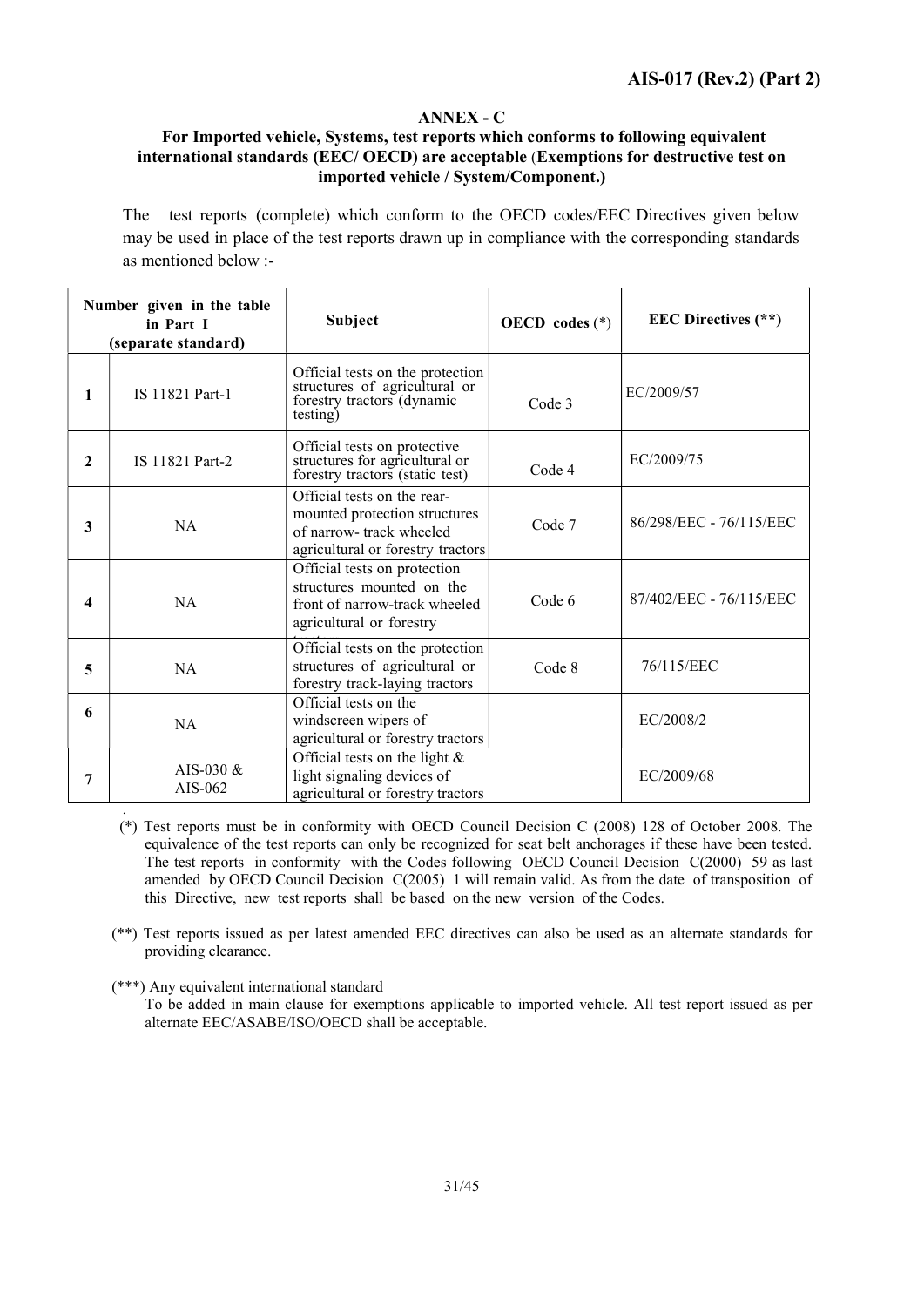# ANNEX – D

# INTER-RELATIONSHIP BETWEEN CEA AND CMVR

| Rules $\rightarrow$<br>Parameters changed, others<br>remaining same                              | Overall Dimensions<br>CMVR 93-A                                                                                                                                                                                                                                                                                                                       | CMVR 95-A; IS 13154:1991<br>Tires | CMVR 96-C; IS 12061: 1994 and IS<br>12207:2011<br><b>Brakes</b> | CMVR 98-B(2); IS 11859 :1986;<br>Turning Circle | CMVR 98-B(3); AIS-042<br>Steering Effort | Light & Signaling devices<br>CMVR 102(1), 124-A,<br>Installation AIS-030 | Location of Exhaust Gases discharge<br>$\begin{array}{c} \& \text{Pipe} \\ \text{CNNR}\, \text{112,} \end{array}$ | Visible pollutant IS 12062: 1987<br>Emission of Smoke and Vapor<br>CMVR 115-A(2)(3)(7), | Driver's Field of vision | CMVR 120(1)(3); IS 12180 :<br>2000, IS 12207 : 2011<br>Noise level |  |
|--------------------------------------------------------------------------------------------------|-------------------------------------------------------------------------------------------------------------------------------------------------------------------------------------------------------------------------------------------------------------------------------------------------------------------------------------------------------|-----------------------------------|-----------------------------------------------------------------|-------------------------------------------------|------------------------------------------|--------------------------------------------------------------------------|-------------------------------------------------------------------------------------------------------------------|-----------------------------------------------------------------------------------------|--------------------------|--------------------------------------------------------------------|--|
| Agricultural Tractor<br>identification decals /<br>Nomenclature / Manufacturing<br>locations etc | ${\bf N}$                                                                                                                                                                                                                                                                                                                                             | $\mathbf N$                       | $\mathbf N$                                                     | ${\bf N}$                                       | ${\bf N}$                                | $\mathbf N$                                                              | $\mathbf N$                                                                                                       | ${\bf N}$                                                                               | ${\bf N}$                | $\mathbf N$                                                        |  |
| Tractor Weight (As<br>per Haulage Ballast)                                                       | Y                                                                                                                                                                                                                                                                                                                                                     | P                                 | Y                                                               | N                                               | Y                                        | N                                                                        | N                                                                                                                 | $\mathbf N$                                                                             | $\mathbf N$              | P                                                                  |  |
| Cooling System (water / air<br>cooled)                                                           | N                                                                                                                                                                                                                                                                                                                                                     | N                                 | N                                                               | N                                               | N                                        | N                                                                        | N                                                                                                                 | Y                                                                                       | $\mathbf N$              | N                                                                  |  |
| <b>Exhaust System</b>                                                                            | P                                                                                                                                                                                                                                                                                                                                                     | N                                 | N                                                               | ${\bf N}$                                       | N                                        | N                                                                        | Y                                                                                                                 | $\mathbf Y$                                                                             | Y                        | $\mathbf{Y}$                                                       |  |
| <b>Engine Power</b>                                                                              | $\overline{N}$                                                                                                                                                                                                                                                                                                                                        | ${\bf N}$                         | ${\bf N}$                                                       | $\mathbf N$                                     | $_{\rm N}$                               | $\mathbf N$                                                              | $\mathbf N$                                                                                                       | $\mathbf Y$                                                                             | $\mathbf N$              | $\mathbf Y$                                                        |  |
| Tyre size                                                                                        | $\mathbf{P}$                                                                                                                                                                                                                                                                                                                                          | $\mathbf{Y}$                      | $\mathbf{Y}$                                                    | $\mathbf{P}$                                    | Y                                        | ${\bf N}$                                                                | ${\bf N}$                                                                                                         | ${\bf N}$                                                                               | $\mathbf{P}$             | $\mathbf{Y}$                                                       |  |
| Maximum Forward<br>Speed                                                                         | N                                                                                                                                                                                                                                                                                                                                                     | $\mathbf N$                       | Y                                                               | N                                               | N                                        | $\mathbf N$                                                              | N                                                                                                                 | ${\bf N}$                                                                               | ${\bf N}$                | $\mathbf Y$                                                        |  |
| Length, Width,<br>Height                                                                         | Y                                                                                                                                                                                                                                                                                                                                                     | N                                 | N                                                               | ${\bf N}$                                       | N                                        | N                                                                        | P                                                                                                                 | ${\bf N}$                                                                               | $\, {\bf P}$             | $\mathbf N$                                                        |  |
| Wheel Base                                                                                       | Y                                                                                                                                                                                                                                                                                                                                                     | N                                 | P                                                               | Y                                               | P                                        | N                                                                        | N                                                                                                                 | $\mathbf N$                                                                             | $\mathbf{P}$             | N                                                                  |  |
| <b>Standard Track</b><br>Width $(F/R)$                                                           | N                                                                                                                                                                                                                                                                                                                                                     | N                                 | P                                                               | Y                                               | P                                        | $\mathbf{P}$                                                             | N                                                                                                                 | ${\bf N}$                                                                               | ${\bf N}$                | $\mathbf N$                                                        |  |
| <b>Bonnet Design</b>                                                                             | N                                                                                                                                                                                                                                                                                                                                                     | N                                 | N                                                               | $\mathbf N$                                     | $\mathbf N$                              | Y                                                                        | P                                                                                                                 | ${\bf N}$                                                                               | $\mathbf{P}$             | N                                                                  |  |
| Rear Mudguards                                                                                   | $_{\rm N}$                                                                                                                                                                                                                                                                                                                                            | P                                 | N                                                               | $\mathbf N$                                     | $\mathbf N$                              | Y                                                                        | $_{\rm N}$                                                                                                        | $\mathbf N$                                                                             | $_{\rm N}$               | $\mathbf N$                                                        |  |
| <b>Brake System</b>                                                                              | N                                                                                                                                                                                                                                                                                                                                                     | P                                 | Y                                                               | N                                               | $\mathbf N$                              | N                                                                        | $_{\rm N}$                                                                                                        | ${\bf N}$                                                                               | $\mathbf N$              | $\mathbf N$                                                        |  |
| <b>Steering System</b>                                                                           | $\mathbf N$                                                                                                                                                                                                                                                                                                                                           | $\mathbf N$                       | N                                                               | Y                                               | Y                                        | $\mathbf N$                                                              | $\mathbf N$                                                                                                       | ${\bf N}$                                                                               | $\mathbf N$              | N                                                                  |  |
| 2 WD/4 WD                                                                                        | $_{\rm N}$                                                                                                                                                                                                                                                                                                                                            | Y                                 | Y                                                               | Y                                               | $\mathbf Y$                              | $_{\rm N}$                                                               | $_{\rm N}$                                                                                                        | ${\bf N}$                                                                               | $\mathbf{p}$             | $\mathbf{Y}$                                                       |  |
| ROPS/CAB                                                                                         | Y                                                                                                                                                                                                                                                                                                                                                     | $\mathbf N$                       | N.                                                              | $\mathbf N$                                     | $\overline{N}$                           | $\mathbf N$                                                              | $\overline{N}$                                                                                                    | $\overline{N}$                                                                          | $\mathbf Y$              | N                                                                  |  |
|                                                                                                  | Y: May affect, CEA to be studied in detail, P: May not affect directly. But consequential changes may affect only under limited<br>circumstances, N:No Effect on CEA<br>For CMVR requirements not covered in table mentioned above testing agency in consultation with manufacturer can decide for<br>the criteria of extension for the subject rule. |                                   |                                                                 |                                                 |                                          |                                                                          |                                                                                                                   |                                                                                         |                          |                                                                    |  |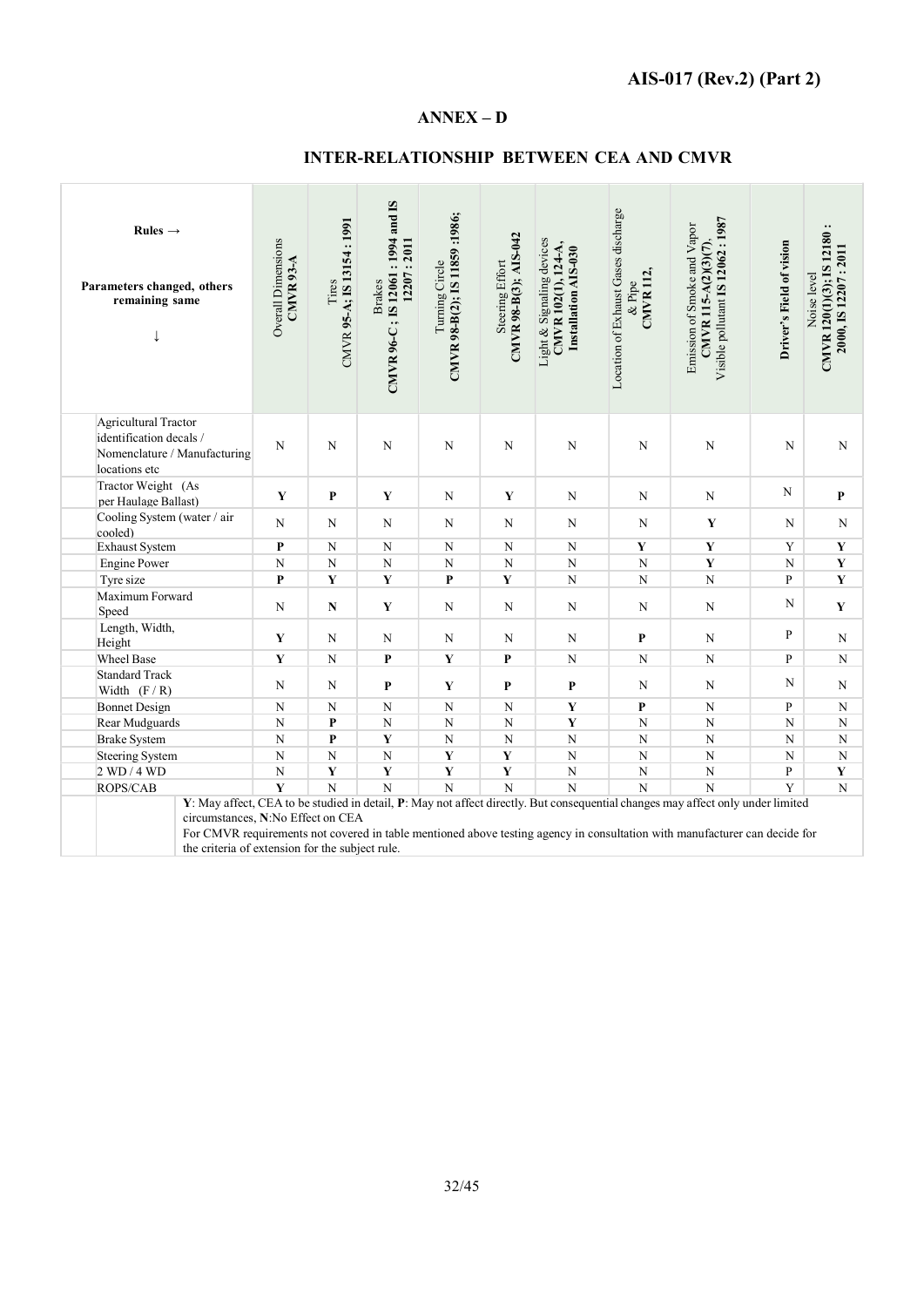|                | $ANNEX - E$<br>Guidelines for selection for Agricultural Tractors to verify CMVR requirements |                                                       |                   |                                                                                                                                                                                                                                                                                                                                                                                                                                                                                                                                                                                                                                                                                                                                                                                                                                                                                    |  |  |  |  |
|----------------|-----------------------------------------------------------------------------------------------|-------------------------------------------------------|-------------------|------------------------------------------------------------------------------------------------------------------------------------------------------------------------------------------------------------------------------------------------------------------------------------------------------------------------------------------------------------------------------------------------------------------------------------------------------------------------------------------------------------------------------------------------------------------------------------------------------------------------------------------------------------------------------------------------------------------------------------------------------------------------------------------------------------------------------------------------------------------------------------|--|--|--|--|
| S.no           | Category                                                                                      | <b>Test / Activity</b><br>involved                    | Compliance<br>via | <b>General Guidelines for Test Sample selection as per CEA</b>                                                                                                                                                                                                                                                                                                                                                                                                                                                                                                                                                                                                                                                                                                                                                                                                                     |  |  |  |  |
| 1              | Type -1                                                                                       | Overall<br>Dimensions for<br>Agricultural<br>Tractors | $DV + Test$       | Wheel base/track width :- Minimum and/or Overhang :-<br>Maximum And/or LxWxH :- Maximum                                                                                                                                                                                                                                                                                                                                                                                                                                                                                                                                                                                                                                                                                                                                                                                            |  |  |  |  |
| $\overline{2}$ | Type -1                                                                                       | Service brake<br>performance                          | CF+ Test          | > Tyre radius index: - Maximum and/or Tyre width: -<br>minimum and/or Unladen mass: - heaviest tractor.<br>$\triangleright$ Each unique brake system to be tested (Hydraulic /<br>pneumatic / Mechanical etc.).<br>$\triangleright$ Hydraulic/pneumatic brake: - Minimum operating<br>pressure<br>$\triangleright$ Mechanical brake: - Minimum linkage ratio<br>Number of braked axle: - Minimum.<br>➤<br>$\triangleright$ Unladen mass on braked axle if differ more than 15 %,<br>then test to be conducted on heaviest vehicle to cover all<br>combinations in between.<br>Worst case to be studied in detail, based on change content<br>among the variants/versions.                                                                                                                                                                                                          |  |  |  |  |
| $\overline{3}$ | Type -1                                                                                       | Parking brake<br>performance                          | $CF+Test$         | $\triangleright$ Heaviest (Max permissible weight) and/or thinnest tyre.<br>Same as mentioned in service brake.<br>➤<br>➤                                                                                                                                                                                                                                                                                                                                                                                                                                                                                                                                                                                                                                                                                                                                                          |  |  |  |  |
| $\overline{4}$ | Type -1                                                                                       | Turning circle &<br>Clearance                         | $DV + Test$       | Widest front tyre and/or vehicle (standard road ballast)<br>➤<br>and/or with any extra accessories/projections and/or<br>maximum wheel base.<br>$\triangleright$ Manufacturer declaration can be accepted for other<br>variants/versions if verified on any sample selected for<br>inspection provided variation in declared specification is<br>between 15 % of measured values on test sample                                                                                                                                                                                                                                                                                                                                                                                                                                                                                    |  |  |  |  |
| 5              | Type -1                                                                                       | Steering effort                                       | Test              | $\triangleright$ Widest front tyre and/or maximum load on front axle<br>and/or minimum steering diameter.<br>> Each unique steering system to be tested (Hydraulic /<br>electric / Mechanical).<br>$\triangleright$ Hydraulic steering: - Minimum operating pressure & / or<br>minimum steering dia and / or Maximum number of<br>joints/ cylinders.<br>$\triangleright$ Mechanical steering: - Maximum linkages involved and/or<br>smallest steering dia., steering gear box: - maximum<br>number of gears to be preferred over recirculating ball<br>type.<br>$\triangleright$ Unladen mass on front axle if differ more than 15 %, then<br>test to be conducted on heaviest vehicle to cover all<br>combinations in between for a particular steering<br>mechanism type.<br>$\triangleright$ Worst case to be studied in detail, based on change content<br>among the variants. |  |  |  |  |
| 6              | Type -1                                                                                       | Windscreen wiper                                      | $CF+Test$         | Minimum Swept area for cabin tractors only                                                                                                                                                                                                                                                                                                                                                                                                                                                                                                                                                                                                                                                                                                                                                                                                                                         |  |  |  |  |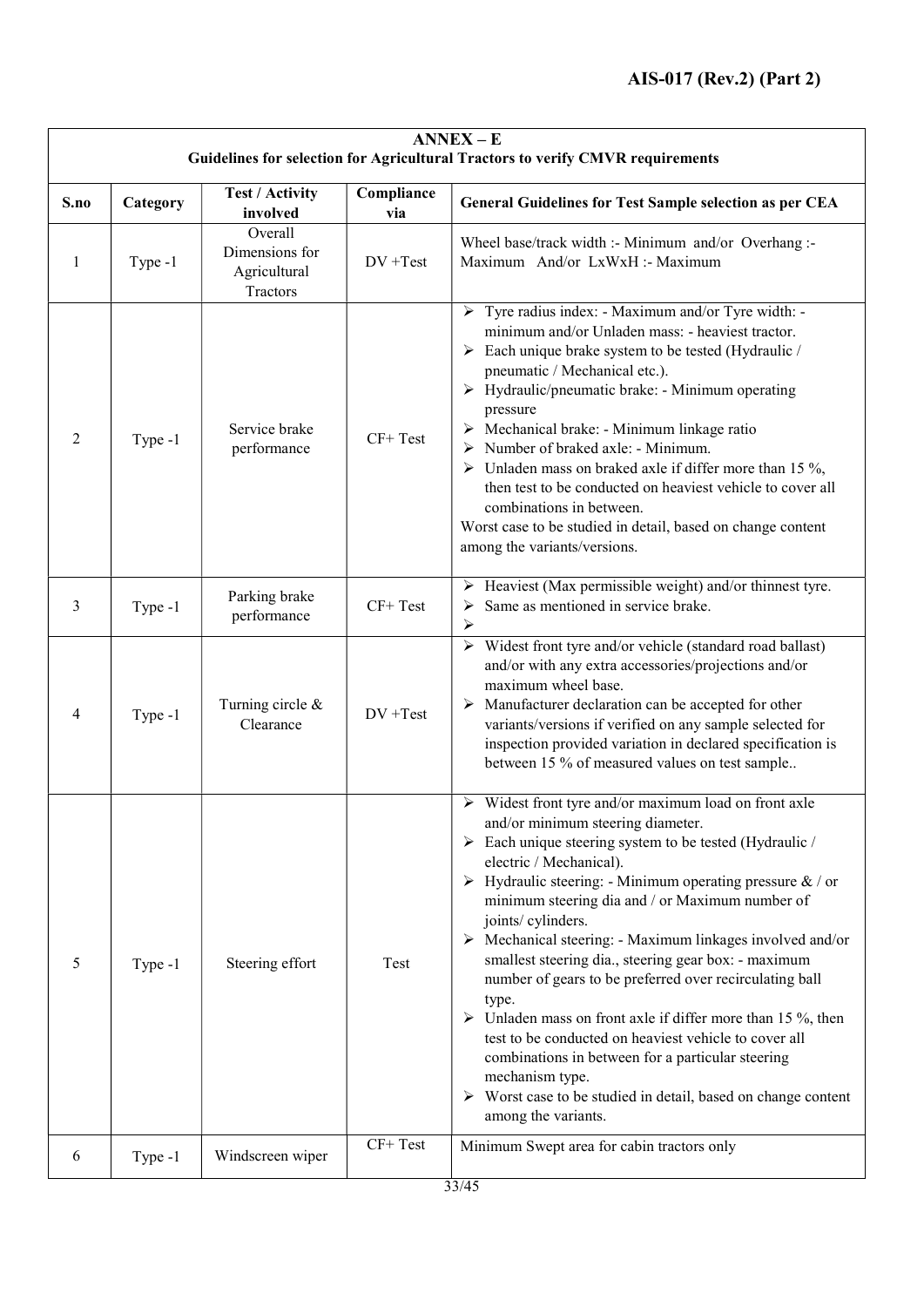# AIS-017 (Rev.2) (Part 2)

| 7  | Type -1 | Flasher Frequency                                                               | $DV + Test$ | Flasher frequency can be verified on any sample.                                                                                                                                                                                                                                                                                                                                                                                                             |
|----|---------|---------------------------------------------------------------------------------|-------------|--------------------------------------------------------------------------------------------------------------------------------------------------------------------------------------------------------------------------------------------------------------------------------------------------------------------------------------------------------------------------------------------------------------------------------------------------------------|
| 8  | Type -1 | Bystander's Noise<br>level                                                      | CF+ Test    | $\triangleright$ Fastest tractor and/or more number of rotating parts in<br>transmission and/or position of exhaust outlet and/or each<br>unique body construction $\&$ sheet metal styling and/or<br>highest power @ rated rpm (if cubic capacity, number of<br>cylinder, rated rpm remains same).<br>$\triangleright$ If engine power among variants varies more than 20 %<br>highest horse power tractor to be verified with same<br>engine & body works. |
| 9  | Type -1 | Operator ear level<br>noise                                                     | $CF+Test$   | $\triangleright$ More number of rotating parts in transmission and/or<br>position of exhaust outlet and/or each unique body<br>construction & sheet metal styling and/or highest power<br>@ rated rpm (if cubic capacity, number of cylinder, rated<br>rpm remains same).<br>$\triangleright$ If engine power among variants varies more than 20 %<br>highest horse power tractor to be verified with same<br>engine & body works.                           |
| 10 | Type -1 | Wheel nuts & Hub<br>cab                                                         | CF+ Test    | Each sample to be tested on any sample as per CMVR rules.<br>Earlier reports if available can be extended for same size of<br>wheel nuts / hub cap earlier tested.                                                                                                                                                                                                                                                                                           |
| 11 | Type -1 | Driver's Field of<br>vision                                                     | Test        | $\triangleright$ Max number of masking affects entering in to sector of<br>vision,                                                                                                                                                                                                                                                                                                                                                                           |
| 12 | Type -1 | Maximum<br>designed speed                                                       | $DV + Test$ | Maximum designed speed                                                                                                                                                                                                                                                                                                                                                                                                                                       |
| 13 | Type-2  | Provision for<br>display of vehicle<br>registration mark<br>on Front & Rear     | DV+CF       | Manufacturer's declarations, installation drawings to be<br>accepted for different layouts for provision of display of<br>registration marks on front & rear.                                                                                                                                                                                                                                                                                                |
| 14 | Type-2  | Conditions of tyre                                                              | CF          | To be verified on samples selected for type-1 test. For variants<br>additions etc. manufacturer's declaration may be accepted.                                                                                                                                                                                                                                                                                                                               |
| 15 | Type-2  | Size & Ply rating of<br>tyres                                                   | DV+CF       | To be verified on samples selected for type-1 test. For variants<br>additions etc. manufacturer's declaration may be accepted.                                                                                                                                                                                                                                                                                                                               |
| 16 | Type-2  | Steering gears,<br>Joints, steering<br>linkages for<br>Agricultural<br>Tractors | CF          | Manufacturer's declaration to be accepted with suitable<br>drawings etc. To be verified on samples selected for type-1<br>test.                                                                                                                                                                                                                                                                                                                              |
| 17 | Type-2  | Forward &<br>Backward motion<br>(Reverse Gear<br>Fitment)                       | CF          | Manufacturer's declaration to be accepted with suitable<br>drawings etc. To be verified on samples selected for type-1<br>test.                                                                                                                                                                                                                                                                                                                              |
| 18 | Type-2  | Windscreen wiper<br>(4)                                                         | CF          | Each unique design to be physically inspected.                                                                                                                                                                                                                                                                                                                                                                                                               |
| 19 | Type-2  | Direction indicator<br>turn signals                                             | $DV + CF$   | Fitment / Flasher frequency can be verified on any sample.                                                                                                                                                                                                                                                                                                                                                                                                   |
|    |         |                                                                                 |             |                                                                                                                                                                                                                                                                                                                                                                                                                                                              |
| 21 | Type-2  | Fitment of reflectors<br>for agricultural                                       | $DV + CF$   | To be verified on samples selected for type-1 test. For variants<br>Manufacturer's declaration to be accepted with suitable                                                                                                                                                                                                                                                                                                                                  |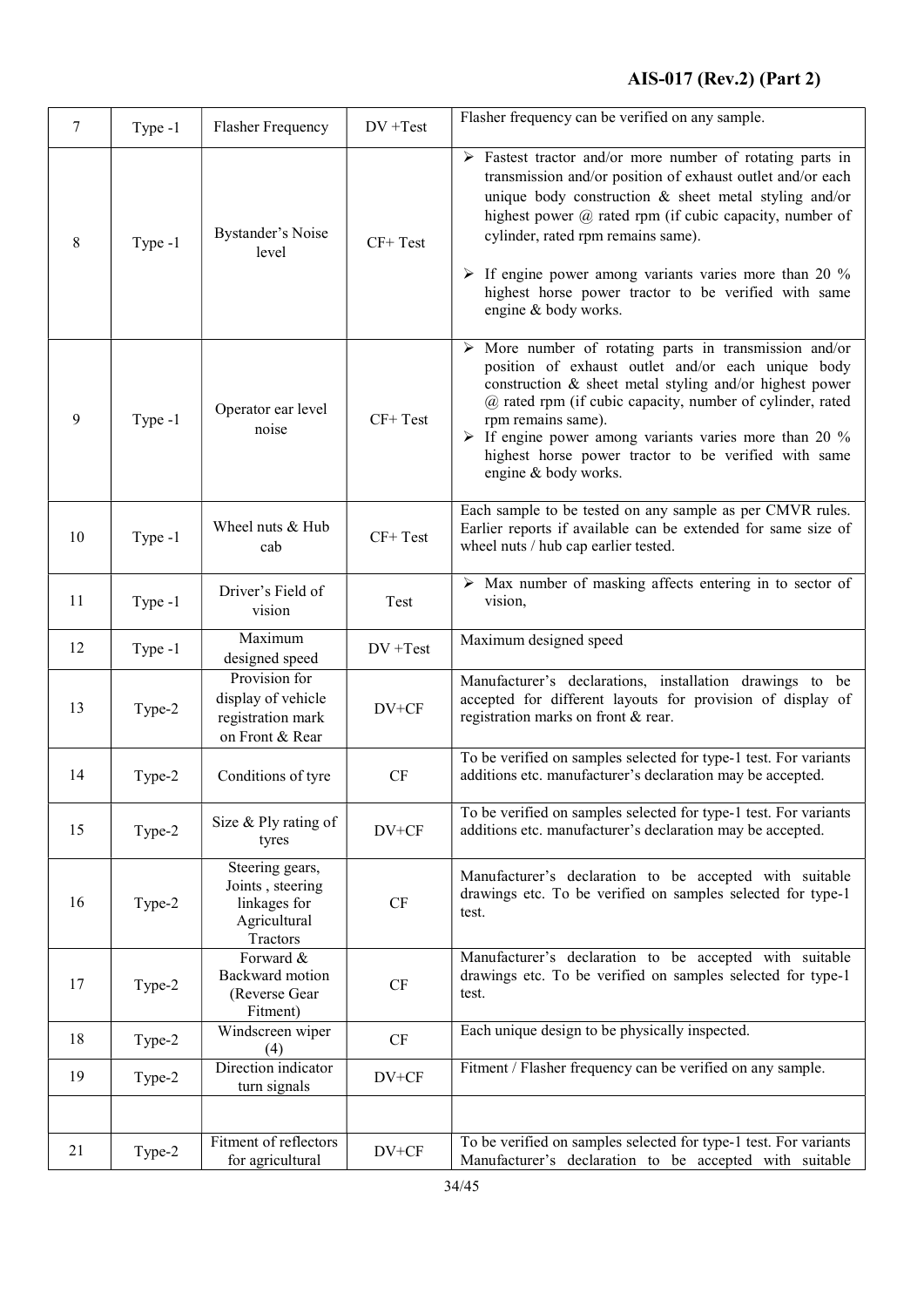|    |        | tractors                                                                                     |           | drawings etc.                                                                                                                                                                                                                                                                        |
|----|--------|----------------------------------------------------------------------------------------------|-----------|--------------------------------------------------------------------------------------------------------------------------------------------------------------------------------------------------------------------------------------------------------------------------------------|
| 22 | Type-2 | Head lamp<br>construction/installa<br>tion/In-service<br>adjustment as per<br>rule 124/124-A | $DV+CF$   | To be verified on samples selected for type-1 test. For variants<br>Manufacturer's declaration to be accepted with suitable<br>drawings etc. Each unique installation layout with maximum<br>and/or minimum tyre size to be provided by manufacturer for<br>all variants / versions. |
| 23 | Type-2 | Use of red, white<br>light                                                                   | <b>CF</b> | To be verified on samples selected for type-1 test. For variants<br>Manufacturer's declaration to be accepted with suitable<br>drawings etc.                                                                                                                                         |
| 24 | Type-2 | Prohibition of spot<br>light                                                                 | CF        | To be verified on samples selected for type-1 test. For variants<br>Manufacturer's declaration to be accepted with suitable<br>drawings etc.                                                                                                                                         |
| 25 | Type-2 | Exhaust gases                                                                                | CF        | To be verified on samples selected for type-1 test. For variants<br>Manufacturer's declaration to be accepted with suitable<br>drawings etc.                                                                                                                                         |
| 26 | Type-2 | Location of exhaust<br>gases pipes                                                           | CF        | To27 be verified on samples selected for type-1 test. For<br>variants Manufacturer's declaration to be accepted with<br>suitable drawings etc.                                                                                                                                       |
| 27 | Type-2 | Emission of smoke,<br>vapour etc. from<br>agricultural tractor.                              | $DV + CF$ | To be verified on samples selected for type-1 test. For variants<br>Manufacturer's declaration to be accepted with suitable<br>drawings etc.                                                                                                                                         |
| 28 | Type-2 | Engine RPM -cum-<br>hour meter                                                               | CF        | To be verified on samples selected for type-1 test. For variants<br>Manufacturer's declaration to be accepted with suitable<br>drawings etc.                                                                                                                                         |
| 29 | Type-2 | Fitment of Horn                                                                              | $DV + CF$ | To be verified on samples selected for type-1 test. For variants<br>Manufacturer's declaration to be accepted with suitable<br>drawings etc.                                                                                                                                         |
| 30 | Type-2 | Silencer & Noise<br>Level requirement                                                        | CF        | Fitment check with each silencer / air cleaner type                                                                                                                                                                                                                                  |
| 31 | Type-2 | Painting of Motor<br>Vehicle                                                                 | CF        | To be verified on samples selected for type-1 test. For variants<br>Manufacturer's declaration to be accepted with suitable<br>drawings etc.                                                                                                                                         |
| 32 | Type-2 | Embossment of<br>chassis number on<br>Vehicle & Engine<br>serial number on<br>engine         | $DV+CF$   | To be verified on samples selected for type-1 test. For variants<br>Manufacturer's declaration to be accepted with suitable<br>drawings etc.                                                                                                                                         |
| 33 | Type-2 | Location of<br>punching                                                                      | $DV+CF$   | To be verified on samples selected for type-1 test. For variants<br>Manufacturer's declaration to be accepted with suitable<br>drawings etc.                                                                                                                                         |
| 34 | Type-2 | Type approval of<br>component & their<br>COP compliance.                                     | $DV+CF$   | Type approval certificate validity to be checked for all safety<br>related components. Fitment if required can be verified on<br>samples selected for type-1 test. For variants/versions<br>Manufacturer's declaration to be accepted with suitable<br>drawings etc.                 |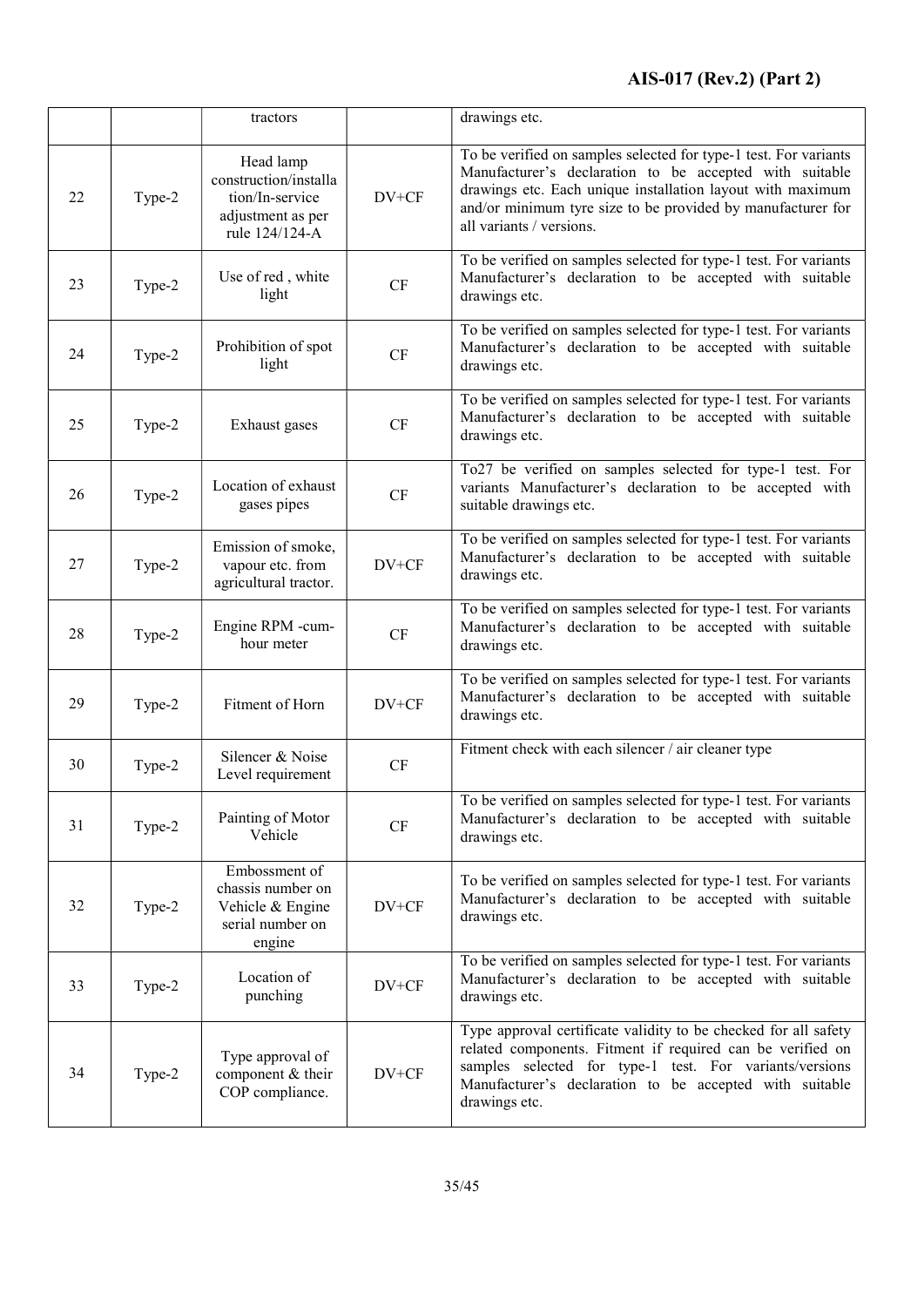| 35 | Type-2 | "Requirement for<br>bulbs fitted on<br>following lamps :-                                                                                                                                          | $DV + CF$ | Type approval certificate validity to be checked for all safety<br>related components. Fitment if required can be verified on<br>samples selected for type-1 test. For variants/versions<br>Manufacturer's declaration to be accepted with suitable<br>drawings etc. |
|----|--------|----------------------------------------------------------------------------------------------------------------------------------------------------------------------------------------------------|-----------|----------------------------------------------------------------------------------------------------------------------------------------------------------------------------------------------------------------------------------------------------------------------|
| 36 | Type-2 | (a) Head light main<br>& dip, (b) Parking<br>Light, $(c)$<br>Direction indicator<br>lamp, (d) Tail lamp<br>, (e) Reversing<br>lamp, (f) Stop lamp<br>,(g) rear registration<br>lamp, (h) Top light | DV+CF     | Type approval certificate validity to be checked for all safety<br>related components. Fitment if required can be verified on<br>samples selected for type-1 test. For variants/versions<br>Manufacturer's declaration to be accepted with suitable<br>drawings etc. |
| 37 | Type-2 | Hydraulic brake<br>hose wherever used.                                                                                                                                                             | $DV+CF$   | Type approval certificate validity to be checked for all safety<br>related components. Fitment if required can be verified on<br>samples selected for type-1 test. For variants/versions<br>Manufacturer's declaration to be accepted with suitable<br>drawings etc. |
| 38 | Type-2 | Wheel nuts & hub<br>caps                                                                                                                                                                           | DV+CF     | Each sample to be tested on any sample as per CMVR rules.<br>Earlier reports if available can be extended for same size of<br>wheel nuts / hub cap earlier tested.                                                                                                   |
| 39 | Type-2 | Protective structures<br>(CAB/ROPS etc.)<br>wherever fitted                                                                                                                                        | $DV+CF$   | Each tractor with unique ROPS/CAB structure to be verified.<br>Results can be extended to non-rops variants /versions for<br>ROPS only but for CAB version to be tested separately.                                                                                  |
| 40 | Type-2 | Load platform<br>wherever used                                                                                                                                                                     | DV+CF     | Each unique sample to be tested.                                                                                                                                                                                                                                     |
| 41 | Type-2 | Attendant's seat<br>wherever used                                                                                                                                                                  | DV+CF     | Compliance can be done with installation, drawings $\&$<br>undertaking. If required can be verified on samples selected<br>for type-1 test.                                                                                                                          |
| 42 | Type-2 | Rear view mirror<br>performance &<br>Installation<br>requirements                                                                                                                                  | $DY+CF$   | Type approval validity of each unique rear view mirror to be<br>checked.                                                                                                                                                                                             |
| 43 | Type-3 | performance<br>requirements of<br>Rear warning<br>triangle (AIS-088)                                                                                                                               | DV        | Type approval validity of each unique rear warning triangle to<br>be checked.                                                                                                                                                                                        |
| 44 | Type-3 | Vegetable, non-<br>mineral hydraulic<br>fluid wherever used                                                                                                                                        | DV        | Manufacturer's declarations can be accepted for compliance.                                                                                                                                                                                                          |
| 45 | Type-3 | Front/Rear Tow<br>hook wherever<br>used.                                                                                                                                                           | DV        | Compliance can be done with installation, drawings &<br>undertaking. If required can be verified on samples selected<br>for type-1 test. Manufacturer's declarations can be accepted<br>for variants/versions.                                                       |
| 46 | Type-3 | Fuel tank (Metallic<br>or Plastic)                                                                                                                                                                 | DV        | Type approval validity of each unique fuel tank to be checked.<br>Manufacturer's<br>declarations<br>can<br>be<br>accepted<br>for<br>variants/versions.                                                                                                               |
| 47 | Type-3 | Front & rear ballast<br>mass where ever<br>used on agricultural                                                                                                                                    | DV        | Compliance can be done with installation, drawings $\&$<br>undertaking. If required can be verified on samples selected                                                                                                                                              |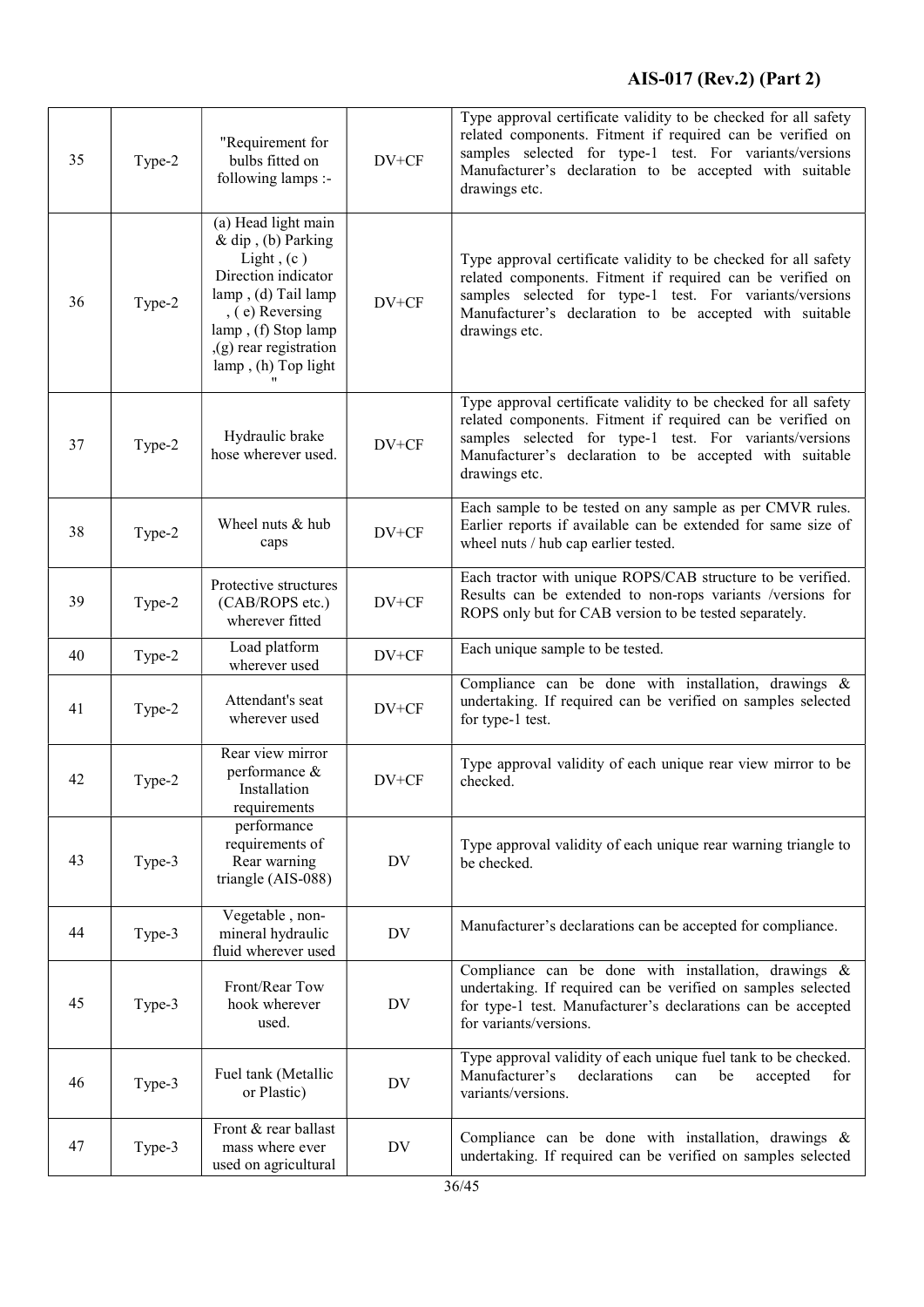# AIS-017 (Rev.2) (Part 2)

|  | tractors | $\sim$<br>for type-1 test. |
|--|----------|----------------------------|
|  |          |                            |
|  |          |                            |
|  |          |                            |

 $CF = Check$  fitment

DV = Document verification

Test = conducting test as per respective standard notified in CMVR.

1 – Guidelines mentioned in the table below are only for reference for test agency and manufacturer to decide for selection of test samples require for test, however test agency in consultation with manufacturer can formulate worst case criteria supported by earlier test results, change in specification & accordingly can select the test sample for CMVR verification.. It's in discretion power of test agency that in consultation with manufacturer it can further extend the test results to any variants / versions if change content does not affect the test parameters adversely or where there is sufficient margins in the test results with respect to requirements & change content criticality..

2- As & when new requirement / standards will be notified in CMVR, until this standard covers the WCC criteria for new requirements, test agency in consultation with manufacturer can apply worst case criteria for these new requirements also based on change content in aggregates among different models.

3- Earlier test results/reports wherever available can also be used for consideration to finalizes WCC for selection of test samples.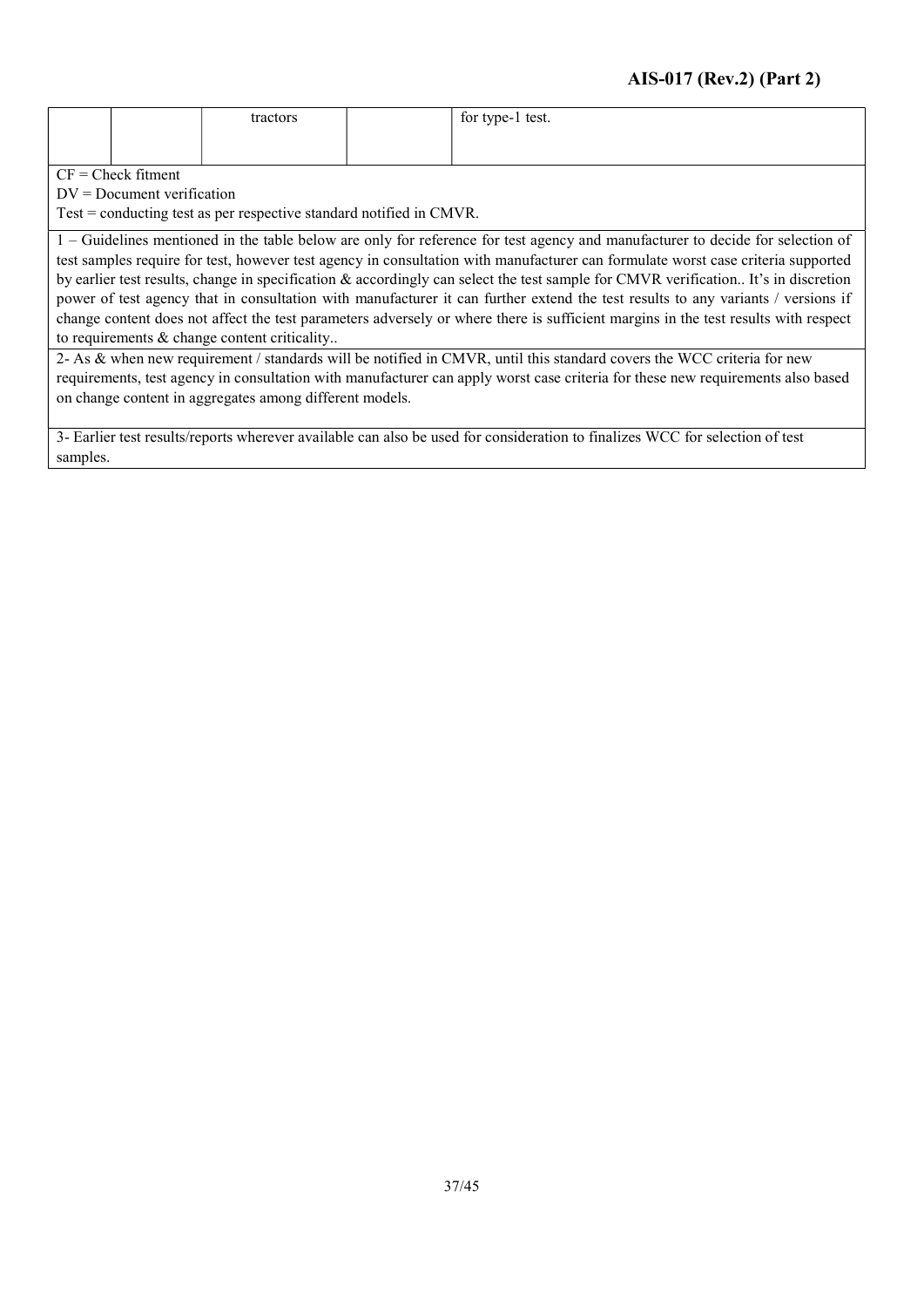### ANNEX – F (See Para 12.0) Formats for Certificate of Compliance

- F-1.0 The format of the Certificate of compliance consolidating all applicable provisions, for a new model (type) is given Table F1.
- Note 1 Para No.3 given in Table F1 is to be included only in the case of certificates for incompletely built vehicles.
- Note 2 If the numbers of variants/Versions are too many to be included in the certificate, a list may be attached.

# F-2.0 The format for certificates of extension approval

- F-2.1 The format for certificates of extension approval given in Table F2.1, is applicable for approval of changes in the brief technical specification and/or Table 11 (of AIS-007), other than inclusion of a variant.
- F-2.2 The format for certificates of extension approval given in Table F2.2, is applicable for approval of changes in the brief technical specification and/or Table 11(of AIS-007), for inclusion of a variant.
- F-2.3 The format for certificates of extension approval given in Table F2.3, is applicable for approval of compliance to additional provisions of Central Motor Vehicle Rules 1989
- F-2.4 In the case of F2.1 and F2.3, where the information to be conveyed by the certificate of extension of approval is common for a number of models, at the manufacturer's request, the certificate of extension of approval shall be combined into one document, by giving the details of the base model and certificates in an attached annexure.
- F-2.5 In the case of other changes, (those which do not have a change in brief technical specification of Table 11 of AIS-007) the extension of approval shall be communicated by the test agency to the vehicle manufacturer suitably.
- F-2.6 Tables F3.1, F3.2 and F3.3 are formats for the annexes referred to in the above tables
- F-3.0 The following shall be attached to the certificate, which along with the documents listed in constitute the compliance to the provisions of CMVR.
	- (a) Brief technical specification (Table 16 of AIS-007) submitted by the manufacturer, duly attested by the test agency.
	- (b) Table 11 of AIS-007, submitted by the manufacturer, duly attested by the test agency.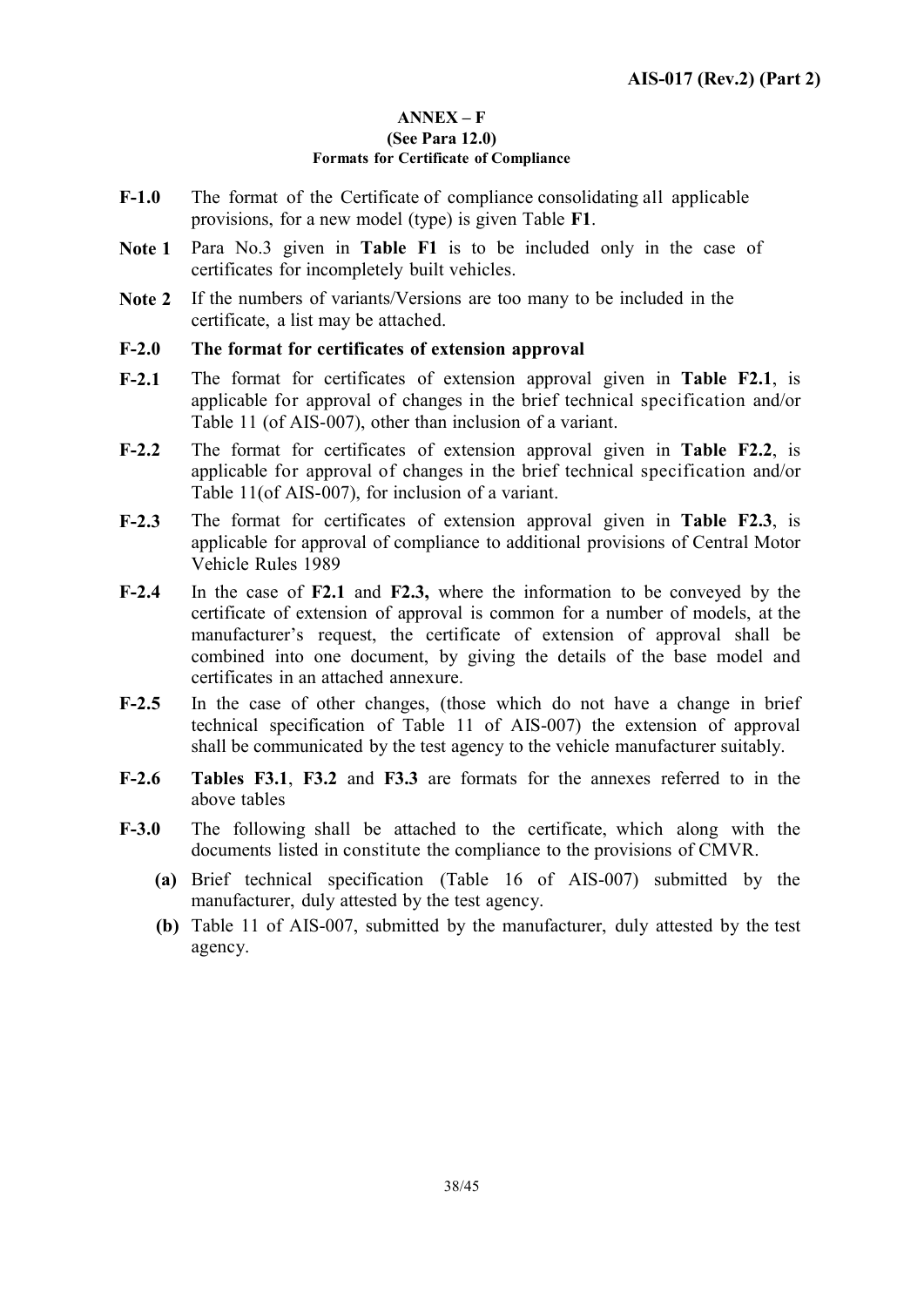F-4.0 The Testing Agency shall also issue reports of all tests conducted by that agency to the vehicle manufacturer separately. For the purpose of records, the detailed specification submitted by the manufacturer, as per applicable tables of and other documents submitted as per AIS-007.

> Reference to the documents as per 10.4 shall not be indicated in the certificate or certificate of extension of approval.

# F-5.0 Certificate Number

- F-5.1 Certificates issued as per F-1, shall have numbering system as given in AIS-117.
- F-5.2 Certificates issued as per F-2.1, F-2.2 and F-2.3 shall have the number starting that allotted as per F-5.1, followed by characters of test agencies choice.
- F-5.3 Certificates issued as per F-2.4, shall have the number at the choice of the

Test agency. However, this shall not be part of series used for the extra strings used for F-5.2.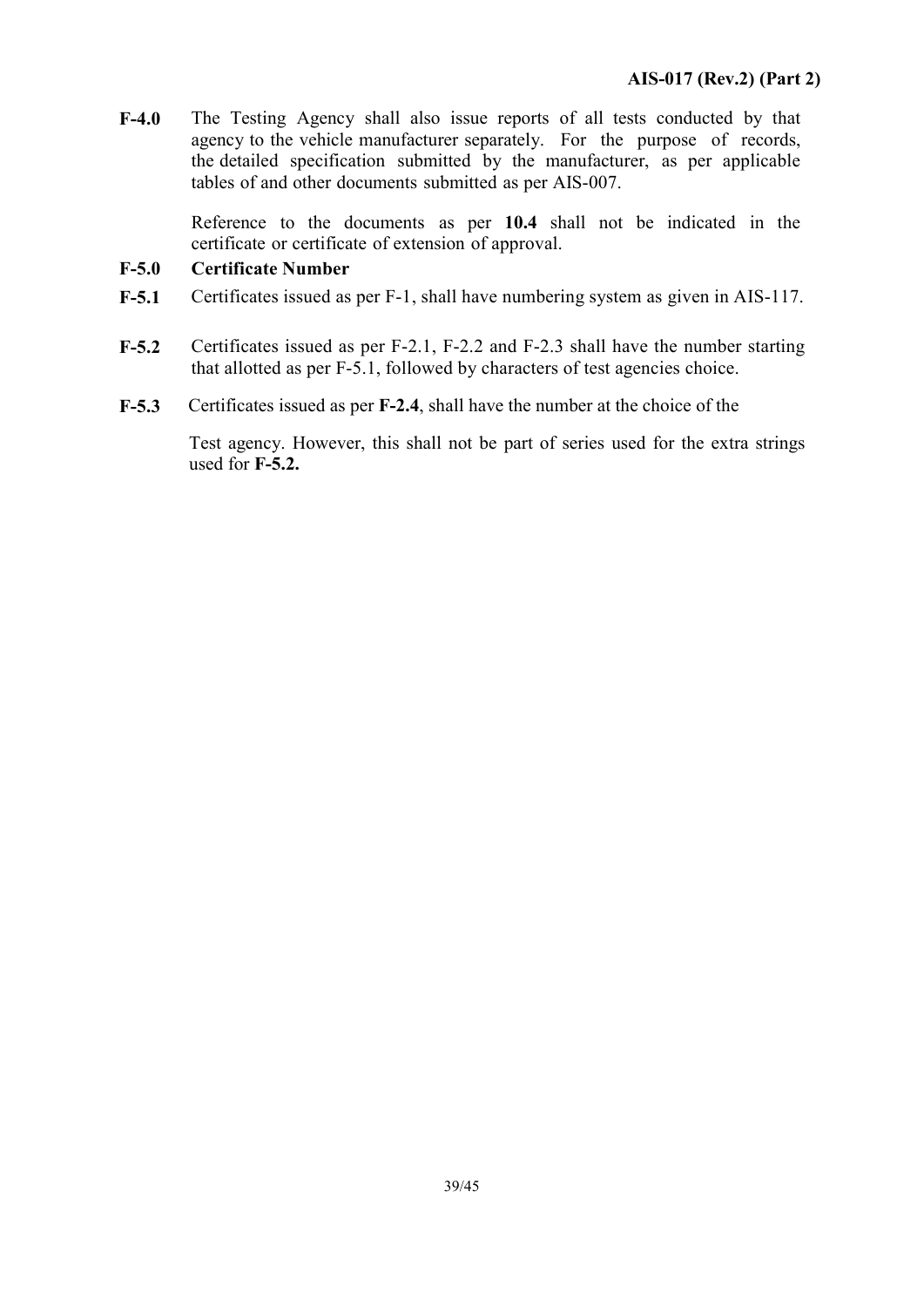# TABLE F1

#### Format for Certificate of Compliance to the Central Motor Vehicles Rules. (TEST AGENCIES TO FINALISE COMMON FORMAT FOR AGRICULTURAL TRACTOR – TO ERADICATE DIFFERENT FORMATS BEING USED BY DIFFERENT AGENCIES

| Certificate No.                                                                                                                                                                                                                                                                                                                                                                                   |                                                                                                                                                                                                                                               |             | Date               |                     |      |           |
|---------------------------------------------------------------------------------------------------------------------------------------------------------------------------------------------------------------------------------------------------------------------------------------------------------------------------------------------------------------------------------------------------|-----------------------------------------------------------------------------------------------------------------------------------------------------------------------------------------------------------------------------------------------|-------------|--------------------|---------------------|------|-----------|
|                                                                                                                                                                                                                                                                                                                                                                                                   |                                                                                                                                                                                                                                               |             | <b>Brief</b>       | table11             |      |           |
|                                                                                                                                                                                                                                                                                                                                                                                                   |                                                                                                                                                                                                                                               | Cert        |                    |                     | Drg. | Total     |
|                                                                                                                                                                                                                                                                                                                                                                                                   |                                                                                                                                                                                                                                               |             |                    |                     |      | # $pgs$   |
|                                                                                                                                                                                                                                                                                                                                                                                                   | FOR COMPLIANCE TO CENTRAL MOTOR VEHICLE RULES                                                                                                                                                                                                 |             | <b>CERTIFICATE</b> |                     |      |           |
| 1.<br>referred below                                                                                                                                                                                                                                                                                                                                                                              | In order to establish compliance to the provisions of CMVR, 1989 applicable as on<br>date, documentary verification/necessary testing was carried out, on the following<br>base model and its variants submitted by the vehicle manufacturer, |             |                    |                     |      |           |
| This certificate supersedes<br>(If applicable, earlier certificate<br>No)                                                                                                                                                                                                                                                                                                                         | Vehicle Manufacturer/Applicant                                                                                                                                                                                                                |             |                    |                     |      |           |
|                                                                                                                                                                                                                                                                                                                                                                                                   | Type /<br>Description                                                                                                                                                                                                                         | category    |                    | <b>Engine Power</b> |      | PTO Power |
| <b>Base Model</b>                                                                                                                                                                                                                                                                                                                                                                                 |                                                                                                                                                                                                                                               |             |                    |                     |      |           |
| Variants                                                                                                                                                                                                                                                                                                                                                                                          |                                                                                                                                                                                                                                               |             |                    |                     |      |           |
| 2.<br>Motor Vehicle Rules 1989, as amended upto date, as detailed at Annexure I. The Brief<br>Technical specification of the model and variant, submitted by the manufacturer and duly<br>attested by us, is attached to this certificate.<br>Seating layout / LPG / CNG<br>3. Compliance to rules listed in Annexure II, are to be verified after body building, at<br>the time of registration. | It is certified that the above model/variant comply with the provisions of Central                                                                                                                                                            |             |                    |                     |      |           |
|                                                                                                                                                                                                                                                                                                                                                                                                   |                                                                                                                                                                                                                                               |             |                    |                     |      |           |
| 4. This certificate is issued under the conditions specified in paragraph 9.4 of AIS-017                                                                                                                                                                                                                                                                                                          |                                                                                                                                                                                                                                               |             |                    |                     |      |           |
| Authorized signatories                                                                                                                                                                                                                                                                                                                                                                            |                                                                                                                                                                                                                                               |             |                    |                     |      |           |
| Name                                                                                                                                                                                                                                                                                                                                                                                              |                                                                                                                                                                                                                                               | Name        |                    |                     |      |           |
| Designation                                                                                                                                                                                                                                                                                                                                                                                       |                                                                                                                                                                                                                                               | Designation |                    |                     |      |           |
|                                                                                                                                                                                                                                                                                                                                                                                                   |                                                                                                                                                                                                                                               |             |                    |                     |      |           |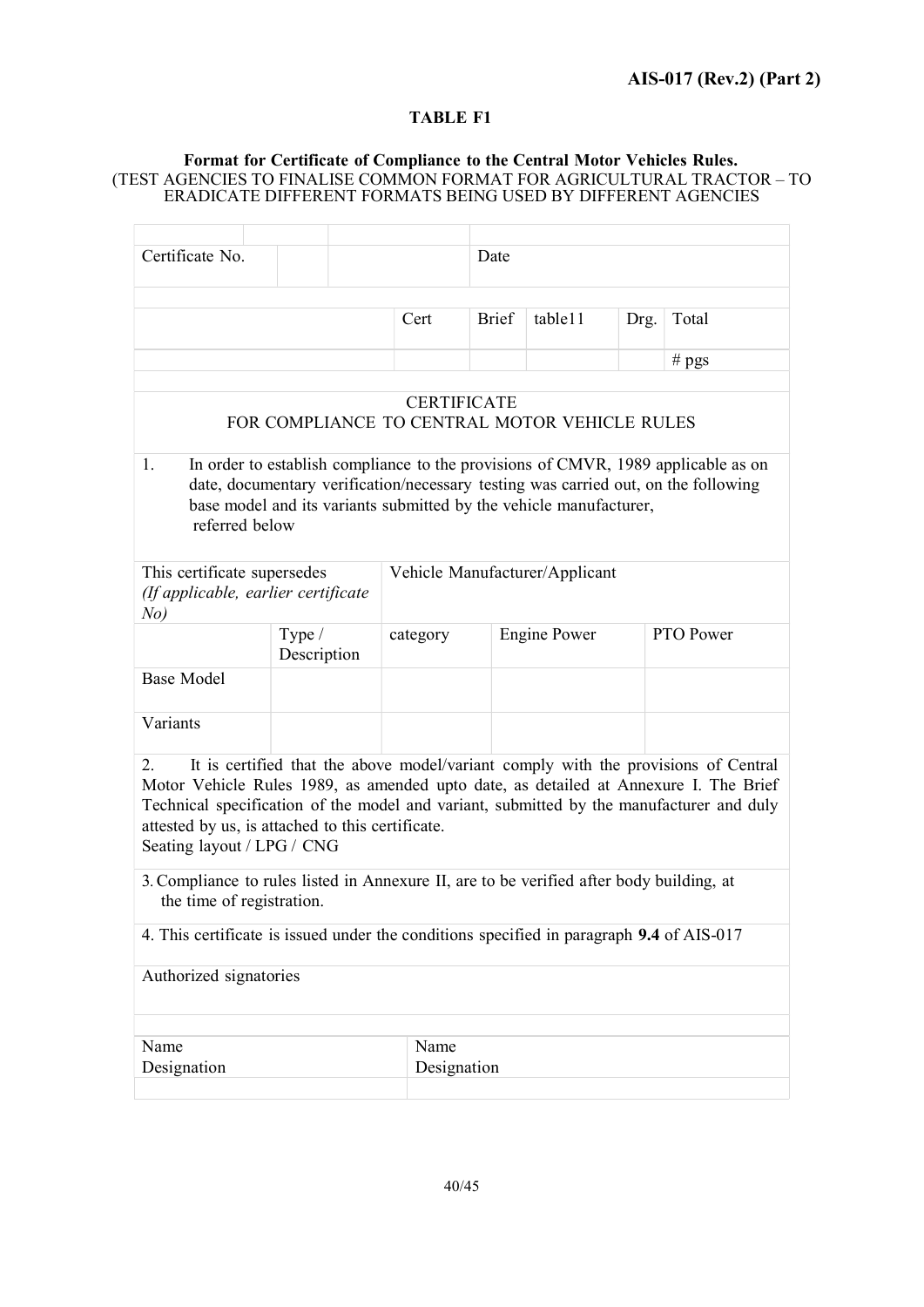#### TABLE F 2.1

#### Format For Extension Certificate of Compliance to the Central Motor Vehicles Rules.

#### (For changes in Brief Technical Specification other than inclusion of variants) (TEST AGENCIES TO FINALISE COMMON FORMAT FOR AGRICULTURAL TRACTOR – TO ERADICATE DIFFERENT FORMATS BEING USED BY DIFFERENT AGENCIES.)

| Certificate No.                           |                                                                                                                                                                                                                                                                                                                                                                                                    |  |  |  | Date                                                       |                    |             |            |                                                                                                                                                                                                                                                   |  |  |
|-------------------------------------------|----------------------------------------------------------------------------------------------------------------------------------------------------------------------------------------------------------------------------------------------------------------------------------------------------------------------------------------------------------------------------------------------------|--|--|--|------------------------------------------------------------|--------------------|-------------|------------|---------------------------------------------------------------------------------------------------------------------------------------------------------------------------------------------------------------------------------------------------|--|--|
|                                           |                                                                                                                                                                                                                                                                                                                                                                                                    |  |  |  | Cert                                                       | <b>Brief</b>       | table1<br>1 | <b>Drg</b> | Total                                                                                                                                                                                                                                             |  |  |
|                                           |                                                                                                                                                                                                                                                                                                                                                                                                    |  |  |  |                                                            |                    |             |            | # $pgs$                                                                                                                                                                                                                                           |  |  |
| 1.                                        |                                                                                                                                                                                                                                                                                                                                                                                                    |  |  |  |                                                            | <b>CERTIFICATE</b> |             |            | FOR COMPLIANCE TO CENTRAL MOTOR VEHICLE RULES<br>In order to establish compliance of changes carried out in the Brief Technical                                                                                                                   |  |  |
|                                           |                                                                                                                                                                                                                                                                                                                                                                                                    |  |  |  | submitted by the vehicle manufacturer, and referred below. |                    |             |            | specification to the already certified model/variant, by the manufacturer, to the<br>provisions of CMVR, 1989 applicable as on date, documentary Verification<br>/necessary testing was carried out, on the following base model and its variants |  |  |
| Vehicle Manufacturer<br><b>Base Model</b> |                                                                                                                                                                                                                                                                                                                                                                                                    |  |  |  |                                                            |                    |             |            |                                                                                                                                                                                                                                                   |  |  |
| 2.                                        | It is certified that the compliance to provisions of Central Motor Vehicle Rules<br>1989, as amended upto date, as per CMVR Certificate No. ----- dated----- is also<br>applicable to the endorsed changes.<br>The Brief Technical specification of the model and variant, submitted by the<br>manufacturer incorporating the changes and duly attested by us, is attached to<br>this certificate. |  |  |  |                                                            |                    |             |            |                                                                                                                                                                                                                                                   |  |  |
| 3.                                        |                                                                                                                                                                                                                                                                                                                                                                                                    |  |  |  |                                                            |                    |             |            | This certificate is issued under the conditions specified in paragraph 9.4 of AIS 017                                                                                                                                                             |  |  |
| Authorized signatories                    |                                                                                                                                                                                                                                                                                                                                                                                                    |  |  |  |                                                            |                    |             |            |                                                                                                                                                                                                                                                   |  |  |
| Name                                      |                                                                                                                                                                                                                                                                                                                                                                                                    |  |  |  | Name                                                       |                    |             |            |                                                                                                                                                                                                                                                   |  |  |
| Designation                               |                                                                                                                                                                                                                                                                                                                                                                                                    |  |  |  |                                                            | Designation        |             |            |                                                                                                                                                                                                                                                   |  |  |
|                                           |                                                                                                                                                                                                                                                                                                                                                                                                    |  |  |  |                                                            |                    |             |            |                                                                                                                                                                                                                                                   |  |  |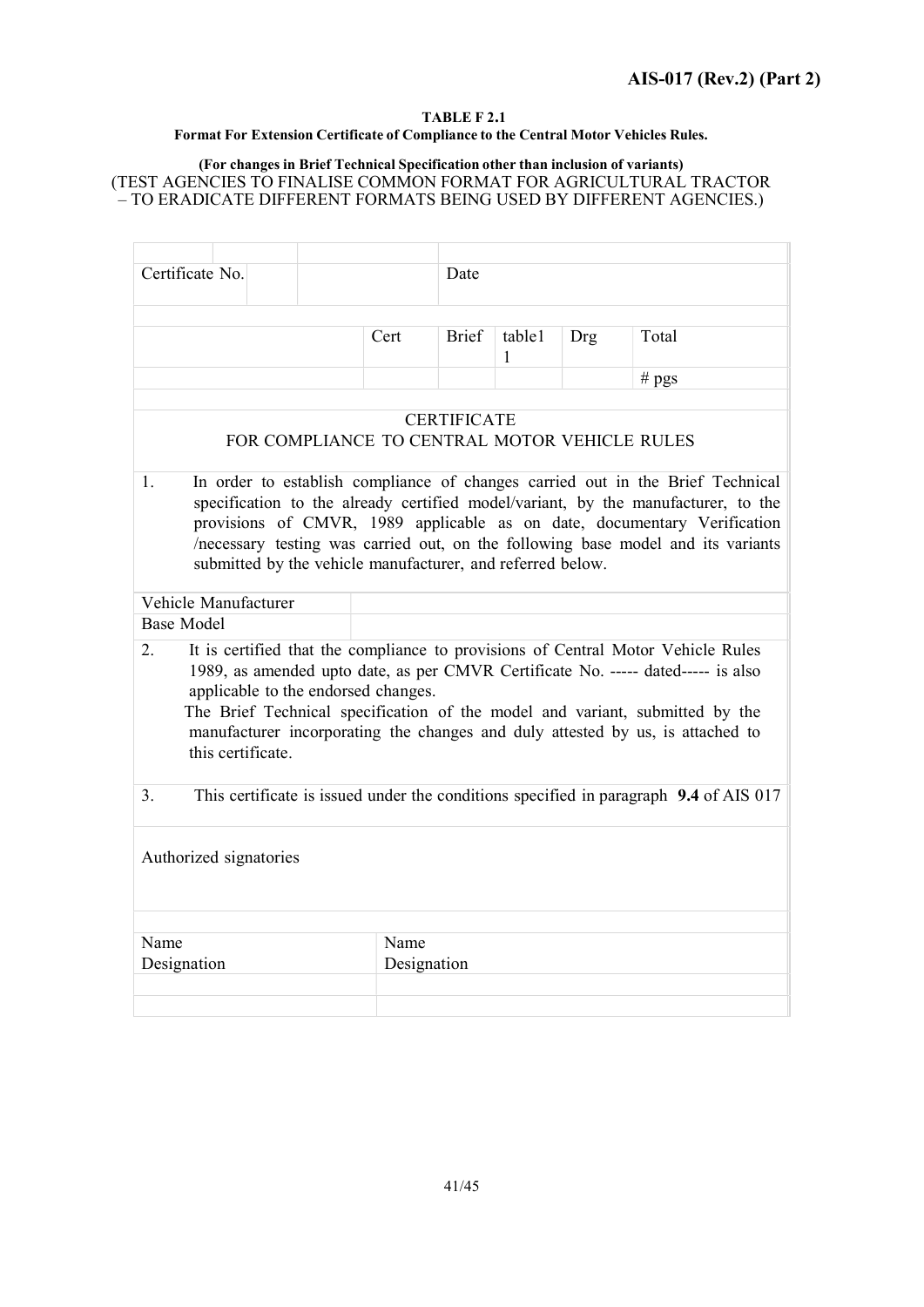# TABLE F 2.2 Format for Extension Certificate of Compliance to the Central Motor Vehicles Rules.

#### (For inclusion of variant/s) (TEST AGENCIES TO FINALISE COMMON FORMAT FOR AGRICULTURAL TRACTOR – TO ERADICATE DIFFERENT FORMATS BEING USED BY DIFFERENT AGENCIES.)

| Certificate No.                                                                                                                        |                                                                                                                                                          |             | Date               |              |            |                                                                                                                                                                                                                                                               |  |  |
|----------------------------------------------------------------------------------------------------------------------------------------|----------------------------------------------------------------------------------------------------------------------------------------------------------|-------------|--------------------|--------------|------------|---------------------------------------------------------------------------------------------------------------------------------------------------------------------------------------------------------------------------------------------------------------|--|--|
|                                                                                                                                        |                                                                                                                                                          | Cert        | <b>Brief</b>       | table1       | <b>Drg</b> | Total                                                                                                                                                                                                                                                         |  |  |
|                                                                                                                                        |                                                                                                                                                          |             |                    | $\mathbf{1}$ |            |                                                                                                                                                                                                                                                               |  |  |
|                                                                                                                                        |                                                                                                                                                          |             |                    |              |            | # $pgs$                                                                                                                                                                                                                                                       |  |  |
|                                                                                                                                        | FOR COMPLIANCE TO CENTRAL MOTOR VEHICLE RULES                                                                                                            |             | <b>CERTIFICATE</b> |              |            |                                                                                                                                                                                                                                                               |  |  |
| 1.                                                                                                                                     | submitted by the vehicle manufacturer, referred below.                                                                                                   |             |                    |              |            | In order to establish compliance of additional variants to the already certified<br>model/variant, to the provisions of CMVR, 1989 applicable as on date, documentary<br>verification/necessary testing was carried out, on the following base model/variants |  |  |
|                                                                                                                                        | Vehicle Manufacturer                                                                                                                                     |             |                    |              |            |                                                                                                                                                                                                                                                               |  |  |
| <b>Base Model</b>                                                                                                                      | Type/<br>category<br>Description                                                                                                                         |             |                    | Engine power | PTO Power  |                                                                                                                                                                                                                                                               |  |  |
| Additional<br>Variants                                                                                                                 |                                                                                                                                                          |             |                    |              |            |                                                                                                                                                                                                                                                               |  |  |
| $\overline{2}$ .                                                                                                                       | It is certified that the above additional variant/s comply with the provisions<br>manufacturer and duly attested by us, is attached to this certificate. |             |                    |              |            | of Central Motor Vehicle Rules 1989, as amended up to date, as detailed at Annexure I.<br>The Brief Technical specification of the model and variant, submitted by the                                                                                        |  |  |
| $\overline{3}$ .<br>Compliance to rules listed in Annexure II, are to be verified after body building, at<br>the time of registration. |                                                                                                                                                          |             |                    |              |            |                                                                                                                                                                                                                                                               |  |  |
| 4.                                                                                                                                     |                                                                                                                                                          |             |                    |              |            | This certificate is issued under the conditions specified in paragraph 9.4 of AIS 017                                                                                                                                                                         |  |  |
| Authorized signatories                                                                                                                 |                                                                                                                                                          |             |                    |              |            |                                                                                                                                                                                                                                                               |  |  |
| Name                                                                                                                                   |                                                                                                                                                          | Name        |                    |              |            |                                                                                                                                                                                                                                                               |  |  |
| Designation                                                                                                                            |                                                                                                                                                          | Designation |                    |              |            |                                                                                                                                                                                                                                                               |  |  |
|                                                                                                                                        |                                                                                                                                                          |             |                    |              |            |                                                                                                                                                                                                                                                               |  |  |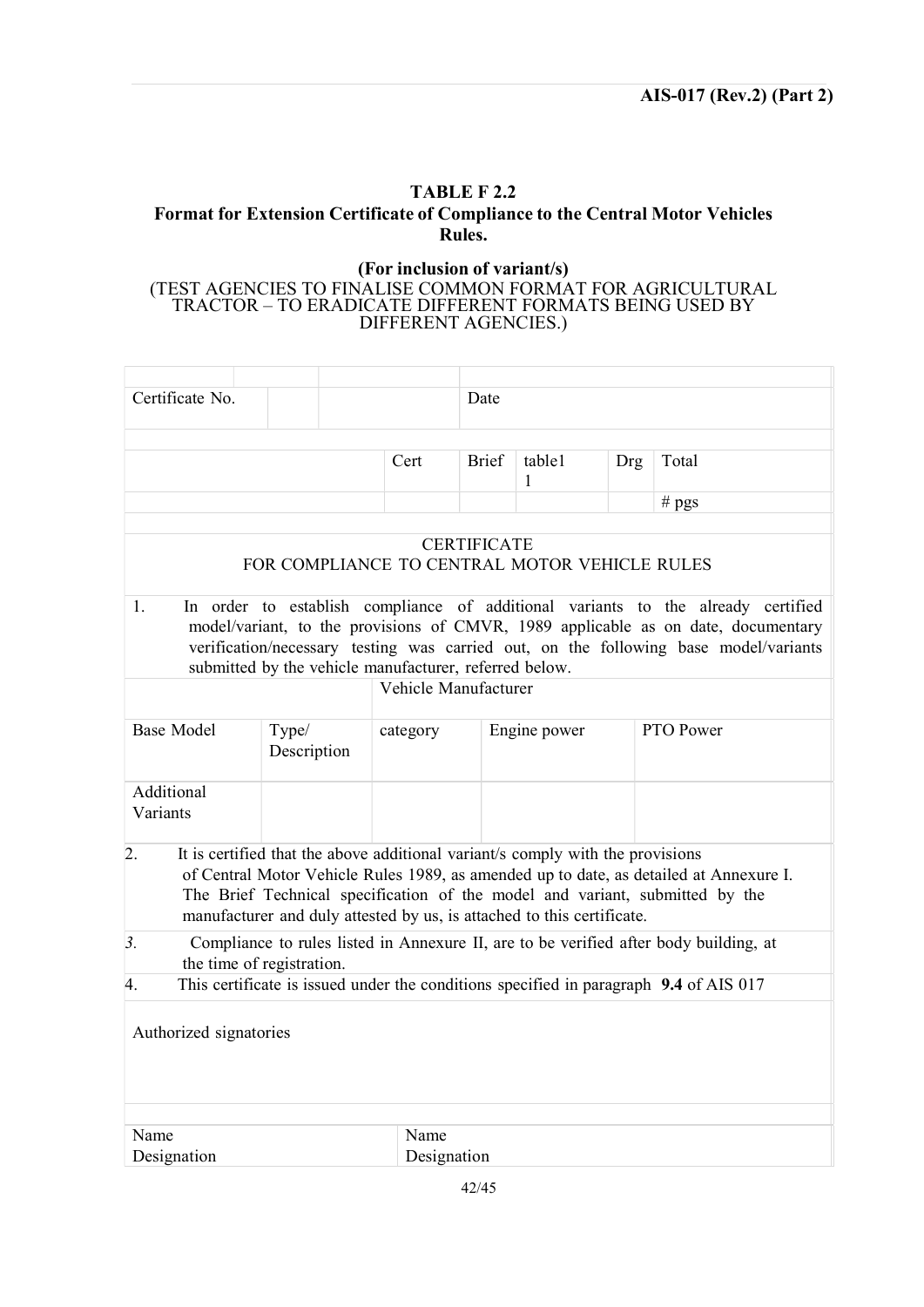#### TABLE F2.3

# Format for Extension Certificate of Compliance to the Central Motor Vehicles Rules. (For changes in provisions of CMVR)

#### (TEST AGENCIES TO FINALISE COMMON FORMAT FOR AGRICULTURAL TRACTOR – TO ERADICATE DIFFERENT FORMATS BEING USED BY DIFFERENT AGENCIES.)

| Certificate No.                                                                                |  |  | Date |                                                                                                                                              |              |     |                                                                                                                                                                                                                                                           |  |
|------------------------------------------------------------------------------------------------|--|--|------|----------------------------------------------------------------------------------------------------------------------------------------------|--------------|-----|-----------------------------------------------------------------------------------------------------------------------------------------------------------------------------------------------------------------------------------------------------------|--|
|                                                                                                |  |  | Cert | <b>Brief</b>                                                                                                                                 | table1       | Drg | Total                                                                                                                                                                                                                                                     |  |
|                                                                                                |  |  |      |                                                                                                                                              | $\mathbf{1}$ |     | # $pgs$                                                                                                                                                                                                                                                   |  |
| 1.                                                                                             |  |  |      | <b>CERTIFICATE</b><br>FOR COMPLIANCE TO CENTRAL MOTOR VEHICLE RULES<br>model/variants submitted by the vehicle manufacturer, referred below. |              |     | In order to establish compliance of additional variants to the already certified<br>model/variant, to the additional provisions of CMVR, 1989 applicable as on date,<br>documentary verification/necessary testing was carried out, on the following base |  |
| Vehicle Manufacturer                                                                           |  |  |      |                                                                                                                                              |              |     |                                                                                                                                                                                                                                                           |  |
| <b>Base Model</b>                                                                              |  |  |      |                                                                                                                                              |              |     |                                                                                                                                                                                                                                                           |  |
| 2.<br>1989, as amended upto date, as listed in Annexure I.                                     |  |  |      |                                                                                                                                              |              |     | It is certified that the models and variants listed in CMVR Certificate No.----<br>- dated----- comply to the additional provisions of Central Motor Vehicle Rules                                                                                        |  |
| 3.<br>This certificate is issued under the conditions specified in paragraph 9.4 of<br>AIS 017 |  |  |      |                                                                                                                                              |              |     |                                                                                                                                                                                                                                                           |  |
| Authorized signatories                                                                         |  |  |      |                                                                                                                                              |              |     |                                                                                                                                                                                                                                                           |  |
| Name                                                                                           |  |  | Name |                                                                                                                                              |              |     |                                                                                                                                                                                                                                                           |  |
| Designation                                                                                    |  |  |      | Designation                                                                                                                                  |              |     |                                                                                                                                                                                                                                                           |  |
|                                                                                                |  |  |      |                                                                                                                                              |              |     |                                                                                                                                                                                                                                                           |  |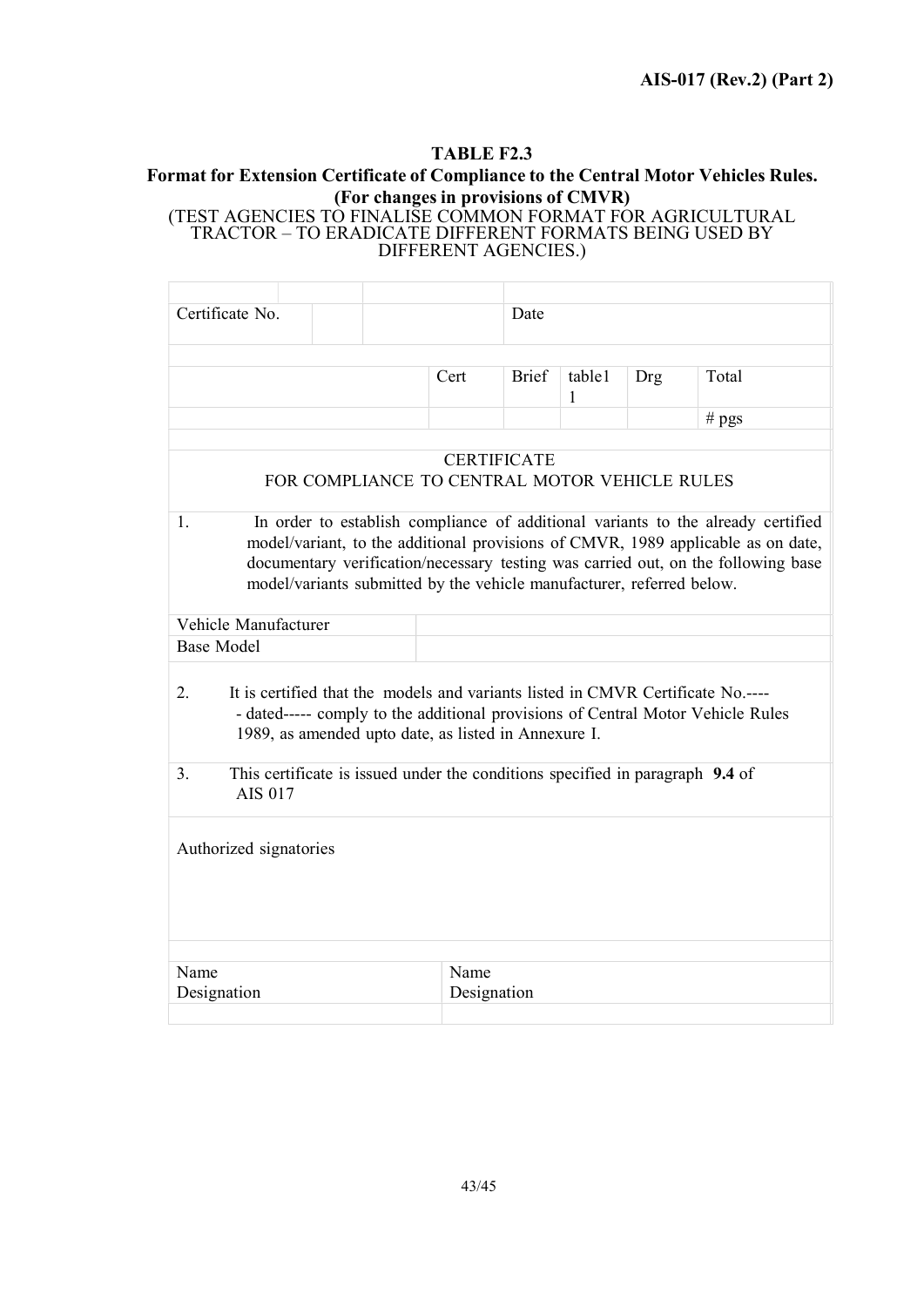| <b>Table F</b>                               |  |
|----------------------------------------------|--|
|                                              |  |
| Format for Annexure I referred in Table F2.2 |  |

| List of provision of CMVR for which compliance has been established |         |              |                      |  |  |  |
|---------------------------------------------------------------------|---------|--------------|----------------------|--|--|--|
| <b>CMV</b> Rule<br>No.                                              | Subject | Sub-Rule No. | Standard<br>(if any) |  |  |  |
|                                                                     |         |              |                      |  |  |  |
|                                                                     |         |              |                      |  |  |  |
|                                                                     |         |              |                      |  |  |  |

#### Table F 3.2 Format for Annexure II referred in Table F1.

| List of provision of CMVR for which are to be verified after body building at the<br>time of registration |         |              |  |  |  |  |
|-----------------------------------------------------------------------------------------------------------|---------|--------------|--|--|--|--|
| CMV Rule No.                                                                                              | Subject | Sub-Rule No. |  |  |  |  |
|                                                                                                           |         |              |  |  |  |  |
|                                                                                                           |         |              |  |  |  |  |

#### Table  $\overline{F}$  3.3 3.3 Format for Annexure I referred in Table

#### F2.3

|                                    |                           | List of provision of CMVR for which compliance has been established |                 |                      |  |
|------------------------------------|---------------------------|---------------------------------------------------------------------|-----------------|----------------------|--|
| <b>Notification</b><br>No and date | <b>CMV</b><br>Rule<br>No. | Subject                                                             | Sub-Rule<br>No. | Standard<br>(if any) |  |
|                                    |                           |                                                                     |                 |                      |  |
|                                    |                           |                                                                     |                 |                      |  |
|                                    |                           |                                                                     |                 |                      |  |
|                                    |                           |                                                                     |                 |                      |  |